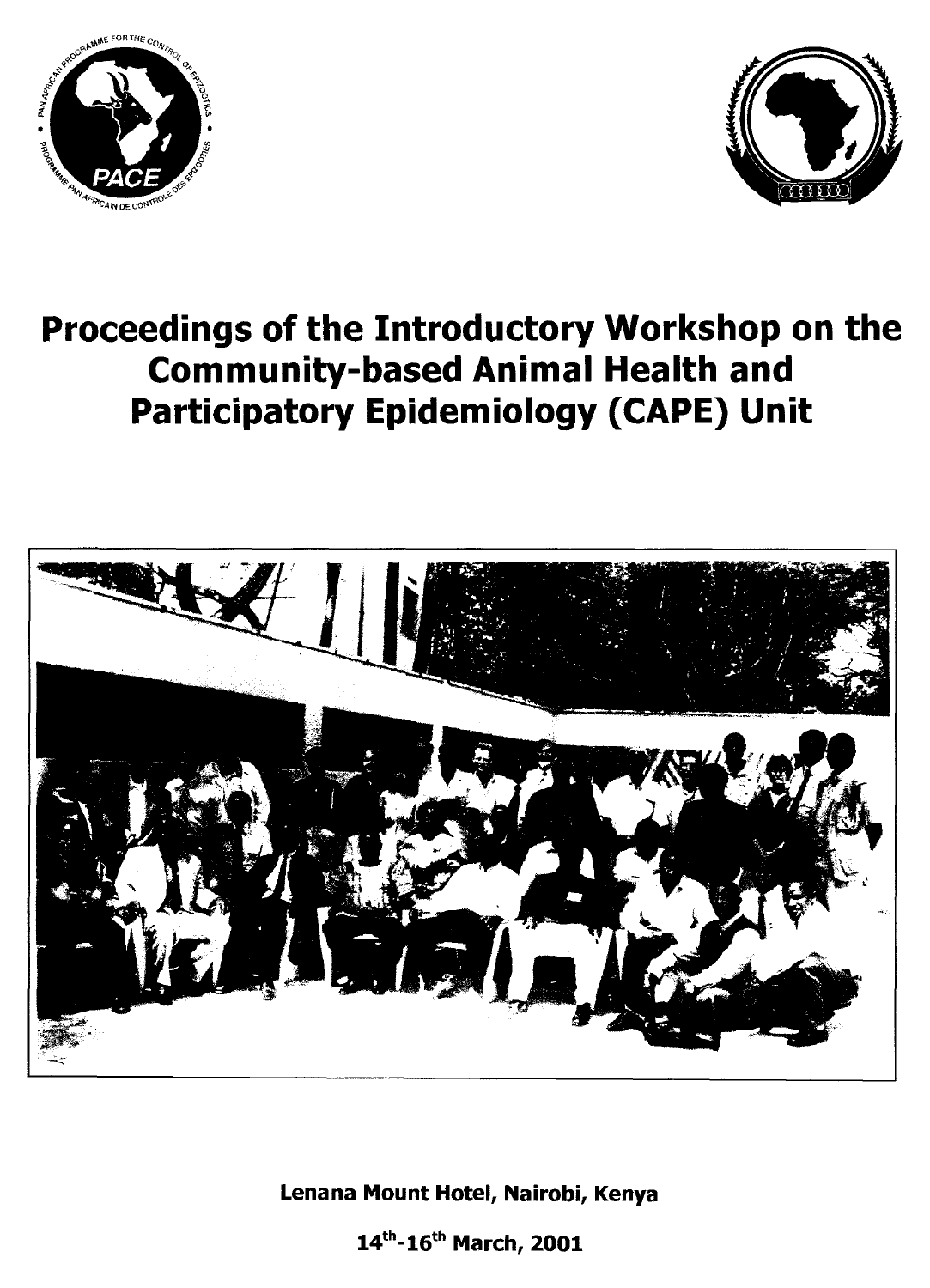### *Contents*

| Summary |                      |                                                                                                                                                             | i                       |
|---------|----------------------|-------------------------------------------------------------------------------------------------------------------------------------------------------------|-------------------------|
| 1.0     |                      | <b>WORKSHOP OBJECTIVES</b>                                                                                                                                  | $\mathbf{1}$            |
| 2.0     |                      | PRESENTATIONS BY THE PAN AFRICAN PROGRAMME FOR THE CONTROL                                                                                                  | $\mathbf{1}$            |
|         |                      | OF EPIZOOTICS                                                                                                                                               | $\mathbf{1}$            |
|         | 2.1<br>2.2           | The Pan African Programme for the Control of Epizootics (Dr Rene Bessin)<br>The Community-based Animal Health and Participatory Epidemiology (CAPE)<br>Unit |                         |
|         |                      | The Origins of the Community-based Animal Health and Participatory<br>2.2.1<br>Epidemiology (CAPE) Unit (Dr Andy Catley)                                    | $\mathfrak{Z}$          |
|         |                      | The Outputs and Strategies of CAPE (Dr Tim Leyland)<br>2.2.2                                                                                                | $\overline{\mathbf{4}}$ |
|         |                      | Community-based Animal Health Delivery Systems: Is there a role for<br>2.2.3<br>veterinary faculties? (Dr Andy Catley)                                      | 6                       |
|         | 2.3                  | PACE Epidemiology Unit: Strategies of particular relevance to pastoral areas and<br>CAPE (Dr Gavin Thomson)                                                 | $\tau$                  |
|         | 2.4                  | Strategy of the PACE Economics Unit (Dr Emmanuel Tambi)                                                                                                     | $\tau$                  |
|         | 2.5                  | Data Management Unit: Strategies of particular relevance to pastoral areas and<br>CAPE (Dr Berhanu Bedane)                                                  | 9                       |
|         | 2.6                  | Veterinary Legislation and Privatisation Unit (Dr Yvon Le Brun)                                                                                             | 11                      |
|         | 2.7                  | A Situation Analysis of Community-based Animal Health in Chad (Dr Delia Grace)                                                                              | 12                      |
| 3.0     |                      | SITUATION ANALYSIS OF VETERINARY SERVICES IN                                                                                                                |                         |
|         |                      | PASTORAL ECOSYSTEMS                                                                                                                                         | 15                      |
|         | 3.1                  | East Horn Ecosystem (Afar Communities)                                                                                                                      | 17                      |
|         | 3.2                  | East Horn Ecosystem (Somali Communities)                                                                                                                    | 20                      |
|         | 3.3<br>3.4           | Greater Serengeti Ecosystem                                                                                                                                 | 25                      |
|         |                      | Karamajong Ecosytem                                                                                                                                         | 31<br>35                |
|         | 3.5<br>3.6           | West Nile and East Nile Ecosystems<br>Western Eritrea/Eastern Sudan Ecosystem                                                                               | 41                      |
| 4.0     |                      | <b>OVERVIEW OF LEGISLATION</b>                                                                                                                              | 43                      |
| 5.0     |                      | <b>FINAL SESSION</b>                                                                                                                                        | 44                      |
|         | 5.1                  | Queries for workshop participants                                                                                                                           | 44                      |
|         | 5.2                  | Final remarks                                                                                                                                               | 45                      |
|         | List of participants |                                                                                                                                                             | 46                      |

Page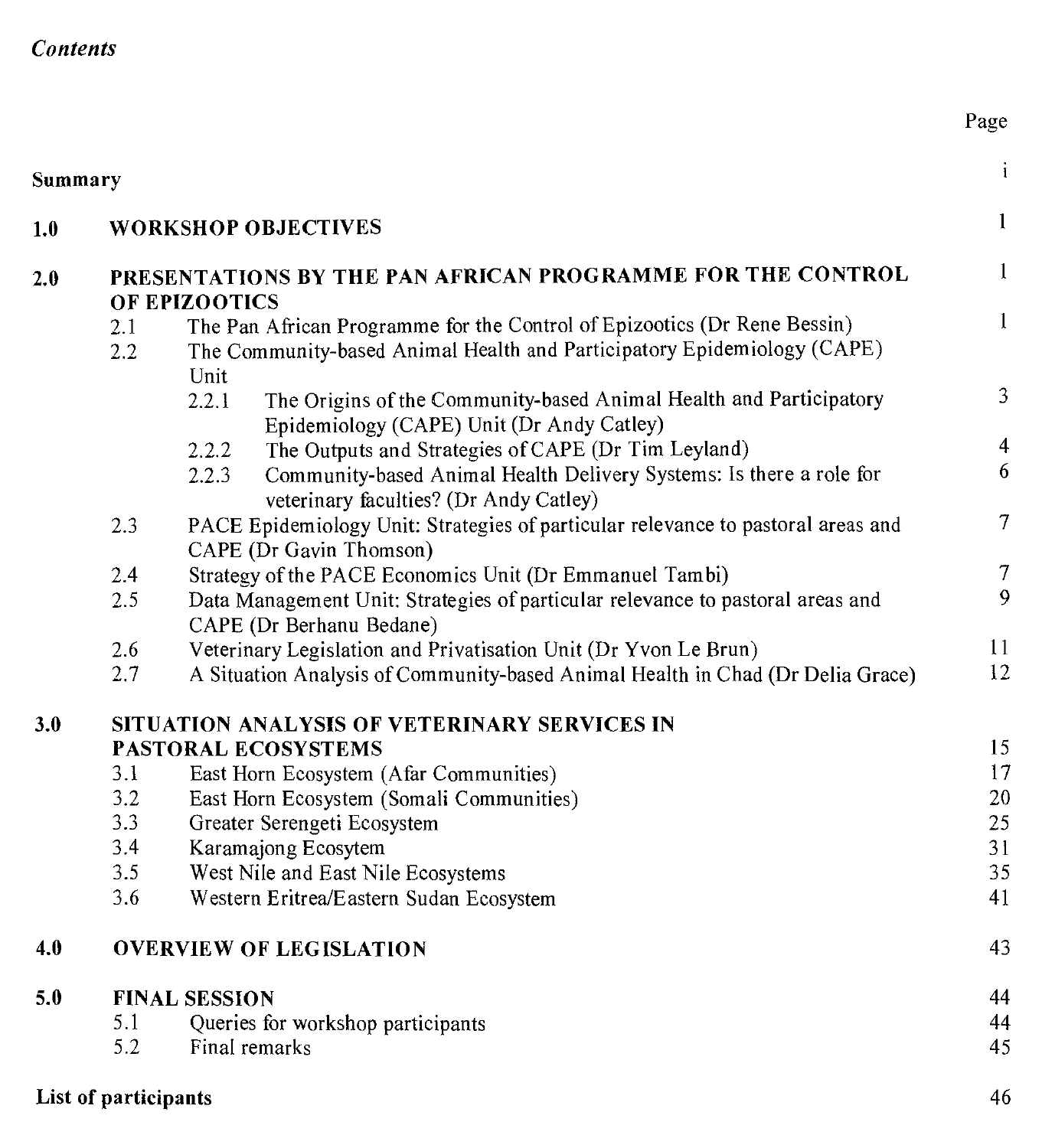# Summary

The Community-based Animal Health and Participatory Epidemiology (CAPE) Unit is a sub-unit of the Pan African Programme for the Control of Epizootics (PACE). The CAPE Unit was established in January 2001 and is located in the OAU/IBAR offices in Nairobi, Kenya. This workshop was organised to introduce the CAPE Unit to senior government veterinarians working with PACE and explain the linkages between CAPE and PACE. The workshop was also an opportunity to present CAPE's objectives, obtain up-to-date information on veterinary services in pastoral areas, and identify priority needs in relation to CAPE and PACE activities. The CAPE Unit focuses activities in the Greater Horn of Africa region.

The workshop participants included staff from the PACE Programme in Nairobi (Coordination, Epidemiology, Economics, Privatisation and Legislation, Data Management and Communications Units), National PACE Coordinators, District Veterinary Officers, and representatives from veterinary schools, veterinary boards/councils, veterinary associations and donors.

The five main outputs of the CAPE Unit are as follows:

| <b>Output 1</b> | Establishing (or supporting the establishment) of innovative self-sustaining<br>animal health care systems in pastoral areas, capable of controlling epizootic<br>diseases and providing surveillance information for epizootic disease control. |
|-----------------|--------------------------------------------------------------------------------------------------------------------------------------------------------------------------------------------------------------------------------------------------|
| Output 2        | Strengthening IBAR's capacity as a regional body, to champion change in formal<br>and informal institutions that shape animal health service delivery in pastoral areas                                                                          |
| Output 3        | Promoting policy changes and legislation to create an enabling environment for<br>community-based animal health services                                                                                                                         |
| Output 4        | Collecting and presenting relevant data and information in support of wider policy<br>changes                                                                                                                                                    |
| Output 5        | Producing and circulating information on best practice guidelines for the<br>establishment of self-sustaining animal health services in pastoral areas                                                                                           |

CAPE activities are transboundary and focus in pastoral ecosystems of strategic importance for rinderpest eradication (e.g. West Nile and East Nile Ecosystems; East Horn Ecosystem) and/or are characterised by limited development of primary-level animal health services. Typically, these areas are remote with poor infrastructure and varying levels of conflict. Due to positive past experiences with community-based approaches to veterinary service delivery in these areas, CAPE will support both field level and policy level work to further develop community-based initiatives. CAPE will also collate and disseminate information on community-based delivery systems to policy makers and others, and promote research within veterinary schools and other institutions. CAPE is particularly keen to address sustainability issues and define roles for community-based approaches in privatised veterinary services.

Workshop participants conducted a situation analysis of veterinary services in key pastoral areas of the Greater Horn of Africa and presented useful baseline data (e.g. population data, veterinary infrastructure, policy environment) on an ecosystem basis. The situation analysis led to the identification of important deficits in service delivery and preliminary discussion on how CAPE can complement national PACE programmes. There is now a need for CAPE to work with PACE (centrally and at national level) to prioritise and elaborate activities in more detail, and ensure effective coordination with national PACE programmes. This can be achieved through a series of regional and national-level meetings with PACE and other stakeholders.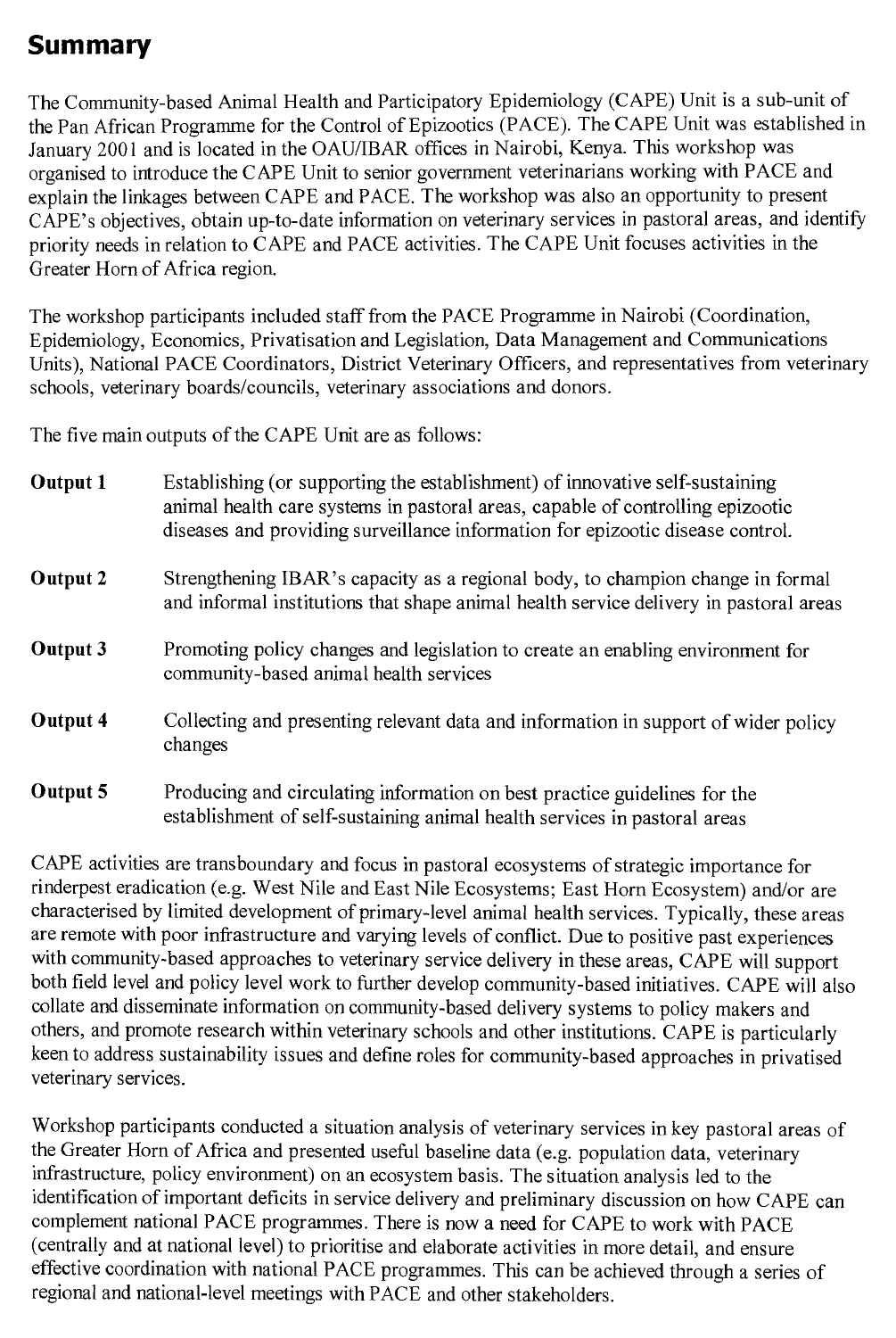# **1. OBJECTIVES OF THE WORKSHOP**

*Objective 1* To introduce CAPE, present the project objectives, key activities and senior staff.

- *Objective 2* To describe the linkages between CAPE and the Pan African Programme for the Control of Epizootics (PACE).
- *Objective 3* To work with workshop participants to conduct a situation analysis of veterinary services in the 5 main pastoral ecosystems to be covered by CAPE.
- *Objective 4* To identify specific CAPE activities and outline opportunities for partnerships with target institutions and organisations.

# **2.0 PRESENTATIONS BY THE PAN AFRICAN PROGRAMME FOR THE CONTROL OF EPIZOOTICS**

### **2.1 The Pan African Programme for the Control of Epizootics (Dr Rene Bessin)**

### Overall objectives of PACE

- Alleviation of poverty among livestock keepers by increased animal production and productivity
- Production and productivity of animal resources are sustainably increased.

This will be measured by increased off take in livestock sector, increased quality or yields of livestock products and increased trade opportunities.

#### Expected results

- Enhance national capacities to sustain epidemio-surveillance.
- Improve delivery of veterinary and animal health services.
- Fight against rinderpest and control of other epizootics.
- Pan African co-ordination of animal health services

#### Main issues addressed by PACE

- REINFORCEMENT OF NATIONAL CAPACITIES
- Establishment of NESN
- Strengthen laboratories capacities.
- Equipment of veterinary services
- Training in specific fields
- Transfer appropriate technology
- Promote capacity building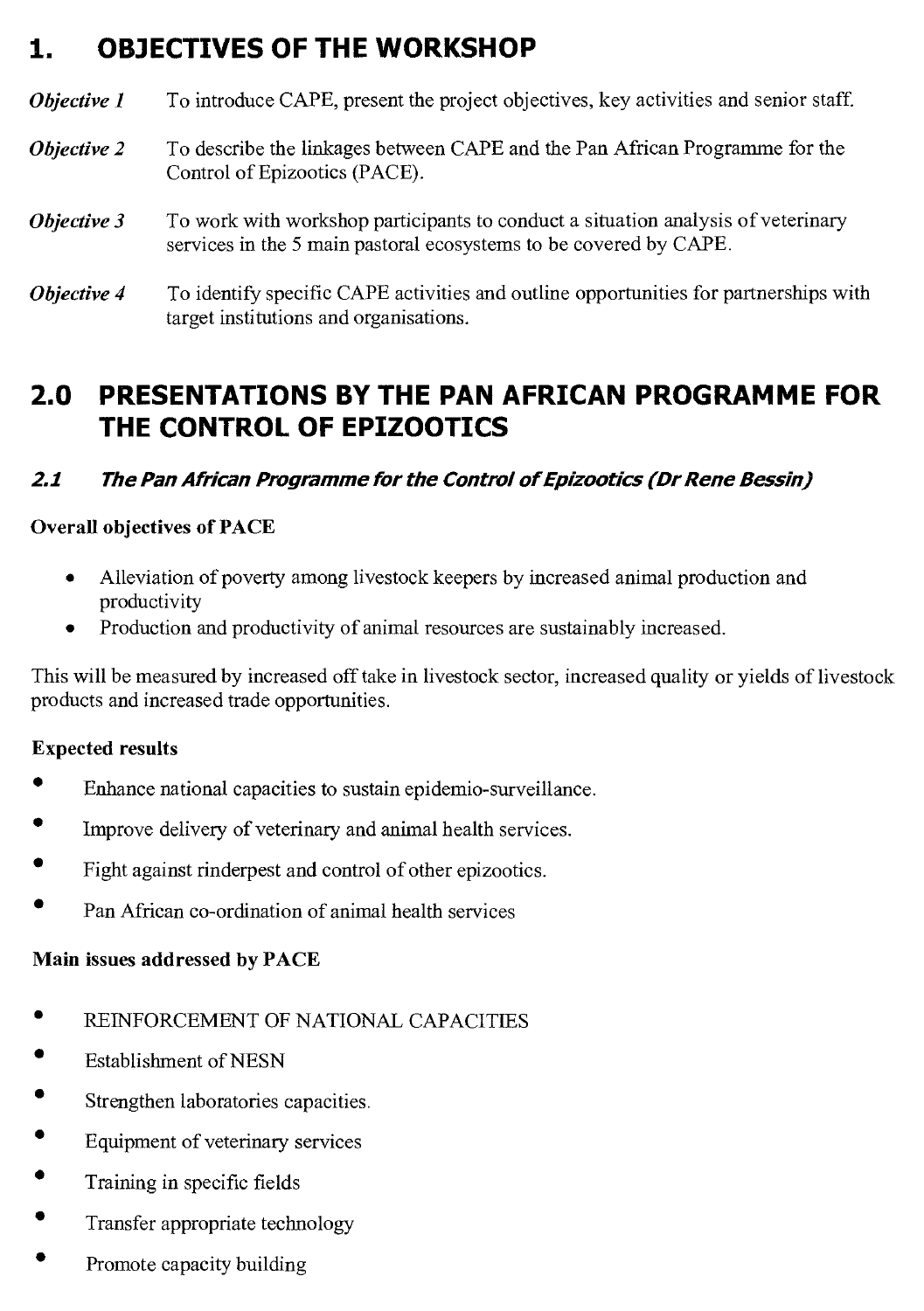### **Improve distribution of veterinary services and drugs**

- Privatization by improvement of relationship between private and public sector.
- Change of regulatory framework by adaptation and enforcement of laws
- Adoption and establishment of sanitary mandate by using private veterinarians and commissioning of services to NGOs
- Adoption of new approaches by using CAHWs

### **Eradication of rinderpest**

- Assist countries to fulfil OIE requirement of freedom from rinderpest.
- Prepare emergency preparedness plans
- Establish Emergency Fund
- Establishment of Performance Indicators and quality assurance
- Establish wildlife disease surveillance to ascertain no circulation of rinderpest virus.

#### **Fight other major epizootics**

- CBPP, PPR, RVF, ASF, FMD
- Promote joint and cross border actions
- Develop regional and sub regional activities
- Improve and promote international cooperation (OIE, FAO, IAEA)

### **Structure of the PACE programme**

| CONTINENT:              | Programme Coordination Unit.                           |
|-------------------------|--------------------------------------------------------|
| REGIONAL :              | Coordination Units for West Central and Eastern Africa |
| <b>COMMON SERVICES:</b> | At the two Coordination levels                         |
| NATIONAL :              | National coordinations implement national programmes   |

### **The PACE Community-based Animal Health and Participatory Epidemiology Unit**

*CAPE is essentially a continuation, expansion and refinement of OAU-IBAR 's PAR-VAC project. It is a sub-unit of the PACE programme in that its objectives, purpose and outputs are all complementary to those of the PACE programme.* 

*The Outputs of CAPE are described in presentation 2.2.2 below.* 

**OPERATION OF THE CAPE UNIT —** unit is managed and implemented by the OAU-IBAR under the PACE Unit with a broad range of partners from NGOs, Govt Departments, International Agencies in some of the remote and marginalised pastoral areas of nine countries; CAPE 's TA will act as team leader and report to the PACE Programme Coordinator.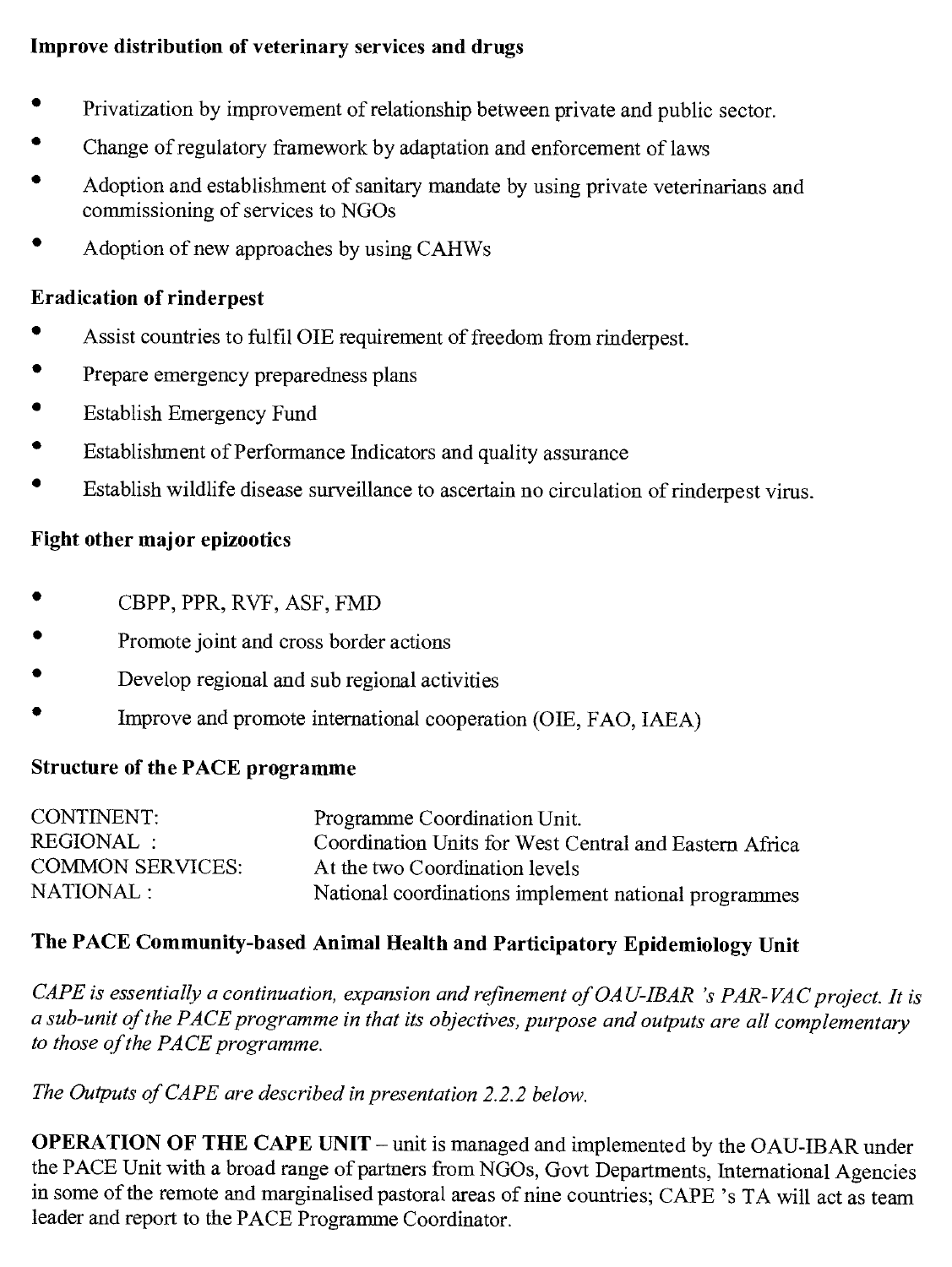### **Z2 The Community-based Animal Health and Participatory Epidemiology (CAPE) Unit**

### 2.2.1 The Origins of the Community-based Animal Health and Participatory Epidemiology (CAPE) Unit (Dr Andy Catley)

Two main bodies of experience contributed to the development of CAPE:

### *Work by NGOs*

- Particularly in pastoralist areas.
- Based on principles of appropriate technology and community participation.

### *Work by the Pan African Rinderpest Campaign*

- Provision of basic services and delivery of heat-stable rinderpest vaccine.
- Afar region (Ethiopia); South Sudan; Karamoja (Uganda); Turkana and Pokot (Kenya).

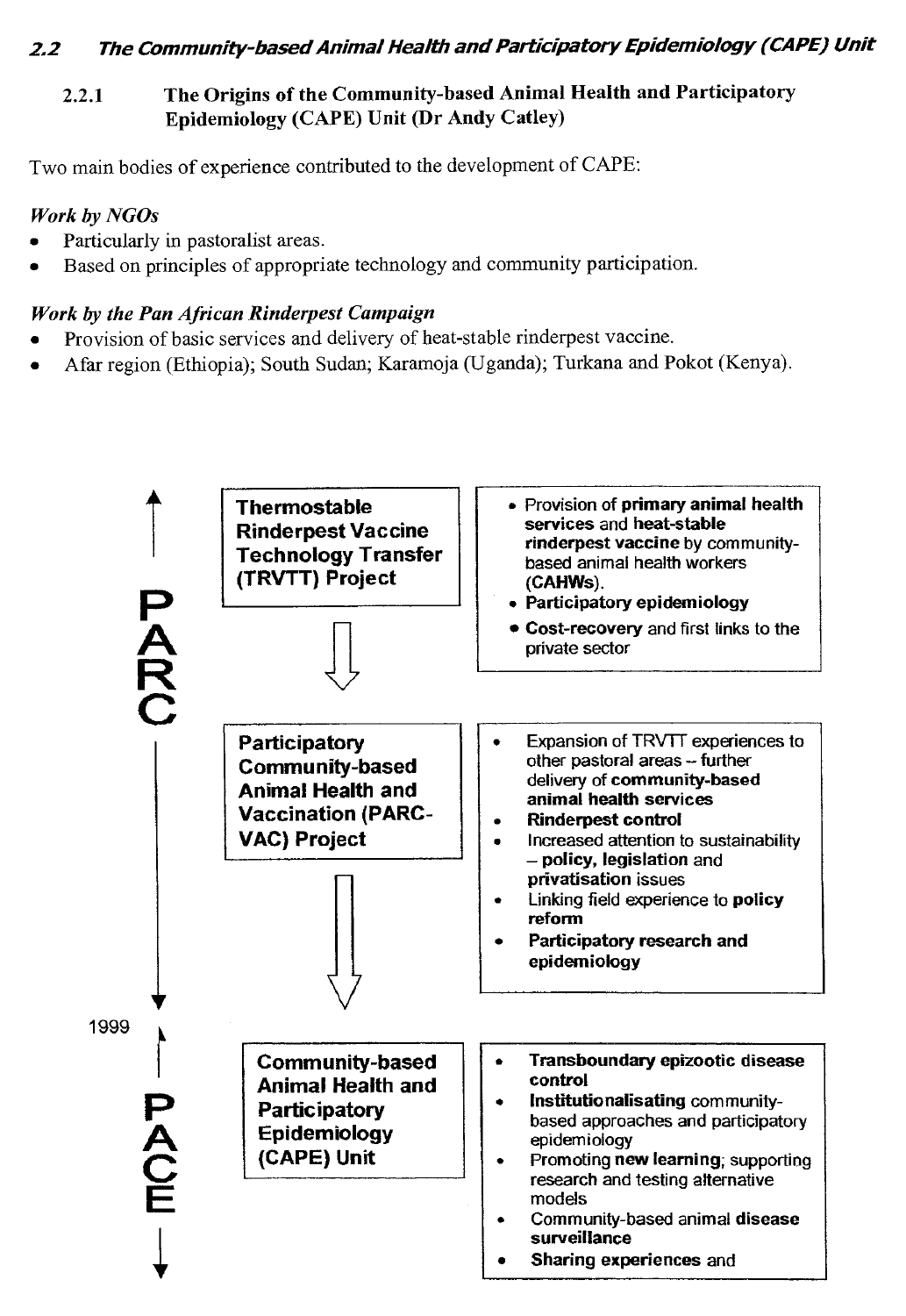### **2.2.2 The Outputs and Strategies of CAPE (Dr Tim Leyland)**

The purpose of the CAPE Unit:

#### **To help create new sustainable systems for animal health service provision in pastoral areas of the GHA to control livestock diseases in the region**

This purpose will be achieved according to five outputs.

**Output 1** Establishing (or supporting the establishment) of innovative self-sustaining animal health care systems in pastoral areas, capable of controlling epizootic diseases and providing surveillance information for epizootic disease control (in particular Rinderpest).

*Strategies:* 

- *The inter-active participation of pastoral peoples*
- *Utilisation of proven technologies and methodologies*
- *Fill the gaps where:* 
	- *technologies are lacking*
	- *methods need to be refined*
	- *services are lacking (in collaboration with national projects and NGOs). Develop a proven model or range of options (models) that existing government approaches can adopt and that inform policy revision*
- *Actively involve key partners and institutions at all stages*
- *Draw on expertise housed in other PACE Epidemiology, Privatisation/Legislation, Economics and Data Management*

### **Output 2** Strengthening IBAR's capacity as a regional body, to champion change in formal and informal institutions that shape animal health service delivery in pastoral areas

*Strategies:* 

- *Build upon IBAR's track record, 10 years of pastoralist experience and the IBAR's stated long term ambition to be a centre of excellence for the region*
- *Build upon IBAR's recognised policy mandate and ability to work across international borders*
- *Utilise institutional change and policy development specialists*

An example of OAU/IBAR's policy work

### **Policy Harmonisation Workshop, Mombasa, 1999**

Each of our countries has some kind of livestock policy. The levels of development of such policies and their contents differ. The important thing is for those diverse policies to be harmonised. OAU / IBAR should take a lead in this. The OAU/IBAR could facilitate this process by:

- $\triangleright$  Collecting and analysing existing policies
- ➢ Producing a guide for the development of appropriate policies
- ➢ Disseminating this guide to all the countries so that those that wish to localise and adapt it, can do so.

OAU/IBAR can then assist materially and with advice to support the countries to affect the changes. *(Moved for adoption by Senegal and seconded by Uganda)*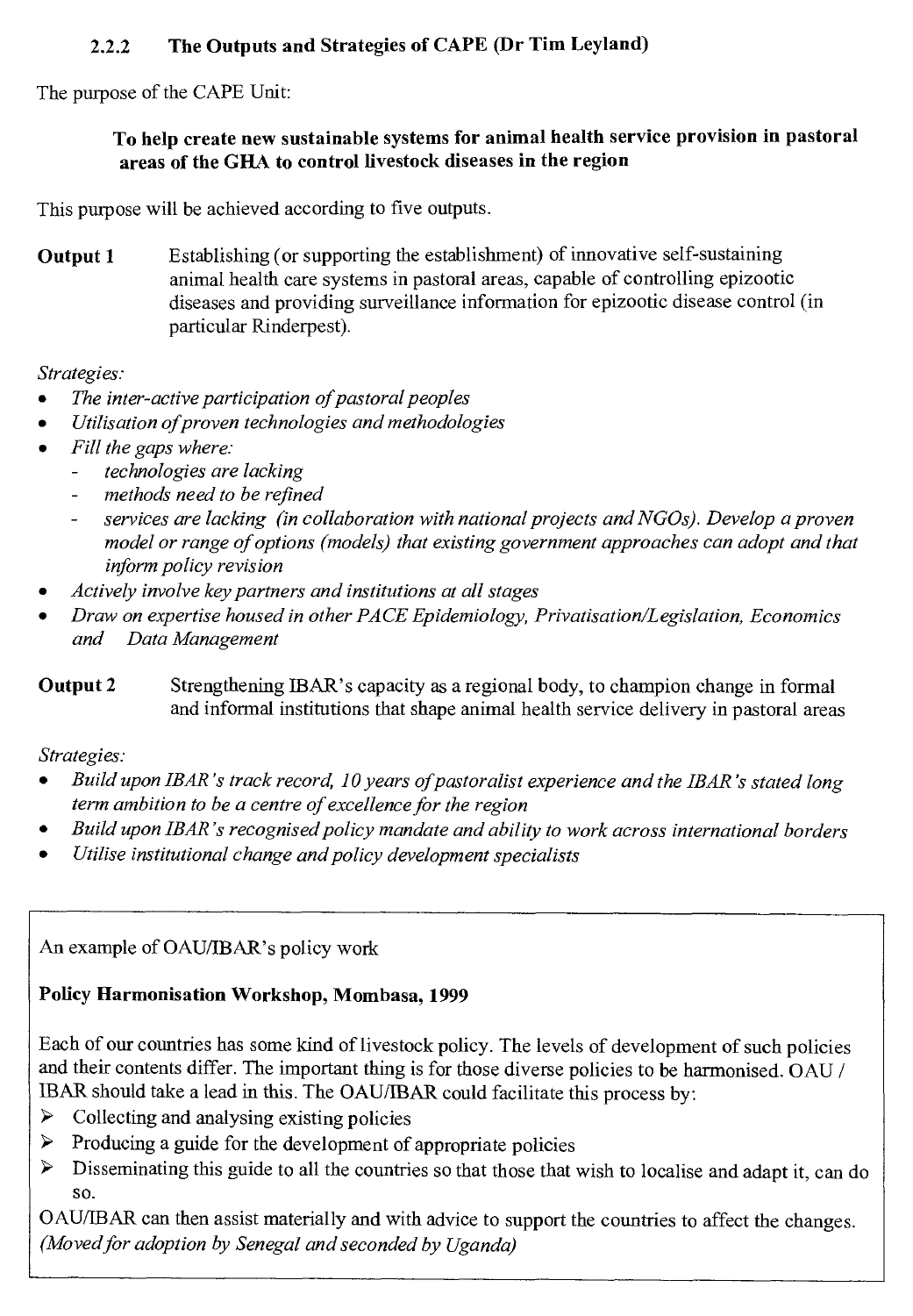### **Output 3** Promoting policy changes and legislation to create an enabling environment for community-based animal health services

### *Strategies:*

- *Fully utilise IBAR links to high level national policy makers and International agencies*
- *Assist key players involved in policy reform to learn more about and evaluate CAH systems in the pastoral areas of the GHA*
- *Define and develop a critical mass of experience in order to inform policy*
- *Effectively disseminate research findings and produce scientific publications*
- *Utilise IBAR's recognised ability to organise regional workshops to promote training, networking and awareness raising activities*

**Output 4** Collecting and presenting relevant data and information in support of wider policy changes

### *Strategies:*

- *Consult other CSUs particularly the Data Management Unit to ensure efficient data management*
- *Recognise that there still a need to learn more about private and veterinary supervised CAH systems, which remain largely 'unproven'*
- *Recognise that there is a need to learn more about the impact of CAH systems on the poorest of the poor and women pastoralists*
- *Test models/approaches in various operational contexts*
- *Ensure research design is rigorous (particularly when participatory and formal methods are combined)*
- *Build on past experiences in livestock and other sectors*
- *Learn more about sustainability and participation issues before 'scaling up'*

**Output 5** Producing and circulating information on best practice guidelines for the establishment of self-sustaining animal health services in pastoral areas

### *Strategies:*

- *Utilise PACE services of Communications Unit*
- *Recognise lack of understanding of community-based approaches among veterinary profession and utilise a variety of methods to 'educate vets' about CAHW systems;*
- *Utilise peer pressure to influence policy*
- *Build on OAU/IBAR capacity to organise large-scale international meetings* 
	- *Invest time in writing up and disseminating experiences effectively*

## **Overview of CAPE Components**

The funding components of the CAPE Unit are:

- Rural Livelihoods Department, Department for International Development UK
- OFDA/USAID (PARC-VAC Project)
- REDSO/USAID (Border Harmonisation Project)
- EC EDF (PACE)

### **Ecosystems**

The CAPE Unit aims to work in remote pastoral areas of the GHA region. These areas are affected by limited development activities, poor infrastructure and in some cases, conflict. The ecosystem approach recognises that important pastoral areas in the region are characterised by transboundary movement of communities with similar ethnic and cultural links. Effective livestock disease control is these areas requires a transboundary approach to ensure that coordinated and harmonised control measures are established on both sides of a border.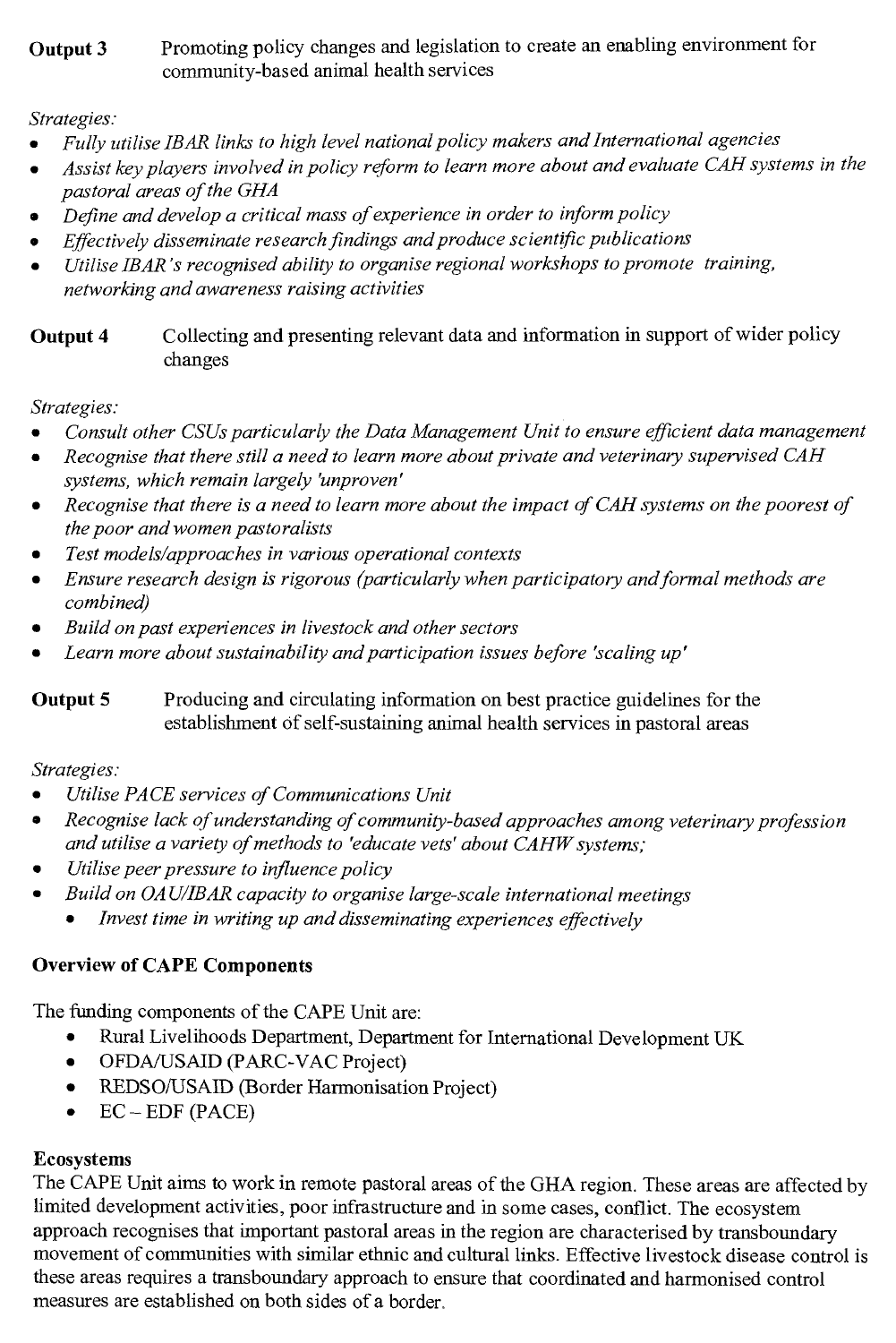The original project proposal for CAPE specified five pastoral ecosystems viz. West Nile Ecosystem, East Nile Ecosystem, Karamojong Ecosystem, Greater Serengeti Ecosystem and East Horn Ecosystem. However, according to resource availability and epizootic disease control priorities on a regional basis, CAPE activities are not restricted to these five ecosystems alone.

### **2.2.3 Community-based Animal Health Delivery Systems: Is there a role for veterinary faculties? (Dr Andy Catley)**

Some traditional roles:

- Training veterinarians (undergraduate and postgraduate)
- Research

### **Research opportunities: Diseases verses Delivery**

In human health, research on primary level service provision is a well-established area of professional research.

The London School of Hygiene and Tropical Medicine, Department of Public Health and Policy produces two journals:

- *Health Policy and Planning*
- *Journal of Health Services Research and Policy*

This department complements 'hard science' research on tropical diseases conducted in other departments

Division of International Health, Liverpool School of Tropical Medicine

- Specialises in health services research
- Multidisciplinary social science, epidemiology, mathematics, development studies, health promotion, human resource management, gender specialists.
- Senior academic posts related to primary-level services e.g. Professor of International Community Health.

*Are there opportunities for veterinary research centres to work on community-based delivery systems?* 

- Some European centres are already starting to do this e.g. CTVM, VEERU, Berlin
- But what about African centres?

### **Some possible research topics:**

Effective training approaches and methods for CAHWs Financial sustainability of CAHW systems - government vs. private vs. 'other' Policy review and analysis - related to political and economic contexts Technical competence of CAHWs Gender issues Participatory epidemiology

## **Training of veterinarians?**

Are there opportunities to develop training courses on community-based (and other delivery systems) for veterinarians?

If so, how might this process be initiated?

Should this be linked to existing courses on topics such as privatisation, practice management etc?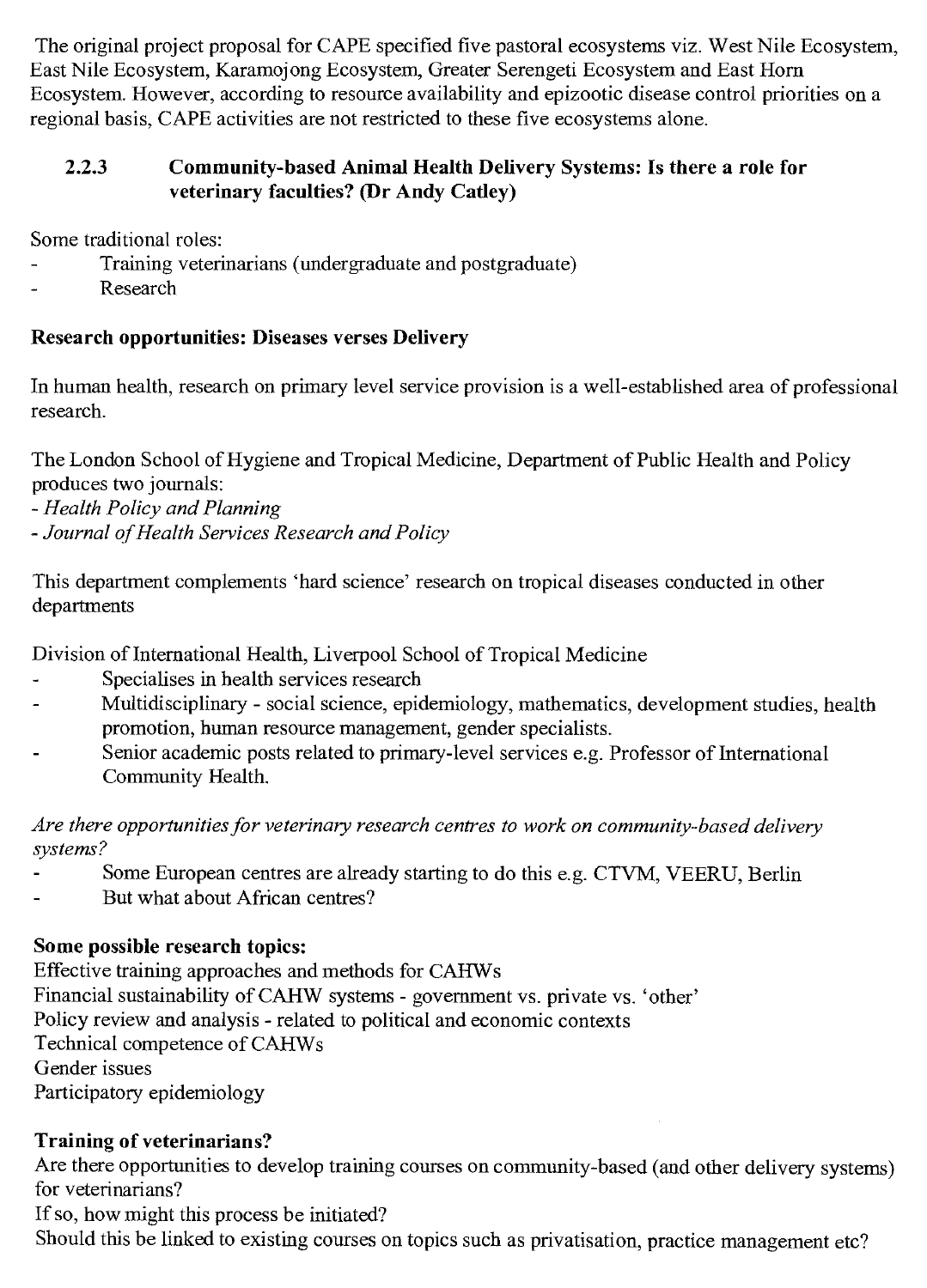### **23 PACE Epidemiology Unit: Strategies of particular relevance to pastoral areas and CAPE (Dr Gavin Thomson)**

### **Major objectives of the PACE Epidemiology Unit (PEU)**

Assist in establishment of effective epidemiological networks both within and between participating countries (including laboratory support)

Facilitate the eradication of rinderpest from the remaining foci in Africa (pastoral areas)

Assist in deriving better measures to control CBPP

Identify and assist in devising more effective control strategies for other diseases that constrain livestock development and access to markets

#### **Composition of the PEU**

- Main and counterpart epidemiologists
- Epidemiologists for Central, Eastern & Western Africa
- Wildlife specialists for Central/Western Africa and Eastern Africa
- Laboratory specialist (IAEA)
- Linkages with other PACE Units including CAPE

#### **Areas of common interest between CAPE and the PEU**

#### *Rinderpest*

- Surveillance in pastoral areas, esp. southern Sudan and Somalia and adjacent parts of neighbouring countries.
- Policy (potential conflict between global rinderpest eradication & assistance to pastoral communities).

#### *CBPP*

- Impact of endemic CBPP in the various agro-ecological zones in PACE's operational area?
- Is mass vaccination against CBPP an appropriate control strategy?
- If not what's the alternative?

#### **Other issues**

- What other diseases constrain pastoralists and what can be done to control them better?
- Influence of animal diseases on access to regional and international, especially intercontinental markets
- Rift Valley fever
- foot and mouth diseases
- $-$  role of wildlife

### **24 Strategy of the PACE Economics Unit (Dr Emmanuel Tambi)**

#### **Why economic studies?**

Economic studies of animal diseases avail information for policy and decision makers to set priorities, design more effective control programmes, allocate resources more efficiently and distribute benefits equitably among potential beneficiaries.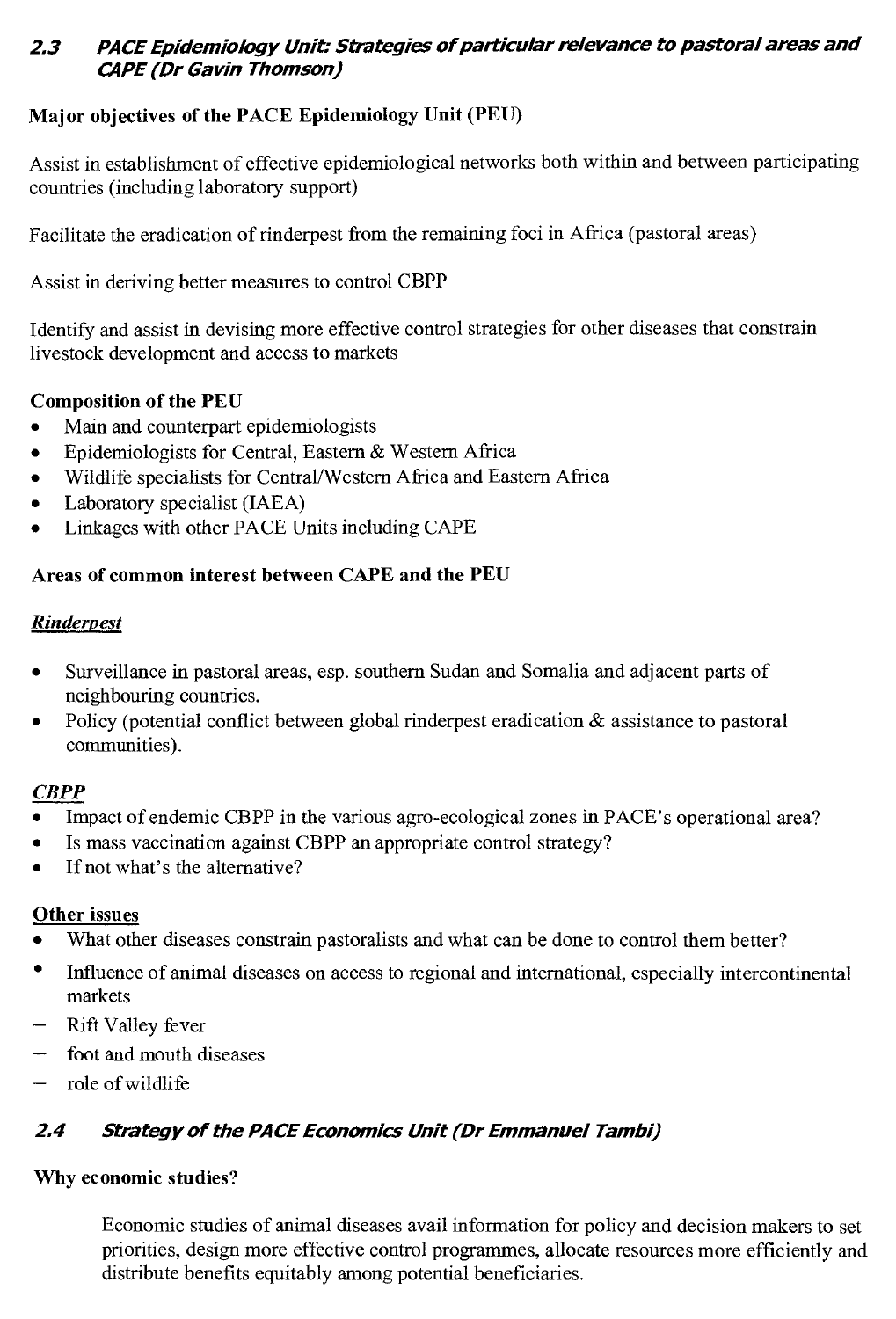#### **Mission of Economics Unit**

The mission of the PACE Economics Unit is to develop and provide information to improve decision-making in animal disease control at the individual, national and regional levels.

#### **Strategy**

#### *Components of the Strategy*

- 1. Core-functions of the Economics Unit
- 2. Building capacity to undertake economic studies at national and regional level
- 3. Influence decision-making (individual, Ministry, donor and other institutions)
- 4. Collaborate with PACE Common Services Units and other external institutions and organizations
- 5. Enhance capacity for economic impact assessment at IBAR
- 6. Outsourcing for complementary socio-economic studies

### **Core-functions of the Economics Unit**

#### *Socio-economic studies*

- Quantify economic losses caused by animal diseases identified in the PACE National Programmes and rank them according to priority.
- For the priority diseases identified, carry out *ex-ante* cost-benefit analysis and determine the costeffectiveness of alternative control measures.
- Assemble data (economic, epidemiological, etc) on CBPP, ASF, RVF, PPR and New Castle Disease and develop methodology for their economic impact assessment.
- Determine the cost of establishing and running a sustainable epidemio-surveillance system at national and regional level.

### *Case and pilot studies (selected countries)*

- Establish the investment needs required for private veterinary practice and assess the potential market for veterinary drugs in selected countries.
- Determine the cost of delivering animal health services in pastoral areas using community animal health delivery systems and evaluate the potential gains to be derived therefrom.

### *Building capacity to undertake economic studies at national and regional leveL*

- Organize national and regional workshops to train national staff on methods of economic impact assessment.
- Transfer existing methods of economic impact assessment to National PACE Programmes.

#### *Influence decision-making at Ministry and donor organizations leveL*

- Demonstrate to and convince national authorities and donor institutions of the losses due to disease and the benefits of their control.
- Convince donor institutions to invest in disease control and national governments to increase and sustain financial contributions to disease control
- Analyze national capacities for sustainable financial contributions to PACE and propose a mechanism for such contributions.

### *Collaborate with PACE Common Services Units and other external institutions and organizations.*

- Build capacity for economic analysis at OAU/IBAR.
- Enhance and institutionalize a sustainable capacity to carry out economic analysis at OAU/IBAR (East and West Africa Regional Co-ordination Units)
- Outsourcing for complementary socio-economic studies
- Identify consultants for complementary socio-economic studies and establishing TOR for them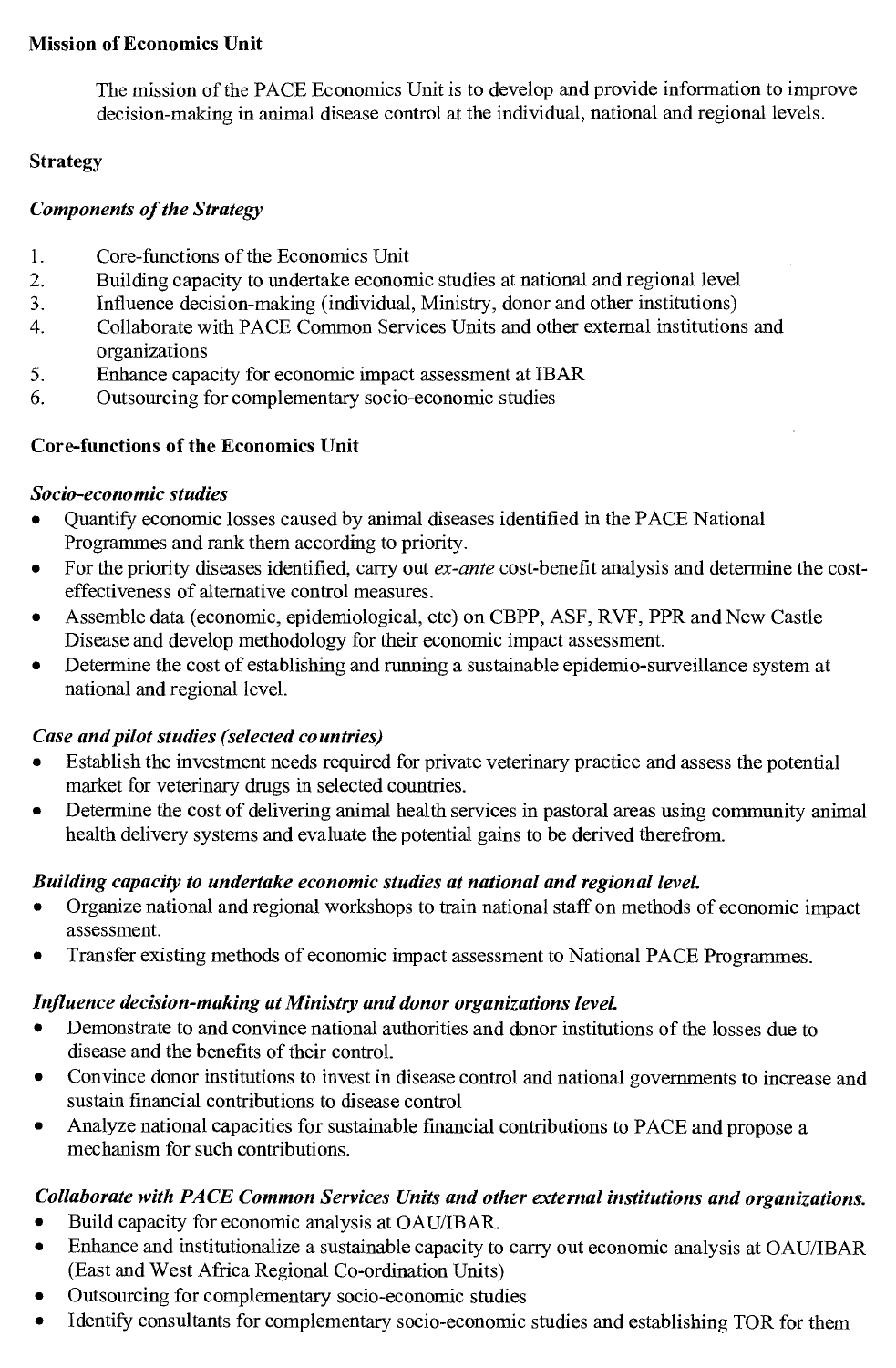#### **Activities**

- Evaluate economic losses from CBPP and estimate the costs of and potential benefits of alternative control measures
- Calculate the costs of setting up and running a sustainable national epidemio-surveillance network (selected countries)
- Evaluate the costs and benefits of animal health delivery services using different methods of CAHW delivering systems (northern Kenya and Uganda)
- Estimate and compare the investment needs required and the potential returns to be derived from a private veterinary practice in urban and rural areas
- Organize a regional workshop to explain and distribute economic impact assessment model developed during PARC to national staff (countries already funded)
- Visit authorities in PACE member countries to explain the necessity of making financial contributions to PACE
- Make and inventory of the existing human resource capacity for economic analysis in PACE member countries and contact potential resource persons for data collection and complementary socio-economic studies.

### **2.5 Data Management Unit: Strategies of particular relevance to pastoral areas and CAPE (Dr Berhanu Bedane)**

### **Structure and Function**

The Data Management Unit is one the seven Common Services of PACE and comprises a professional officer a network administrator and data entry clerk (to be recruited). The Unit aims to establish an information system, which will assist PACE, at national and regional levels, to eradicate rinderpest and develop appropriate strategies for the control of other major epizootic diseases.

### **Mission statement (Overall strategy)**

Establish an information system, which assists PACE (National and Continental Programmes) to eradicate RP and control major epizootic diseases and serve as a base for IBAR's future information system.

### **Specific strategies**

- 1) Lay a foundation for the establishment of a sustainable animal health  $\&$  production information system, which makes use of modern information technology and approaches enabling IBAR to prioritise, plan, make decisions, advice users and monitor activities related to animal resources.
- 2) Provide information on the epidemiology of rinderpest in member countries by creating appropriate data collection methods from national veterinary services, CAHW/NGOs  $\tilde{\mathbf{\alpha}}$  other sources.
- 3) Collect data which enables PACE to monitor activities of member countries geared towards the final eradication of rinderpest and their progress along the OIE pathway.
- 4) Collect and analyse baseline, epidemiological, and economic data on major livestock diseases for setting control and/or research priorities.
- 5) Assist member countries to build capacities to establish/strengthen the management and dissemination of information on animal health and exchanged it with neighbouring countries.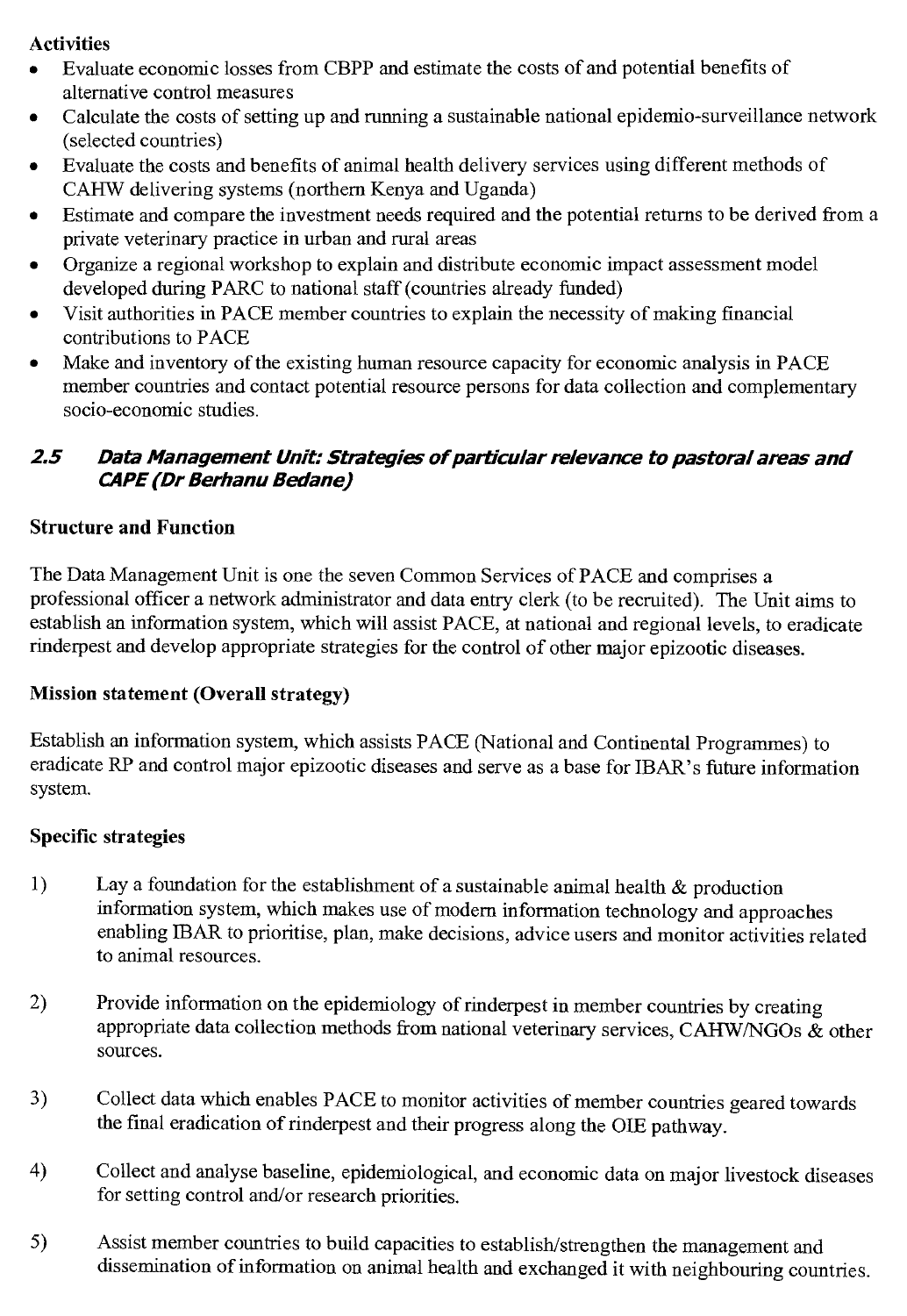- 6) Harmonise and standardise collection of data and management of information related to animal production and health with international organisations (i.e. OIE, FAO EMPRES, FAO RADISCON) operating in Africa.
- 7) Build capacity of staff working for national programmes in areas of information management and create eventually an African network of animal health information.
- 8) Foster a cross border information management skills transfer between member countries.

### Approaches

### *At global level (OIE, FAO, Panaftosa, ILRI, etc.)*

- Harmonise activities and standardise data collection from countries
- Liaison for information exchange and experience sharing

### *At continental level (PACE/IBAR)*

- Create a system and establish routines for data collection, processing and information generation and dissemination.
- Harmonise activities of PACE Common Services regarding information management.

### *At country level (PACE Member countries)*

- Involve staff from National Programmes in planning activities (establish routines)
- Assist countries in the establishment of the identified information system.
- Assist in building capacity of staff from member countries in information management and the use of information technology
- Promote the transfer of information management skills between member countries.

### Strategy for Pastoral Areas: CAPE and DMU

#### *Why special focus in pastoral areas?*

- These are areas where vulnerable poor communities, relying basically on their livestock, live.
- Total eradication of rinderpest is one of the main objectives of PACE. The remaining two foci in Africa are suspected to be in the Pastoral Areas.
- Due to poor veterinary services delivery and information flow, these areas are strong hold of major epizootic diseases.

Need for alternative approach:

- Collection of data needs an alternative approach.
- Since there is extensive movement of livestock, location specific data render very little or inaccurate information.
- Collected data cannot be transmitted through the conventional channel, at least from the start.
- Data at District and Provinces or any political or administrative boundary level is less significant.

### Experience from West Nile Ecosystem

Planning rinderpest surveillance was a problem.

- Conducting rinderpest history survey coupled with herd inspection (when the history proves recent infection) was not possible.
- Cattle population estimate at district or province level was difficult to collect.
- Data collected on the movement patterns of pastoralists enabled planning the survey.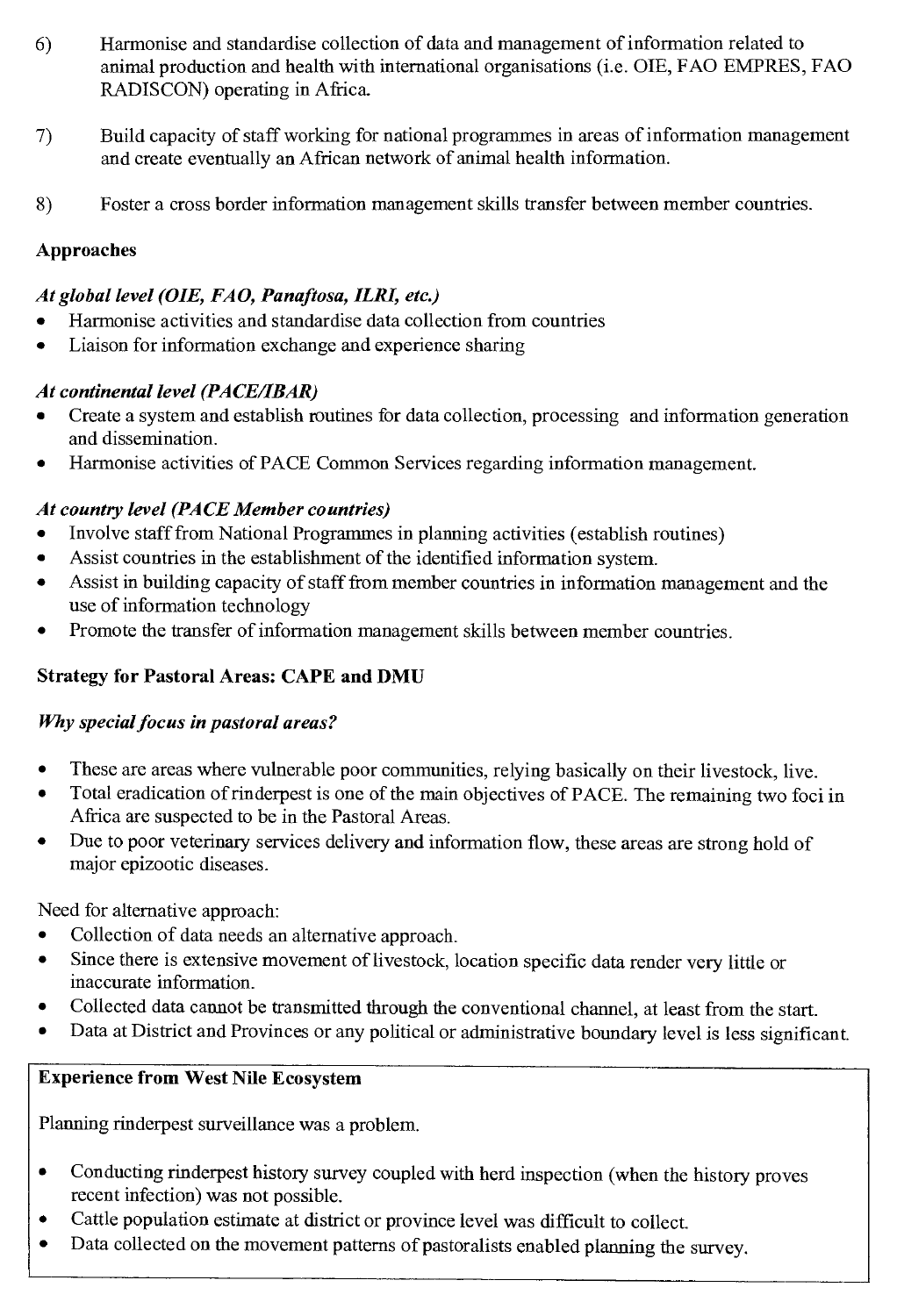### *Desired outputs*

- Collect data for better understanding of the system and plan intervention.
- Introduce a sustainable livestock related data collection and transmission system.
- Generate and disseminate information relevant to pastoral communities including early warning information.

### *Strategies*

- Make use of Veterinary supervised CAHW for the collection of data within the scope of existing community structures.
- Employ PRA techniques to collect baseline and ad hoc data.
- Widen the scope of data collection to major spheres of life affecting the livelihood of pastoralists.
- Improve the quality of data collected from pastoral areas through training and frequent supervision of CAHW.
- Research on how to integrate data collected from pastoral areas to the national information system.

### *Activities (based on previous experiences)*

- Better understanding of the pastoral system (organisation, culture, needs, movements patterns, etc.).
- Identification of data to be collected.
- Simplify data collection methods to enable CAHW handling it without loosing the ultimate goal of integrating it to national system.
- Identify and train actors and establish system (when, where and how to collect data, transmit, and receive feedback).
- Integration of data to national system.
- Information feedback to the community.

## **2.6 Veterinary Legislation and Privatisation Unit (Dr Yvon Le Brun)**

### **Privatisation problematics**

### **PACE principal objective**

Alleviation of poverty by increasing the level of animal production

### **PACE secondary objectives**

- *Rinderpest eradication*
- *• ;• best knowledge of animal diseases*
- ❖ *reinforce efficacity in fight against diseases*

### **Need to consider :**

International context

Increase in international trade

Strengthening of international sanitary certification regulations

- ➢ Need for updating, harmonizing (standardizing in some case) national sanitary regulations
- ➢ Necessary to prepare African countries to develop national standards adapted to new international sanitary requirements
	- ➢ Creation of quality, flexible and upgradeable veterinary services

**OAU/IBAR/PACE Privatisation Policy —** support the development of vet teams able to play a major role in:

1. Implementation of national sanitary policy (prophylaxies and epidemiosurveillance); delivery of official certificates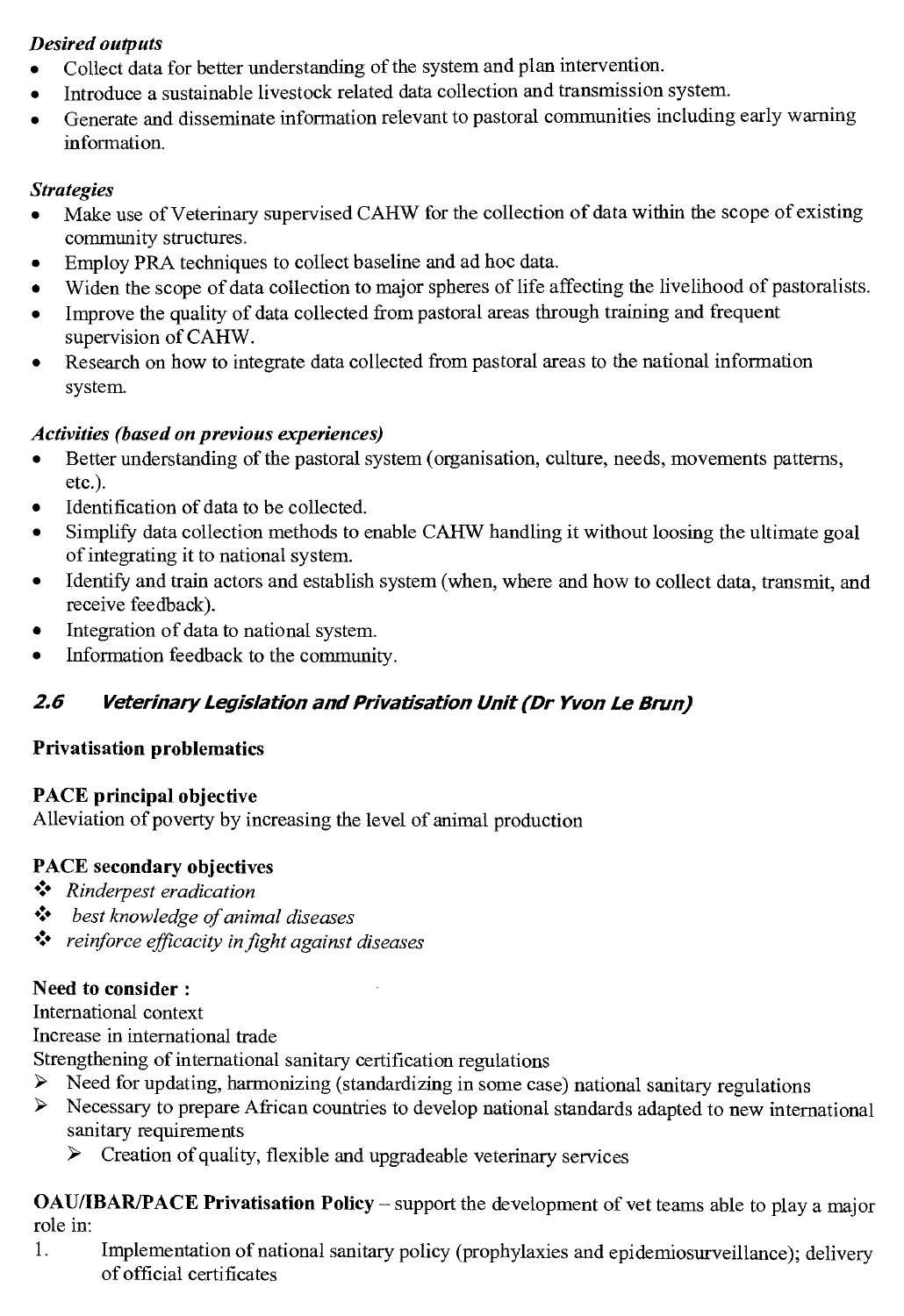- 2. Supplying Animal Health Services
	- Individual care
	- Audit in zootechnics
	- Retailing veterinary drugs and intrants

### **Expected impacts**

- 1. African countries are following the privatisation policy proposed by OAU/IBAR and its recommendations for implementation
- 2. Reinforcement and re-centering of activities of governmental veterinary services
- 3. Transfer of veterinary praticing and drugs distribution to private sector with the wider coverage (put animal health networks in place).
- 4. Involvement of private sector professionals in legal sanitary activities (vaccination campaign and epidemiosurveillance).
- 5. Better involvement of stockholders in the management of animal health.
- 6. Obtention of cost recovery
- 7. Harmonization (or compatibility) of sanitary legislations between the different countries of PACE zone allowing better trade conditions

### **Links with CAHWs**

- Weakness of the market in some areas
- Reluctance of vets to work in remote areas
- Insecurity
- Under moneterisation of stockholders

Therefore, CAHWs working under the responsibility of vets are highly relevant.

#### **Needs in legislation**

- Foster an updating of legislation that follows new national policy that integrates CAHWs.
- CAHWs should be mentioned in veterinary practice act, drug act and sanitary reglementation for epidemiosurveillance and medical prophylaxia.

#### *Furnish a legal framework for CAHWs*

- ➢ Authorisation to hold, inject and sell different types of drugs.
- ➢ *Authorisation to practice some regulated acts of veterinary medicine.*
- ➢ *Obtain their recognition by professional veterinary associations (Veterinary Boards).*

### **Conclusions**

CBAHW appear as essential for a success of implemention of new animal health policy at national level, integrating the role of private sector and public veterinary services.

Bearing in mind the type of interventions conducted in animal health and the sums that stockholders are ready to invest in individual veterinary medicine, this is the only response for many areas to extend an economically viable veterinary services delivery system.

## **2.7 A situational analysis of community-based animal health in Chad (Dr.Delia Grace)**

Key indicators

- •54% of population below the poverty line
- •40% of under 5's malnourished
- •Life expctancy 49 years

Importance of Livestock

• 40% of value of agriculture sector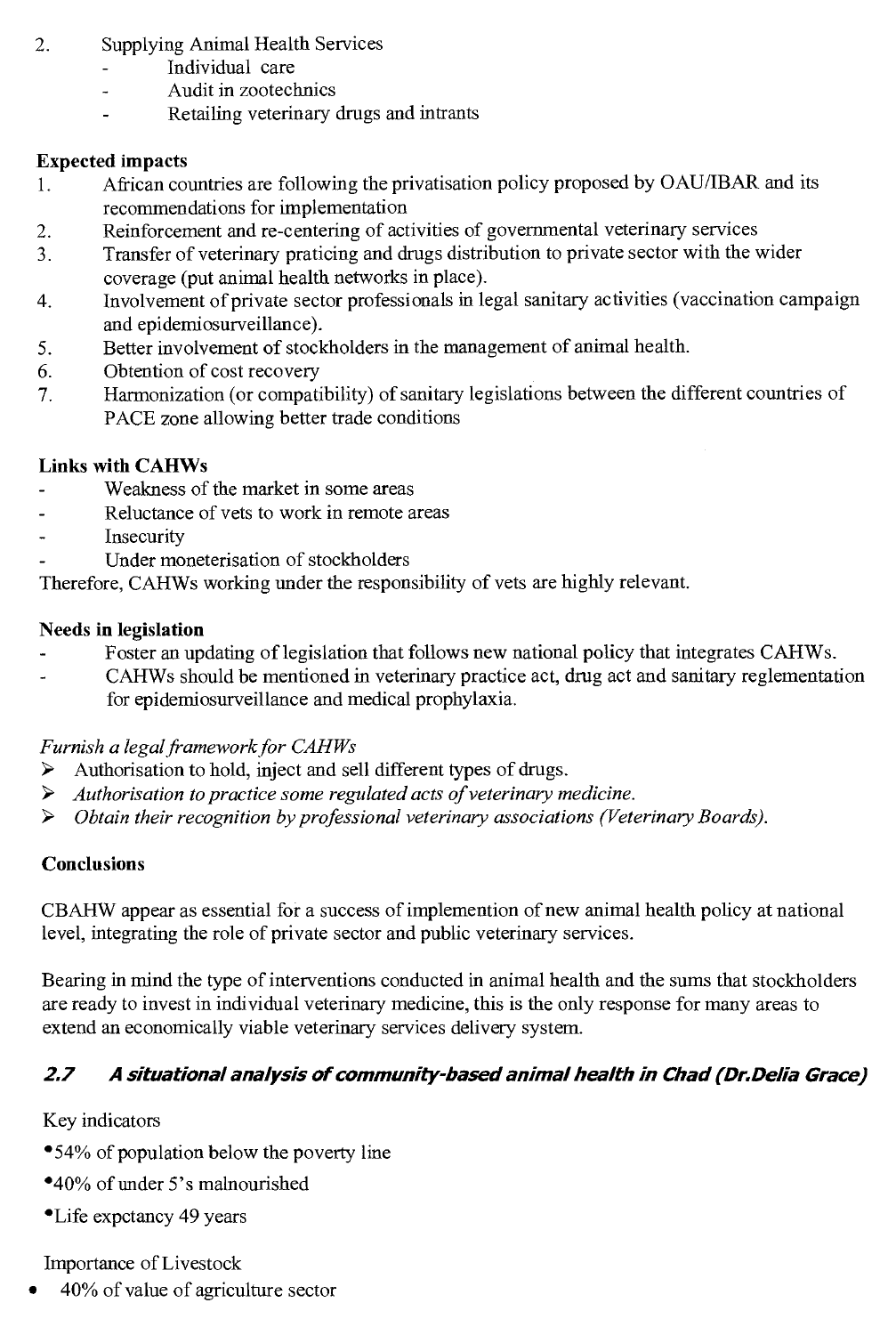- Officially the second major export after cotton
- Livelihood for 40% of the population.
- 75% of livestock keepers are pastoralists
- Processing livestock products key activity for women
- Socio-cultural importance, underpins nomad system.
- Draft animals for settled agriculture

Pastoralist priorities

- Solving conflicts between nomads and settled
- •Animal Health
- •Human Development -Education, Health
- •Insecurity, corruption

Effects of policy change on the livestock sector

- •Export prices double
- •Change in trade patterns
- •Domestic livestock product markets increase
- •Successful PS involvement in vaccination
- •State costs frozen
- •Greater availability of medicine
- •Greater choice of animal health suppliers
- $(25 \text{ vets}, 5 \text{ pharmacy chains}, 20 \text{ branches}, 3000 + CAH)$

CAH experiences in Chad

Over 25 years of experience:

- •Over 3000 CAH trained
- •Many different models
- •State led approach to CAH
- •Supportive policy in place
- Standard,national, accepted, training method

Four main CAH models in Chad

- •Free market CAH
- •Linked to private vets
- •Training and visit
- •Community groups

Free Market - 'license to kill'

- •Sustainable
- •Provides cheap treatment, close at hand
- •Provides livelihood for CAH
- •High potential for harm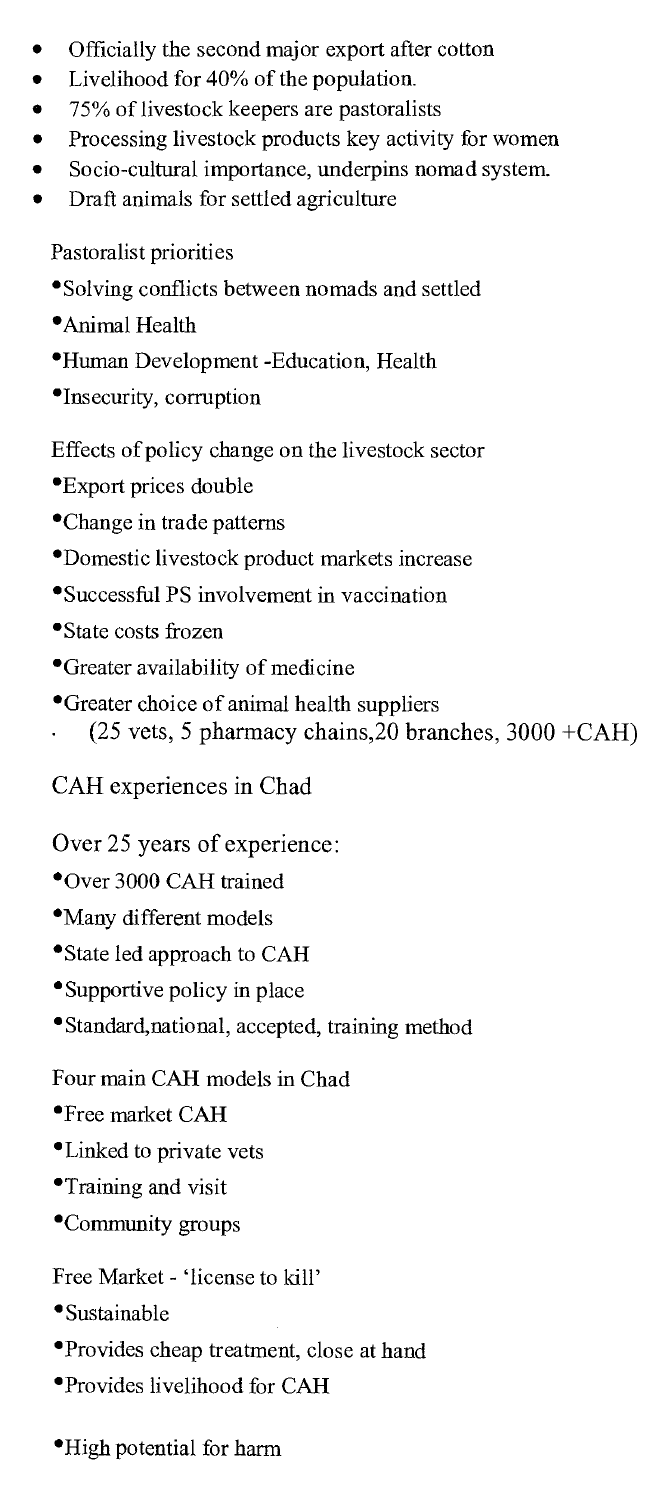- •Anecdotal evidence quality is low
- Linked to private vet reality doesn't live up to theory
- •Preferred in theory
- •Private vets are not primarily clinicians
- vaccinators, campaign drive
- pharmacy sales
- •Private practice is fragile
- Mass education of livestock owners T&V a failed paradigm
- •Greater coverage
- •No evidence for demand, no evidence for impact
- •Widely perceived as less effective than group methods

Groups-Classic DOP — the dominant and most successful model

- •Community groups with CAH
- •Stuctured, standard, national approach
- •Closely linked SVS
- •Regular follow up
- •Cost recovery
- •Group management and oversight
- •Most successful model in Chad
- •Over 3000 CAH trained
- •Legislative and policy support
- •Dedicated government department
- •High demand for training
- •CAH appreciated

Why are they re-assessing CAH in CHAD?

- •Too expensive, not sustainable
- when funding stops, follow up stops, and state supervised system disappears
- less than 5% of livestock keepers reached
- •Never worked well with nomads
- •Anecdotal evidence positive but impact never convincingly demonstrated
- •Recentring of the SVS

### CAH What hasn't worked well in Chad

- •Train and release
- •Command and control a very rigid, tightly regulated system of supervision
- •Doing too much at once linking with credit, and co-operative financial management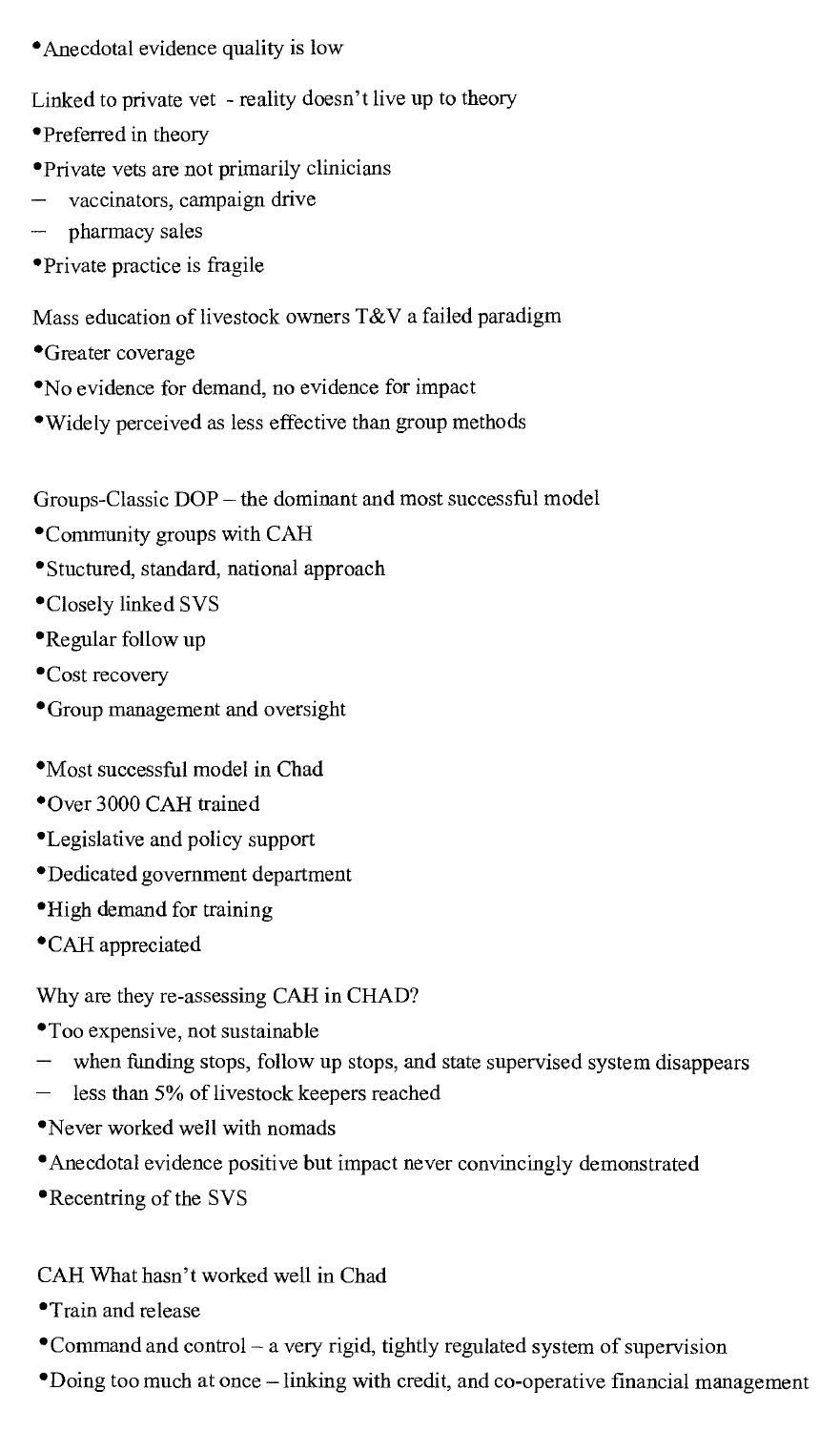•Doing too little- CAHs who aren't trained / allowed to provide services which the illegal competition give (e.g antibiotic injection)

•Micro - Management by state vets — at most 1 state vet can fully support 50-60 CAH in groups there aren't enough SVS resources to cover Chad using this model.

•Management by private vets- private vet practice is fragile in Chad.

The main policy constraint in Chad is Regulatory Escape

- •80% of drug sales illegal (+ human)
- •2/3 of cattle exports unofficial
- •>60% of slaughter escapes regulation
- •>50% of economy informal

Does this matter?

- Public protection from incompetence & dishonesty
- Unfair competition, bad drives out the good
- Inefficiencies
- $\bullet$ State can't collect revenue, can't provide services

CAH: What has worked well in CHAD

- •Long term commitment and strong relationship with communities
- •Communities make decisions
- •Monetary incentives for CAHWs
- •Policy and legislative support

What's happening now

•Re-evaluation of CAH — but not rejection, all key actors see CAH as important, but the current methods need to be improved

- •New approaches & refinement of existing
- •Dealing with regulatory escape
- •A Pastoral Code

Conclusions

•CAH can be part of the solution; it can also be part of the problem.

•CAH is a means to an end and not an end to itself.

More livestock without better equity, govemace and human development, may just result in more poor & marginalised livestock keepers, struggling to make a living.

# **3.0 SITUATION ANALYSIS OF VETERINARY SERVICES IN PASTORAL ECOSYSTEMS**

During the workshop, working groups were formed to conduct a situation analysis of veterinary services in pastoral ecosystems. Based on feedback for workshop participants, the orginal CAPE ecosystems were expanded to include an areas covering western Eritrea, eastern Sudan and the north west corner of Ethiopia, as illustrated below.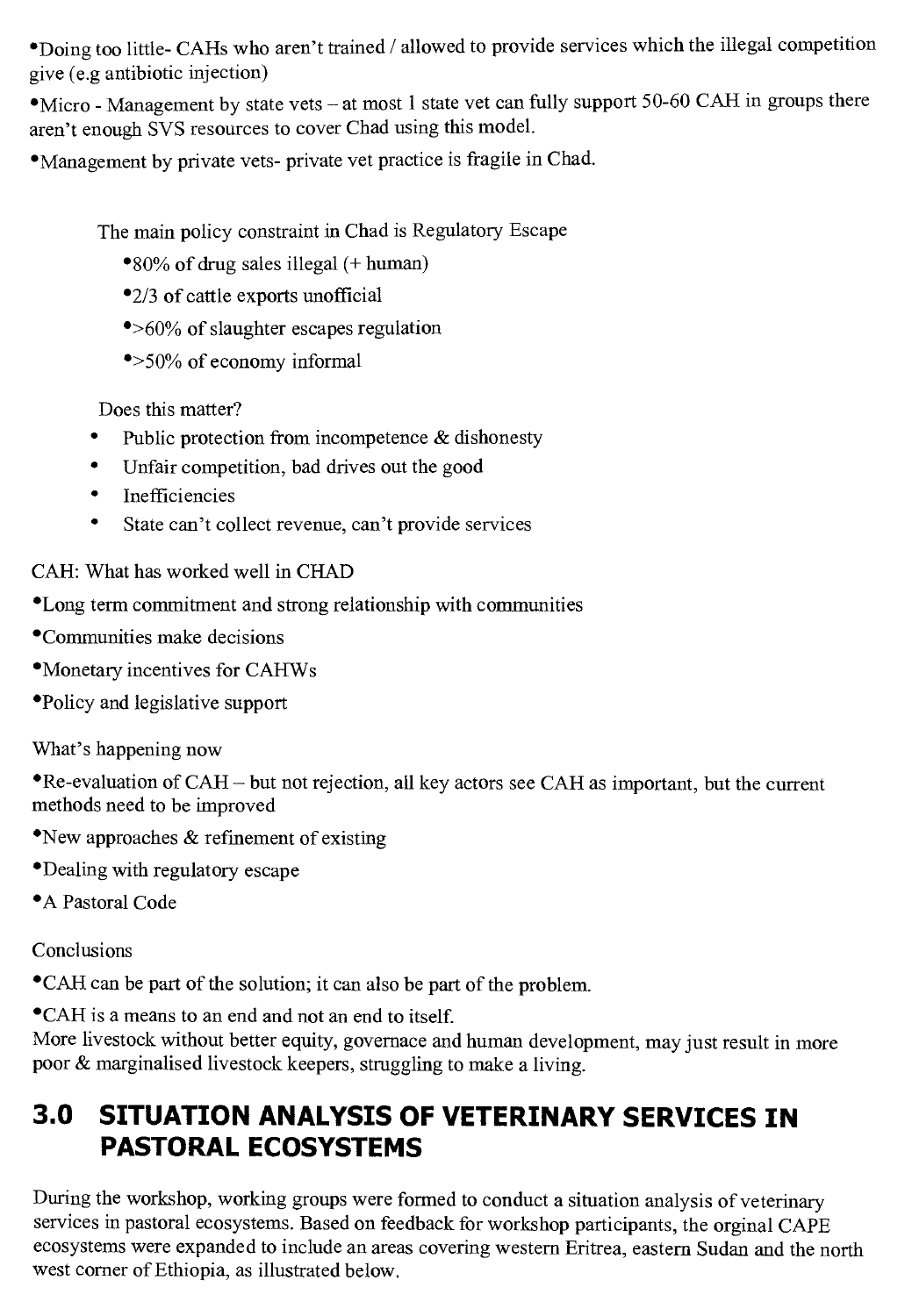

| GS         | Greater Serengeti             |
|------------|-------------------------------|
| K          | Karamajong Cluster            |
| WN         | West Nile                     |
| EN         | East Nile                     |
| EH         | East Horn                     |
| <b>EHA</b> | East Horn (Afar communities)  |
| WE/ES      | Western Eritrea/Eastern Sudan |

In order to ensure that the situation analyses are based on up-to-date information, we are requesting participants to carry documents to the workshop which include information on the following topics:

| <b>Basic data</b>          | Human and livestock populations, infrastructure, communications;<br>security factors.                                                                                   |
|----------------------------|-------------------------------------------------------------------------------------------------------------------------------------------------------------------------|
| <i>Veterinary services</i> | Existing veterinary services (public, private, NGOs, other) $-$<br>personnel, infrastructure, activities, coverage and gaps; priority<br>animal diseases.               |
| <b>Policies</b>            | Existing policies e.g. national economic policy (privatisation),<br>pastoral development policies, veterinary policies affecting service<br>delivery in the ecosystems. |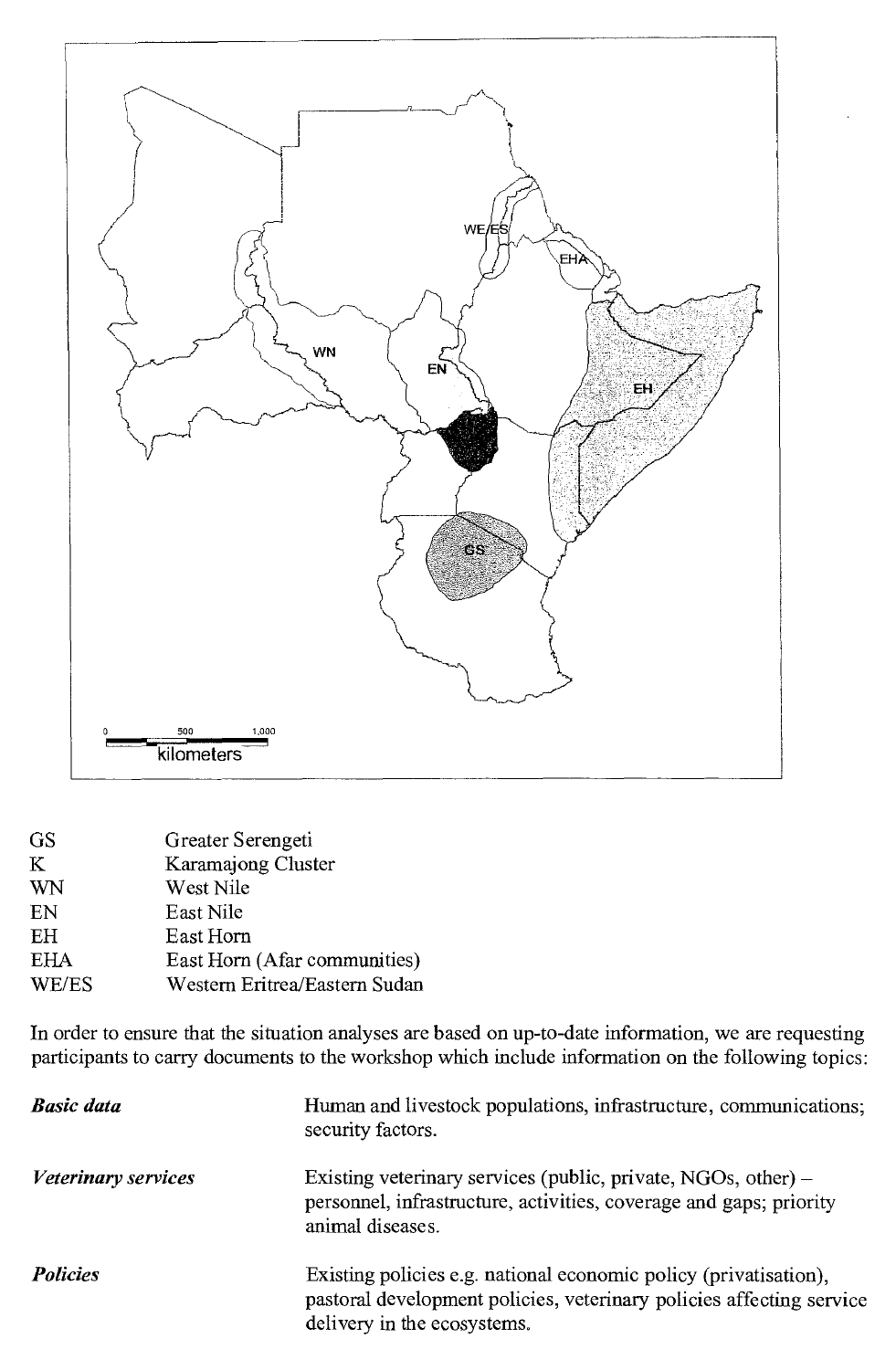| <b>Transboundary issues</b>    | Existing border harmonisation arrangements for disease control.                                                                                                                                                                       |
|--------------------------------|---------------------------------------------------------------------------------------------------------------------------------------------------------------------------------------------------------------------------------------|
| <b>PACE</b> planned activities | Activities in the ecosystems planned via PACE (or other)<br>programmes.                                                                                                                                                               |
|                                | Constraints and Opportunities When the above information has been compiled and analysed, each<br>working group should then refer to the CAPE Outputs, identify<br>opportunities for collaboration and prioritise these opportunities. |

# **3.1 EAST HORN ECOSYSTEM (AFAR COMMUNITIES)**

#### Table 3.1 Basic data for Afar areas

|                                        | Ethiopia - Afar Region                                                                                  | Eritrea - Danakil<br>(Arata and Central Danakil sub-<br>zones) |
|----------------------------------------|---------------------------------------------------------------------------------------------------------|----------------------------------------------------------------|
| Human population                       | 1,200,000                                                                                               | 75,000                                                         |
| Livestock population:                  |                                                                                                         |                                                                |
| Cattle                                 | 3,600,000                                                                                               | 82,062                                                         |
| Goats                                  | 2,900,000                                                                                               | 571,417                                                        |
| Sheep                                  | 2,000,000                                                                                               | 103,047                                                        |
| Camels                                 | 871,832                                                                                                 | 53,971                                                         |
| Equines                                | 192,242                                                                                                 | 21,198                                                         |
| Poultry                                | 65,000                                                                                                  | 6,052                                                          |
| Bees                                   | 3,550                                                                                                   | 100                                                            |
| Livestock infrastructure:              |                                                                                                         |                                                                |
| Clinics                                |                                                                                                         |                                                                |
| * public                               | 20                                                                                                      | 4                                                              |
| * private                              | $\mathbf{1}$                                                                                            |                                                                |
| $*$ NGOs                               | $\overline{4}$<br>(FARM Africa, CARE Awash,<br>Action Contre La Faim, Afar<br>Pastoralist Devt. Assoc.) |                                                                |
| * slaughterhouses                      |                                                                                                         | 1                                                              |
| * quarantine stations                  | 1                                                                                                       | $\mathbf{1}$                                                   |
| * ponds                                | $\overline{a}$                                                                                          |                                                                |
| * vaccination centres                  | 12                                                                                                      | 10                                                             |
|                                        | 40                                                                                                      |                                                                |
| Geographical coverage:                 |                                                                                                         |                                                                |
| - Government                           | ✓                                                                                                       |                                                                |
| - Projects                             | ✓                                                                                                       |                                                                |
| * NLDP                                 | ✓                                                                                                       | $\checkmark$                                                   |
| * PACE                                 | ✓                                                                                                       | $\checkmark$                                                   |
| * range devt                           |                                                                                                         | ✓                                                              |
| * DLDP                                 | ✓                                                                                                       |                                                                |
| - NGOs                                 | 1                                                                                                       |                                                                |
| - private sector                       |                                                                                                         |                                                                |
| - vets                                 | 11                                                                                                      | 1                                                              |
| - AHAs                                 | 12                                                                                                      | $\overline{\mathbf{4}}$                                        |
| - AHTs                                 | 145                                                                                                     | $\sqrt{2}$                                                     |
| - paravets (CAHWs)                     | 250                                                                                                     | 15                                                             |
|                                        |                                                                                                         | (Arata sub-zone 8, C.Denkel 7)                                 |
| - traditional healers                  |                                                                                                         | $\boldsymbol{0}$                                               |
|                                        | 100                                                                                                     |                                                                |
| <b>CAHW</b> activities<br>- Government |                                                                                                         |                                                                |
| $-NGO$                                 |                                                                                                         |                                                                |
|                                        |                                                                                                         |                                                                |
| - project                              |                                                                                                         |                                                                |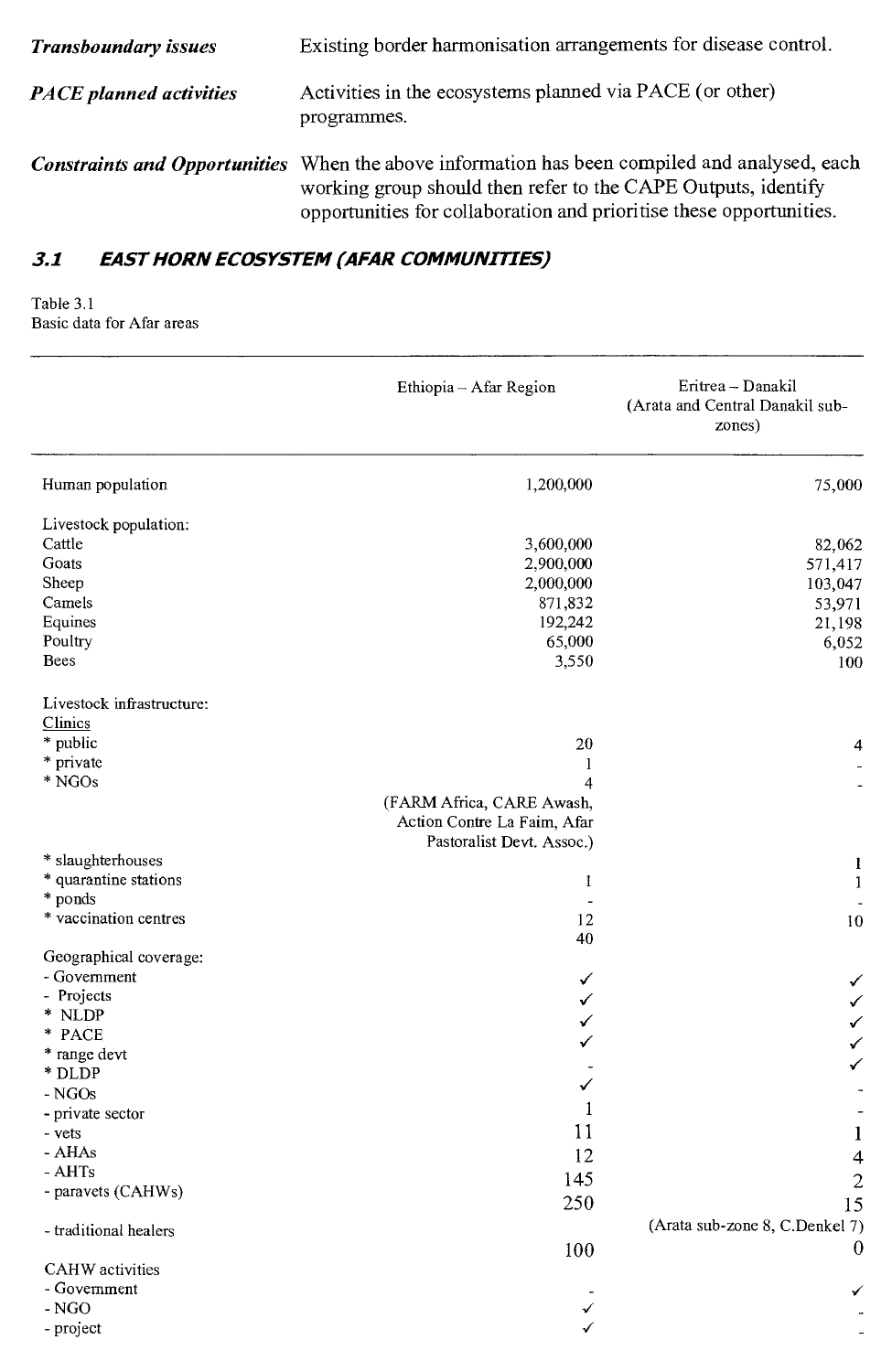### **Information gaps and learning needs for CAHW systems**

- \* Level of training
- Activities performance
- Sustainable provision of drugs
- \* Level of supervision
- \* CAHW sustainability
- \* Harmonizing meeting

#### **Border harmonization**

\* Dies not exist at present

### **Activities under PACE**

- \* Training and equipping
- Close supervision
- Sero-surveillance
- Refresher course

### **Prioritisation of needs**

- 1. Control of epizootic disease<br>2. Training of more CAHWs
- 2. Training of more CAHWs<br>3. Data collection
- Data collection
- 4. Improve supervision and monitoring<br>5. Awareness creation
- 5. Awareness creation
- 6. Information dissemination<br>7. Linkage between vets and
- Linkage between vets and livestock owners

### **How do these needs relate to CAPE outputs?**

- The pastoralist gets basic vet services
- Creation of enabling environment

### **Partnership between CAPE and local players**

- Information exchange
- Standardise curriculum
- Harmonize vet legislation and policies
- Share experience between countries
- Creation of suitable technologies
- Conducting workshops
- \* Training and capacity building<br>\* Assion CAHW Coordinator for
- Assign CAHW Coordinator for the ecosystem

### **Priorities for East Horn Ecosystem - Afar communities**

### **1. Epizootics**

- Sheep pox, CBPP
- FMD, PPR, CCPP

### **2. Data/research/case histories**

CAHWs can collect information on disease outbreaks, livestock baseline data, sustainability of CAHW programmes and veterinary services.

# **3. Capacity building/training**

- Refresher course for CAHWs  $\overline{a}$
- $\overline{a}$ Training of trainers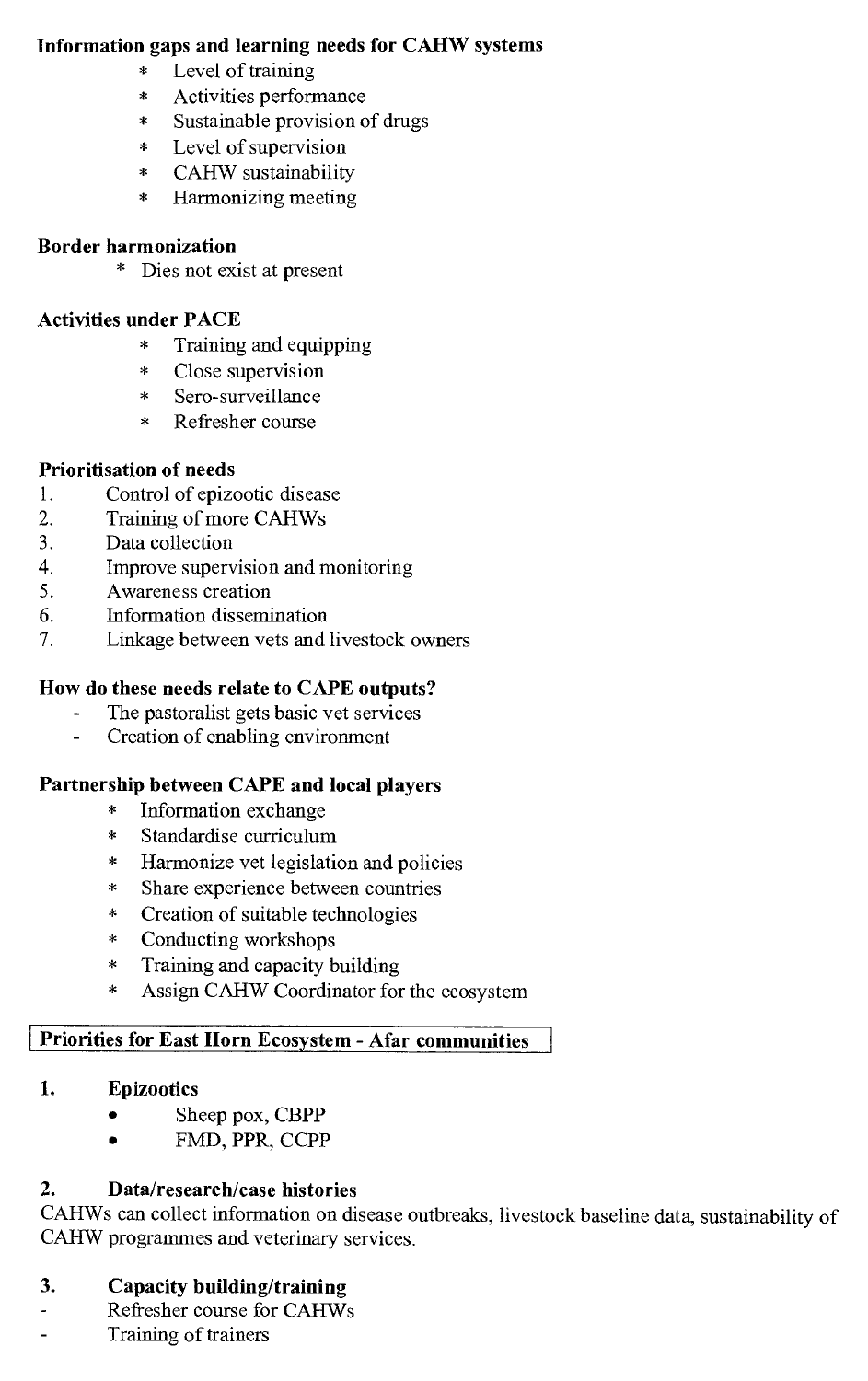- Training of supervisors
- Training of elders/clan leaders

# **4. Training CAHWs**

Through government, PACE and NGOs, with the participation of livestock keepers. Regional awareness raising and testing of models is a role for CAPE. University curricula to include CAHW approaches.

# **5. Standardising approaches**

There is a need to:

- standardise and harmonise training curriculum
- standardise activities of CAHWs
- conduct border harmonization meeting
- organise meetings and seminars
- exchange of information within/other eco-system

## **6. Exchange information (networks)**

- radio
- border harmonization meeting
- when there is an emergency situation
- when there is disease outbreak
- livestock movement for market/grazing

## **7. Policy revision/review**

The key actors are governments and OAU/IBAR. Need to organise meetings and exchange information.

## **8. Marketing**

- establishing livestock market
- rehabilitate the old markets
- identify and organize market routes
- establish export-oriented markets

# **9. Media/awareness raising**

Via,

- \* Radio
- \* Posters, flip chart
- \* Schools

# **10. Communications**

\* Radio/Fax/Tel

# **11. Emergency preparedness**

- \* Early warning
- \* Early reaction

# **12. Strengthening surveillance**

- \* Identify active disease surveillance districts
- \* Increase surveillance areas

# **13. Technical harmonisation**

- \* Training
- \* Meeting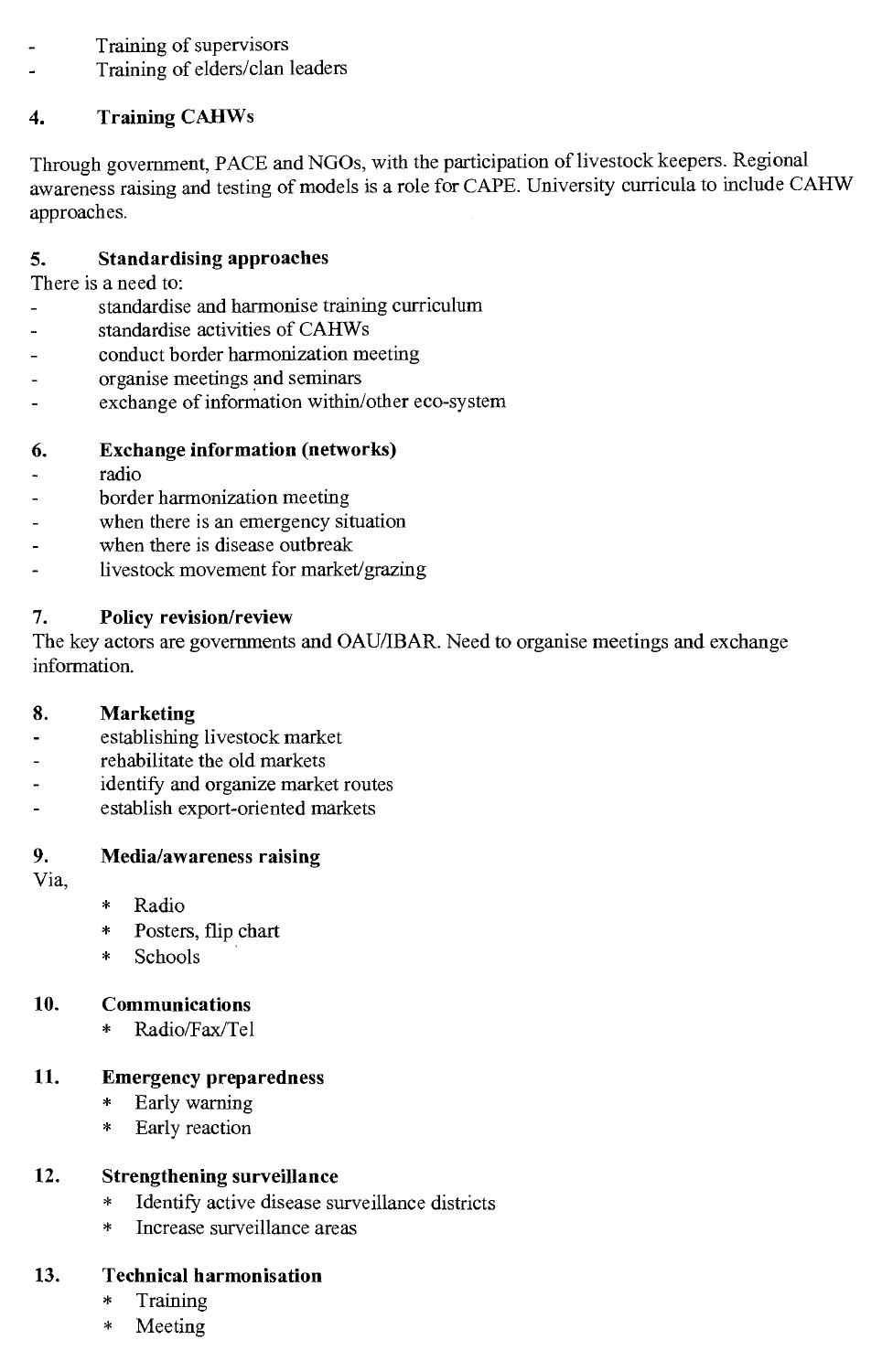Exchange information  $\star$ 

#### **14. Wildlife/livestock interaction**

- \* Reporting
- \* Vaccination
- \* Sero-surveillance

### **3.2 EAST HORN ECOSYSTEM (SOMALI COMMUNITIES)**

# Table 3.2

Basic data for Somali areas

healers

|                                      | North east Kenya                    | South east Ethiopia<br>(Region 5) | Somaliland                                                  | Somalia     |
|--------------------------------------|-------------------------------------|-----------------------------------|-------------------------------------------------------------|-------------|
| Human population                     | 991,000                             | 3,600,000                         | 2,000,000 (?)                                               |             |
| Livestock population:                |                                     |                                   |                                                             |             |
| Cattle                               | 953,000                             | 4,637,000                         | 750,000                                                     | Figures not |
| Sheep                                | 1,260,000                           | 937,000 (?)                       | 12,000,000                                                  | available   |
| Goats                                | 1,152,000                           | 3,650,000                         | 1,500,000                                                   |             |
| Camels                               | 637,000                             | 790,000 (?)                       |                                                             |             |
| Donkeys                              | 212,000                             | 40,000                            |                                                             |             |
| Poultry                              |                                     | 2,720,000                         |                                                             |             |
| Veterinary services<br>Public sector |                                     |                                   |                                                             |             |
| - veterinarians                      | 20                                  | 20                                | 22                                                          |             |
| - diploma holders                    | 6                                   | 25                                | 15                                                          |             |
| - certificate holders                | 40                                  | 42                                |                                                             |             |
|                                      |                                     | (Animal Health                    |                                                             |             |
|                                      |                                     | Technicians)                      |                                                             |             |
| Private sector                       |                                     |                                   |                                                             |             |
| - veterinarians                      | $\mathbf{1}$                        | 7                                 | 25                                                          |             |
|                                      |                                     |                                   |                                                             |             |
| Farmer training centre               | 3                                   | 1                                 |                                                             |             |
| Health posts/clinics                 |                                     | 16                                | 26                                                          |             |
| Laboratories                         | $\overline{2}$                      | 1                                 | 1                                                           |             |
| Pharmacies                           | 10                                  | 12                                | 24                                                          |             |
| Dips                                 |                                     | 25                                |                                                             |             |
| <b>NGOs</b>                          | 16                                  | 3                                 | $\overline{7}$                                              |             |
|                                      | (trained 610 CAHWs)                 | (SCF-UK, SCF-USA,<br>GTZ)         | (VetAid, UNHCR,<br>CARE, Terra<br>Nuova, IFAD,<br>Oxfam UK) |             |
| Projects                             | 1                                   | 3                                 | see above                                                   |             |
|                                      | (Arid Lands Resource<br>Management) | (SERP, NLDP, PACE)                |                                                             |             |
| Hawkers                              |                                     | Exist on a large-scale            |                                                             |             |
| Traditional                          |                                     | Exist but numbers are decreasing  |                                                             |             |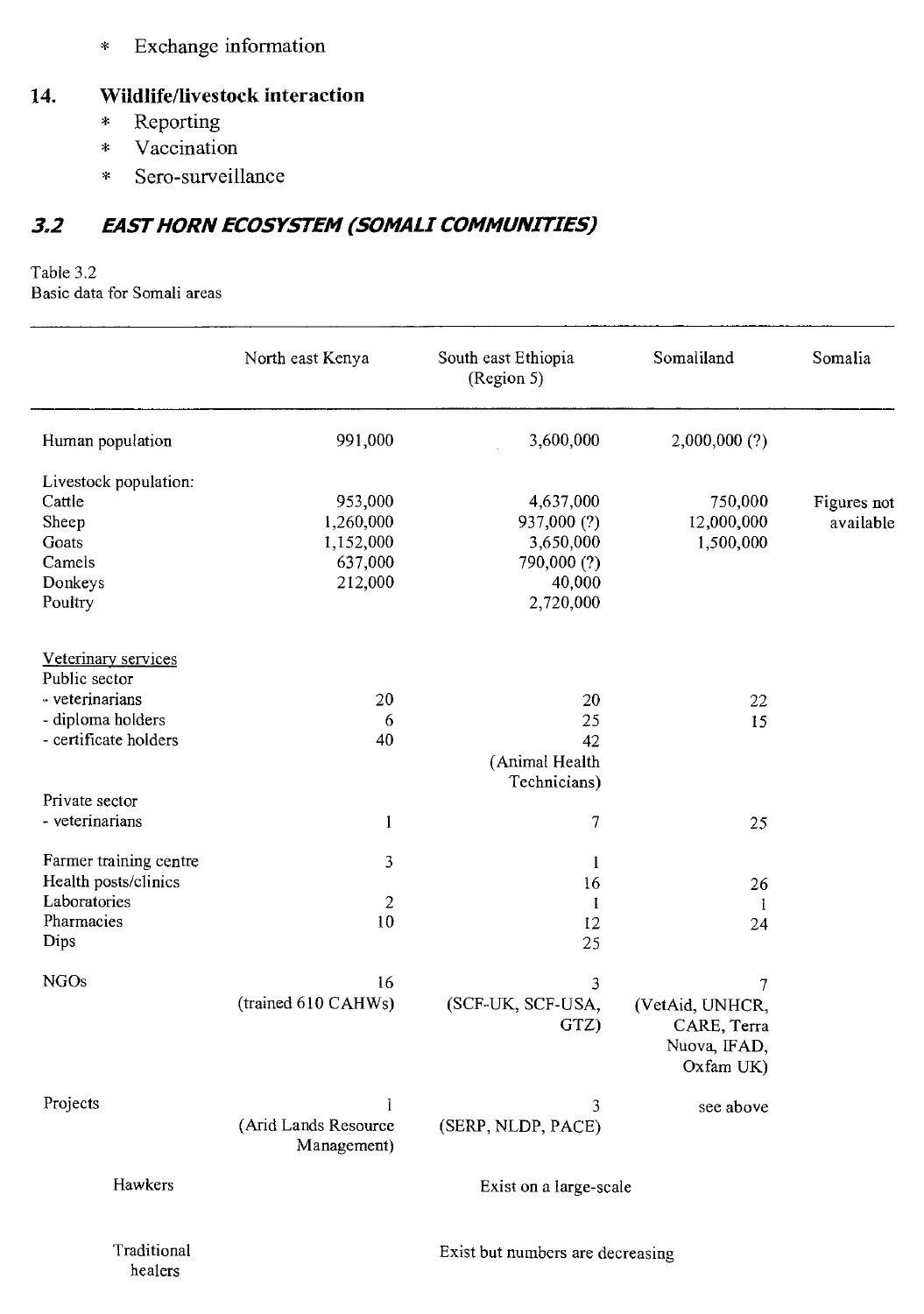#### Information and learning needs for CAHW systems

- 1. Number of CAHWs required.
- 2. Criteria for CAHW selection age, level of literacy, community participation past experience (e.g. in ethnoveterinary practice etc.).
- 3. Standard of training and follow-ups.
- 4. Level of preparedness to operate vet drugs and reliability of supplies, equipment and backup support.
- 5. Supplementary activities herding, small trading activity in villages/pastoral camps; other e.g. human health.
- 6. Delivery system permanent location, periodic visits to close-by livestock catchment areas transhumant pastoralist accompanying migratory movements etc.
- 7. Existing relations with pastoral associations, private vets, vet depts., NGOs/donors etc.
- 8. Degree of success management and financial records; duration of service and other sustainability issues.

#### Border harmonization

#### Kenya-Ethiopia

Interactions between vets stimulated under PARC (periodical meetings and exchange of information e.g. Moyale).

NE Kenya — Southern Somalia Donor funded projects meetings; health interventions at livestock trade level (vaccination, etc.).

#### Somaliland/Puntland/Ethiopia

Vet. professionals on either side of the border are known to each other but no working relationship due to limited or no vet activities across the border.

Central/southern Somalia/Ethiopia Information not available

### PACE activities already planned

#### Kenya

- vaccination along the border with Somali; sanitary cordone
- disease surveillance
- border harmonizaton with svps
- veterinary investigation laboratory/Garissa

### Ethiopia

- eradicaton of rinderpst
- control of other epizootics
- capacity building
- privatisation
- specific activities in Somali National Regional State not available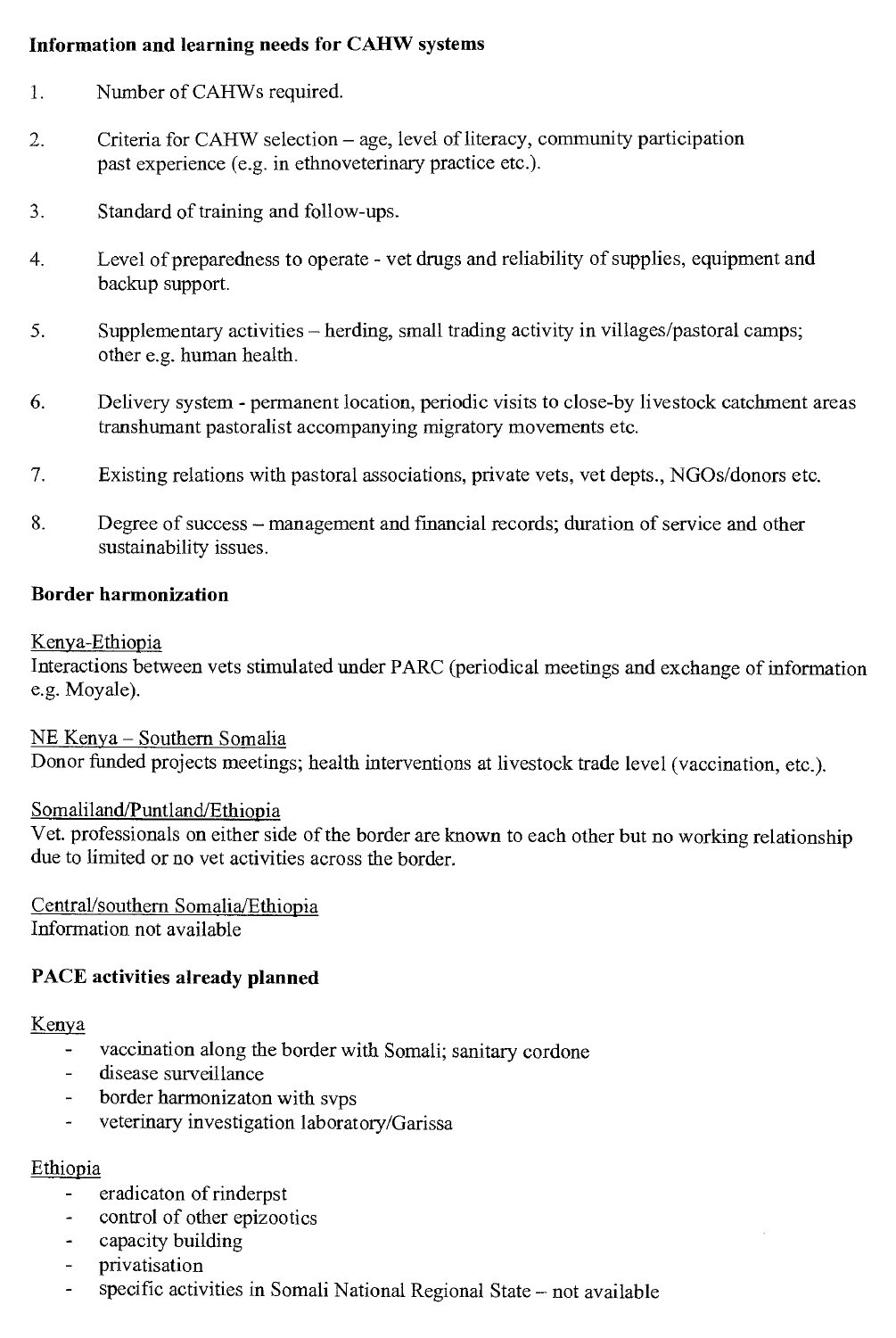### Somalia

implementation strategy and activities and activities to be submitted to veterinary authorities and SVPs

### Needs in relation to CAPE Outputs

### CAPE Output 1: Develop primary-level veterinary services needs in pastoral ecosystem

### *NE Kenya/Southern Somalia*

Put a system in place in southern Somalia to carry out animal health services. CAPE to support:

- Local Administrations/Institutions
- Kenyan/Somali local NGOs working across the border
- SVPs training and supervising CAHWs

### *Somaliland/Puntland*

- inventory and evaluation of earlier CAHW activities
- support and rectify where there are deficiencies (e.g. training, provision of basic suppliers, etc)
- institutionalise (linkages to vet. professionals, legislation, etc)
- ensure source(s) of vet. drug supply and availability at community level (national vet drug policy)

### CAPE Output 2: Promoting policy changes and legislation

### *NE Kenya*

Revision of legislation already in progress via KVB efforts

### *Somaliland/Puntland*

Able to adopt policy changes and legislation

- study experiences of other countries
- review the existing veterinary code
- redraft the vet. acts and regulations
- organise meetings with stakeholders to arrive at a common consensus
- support legal/legislative bodies

### *Southern Somalia*

Institute and/or strengthen:

- pastoral institutions/organizations
- local administrations (?)
- veterinary associations/networks: support them and rely on them to promote policies and legislation

### CAPE Output 3: New learning for policy change

Impact assessment of:

- privatizaton schemes at the veterinary professional level in nomadic area
- CAHW delivery programmes

# Development of a communications and information dissemination system

The livestock owner/herder will continue at al times to treat his animals:

- generate baseline data on this inevitable reality
- evaluate options to overcome any negative consequences, i.e. livestock extension service

### Cross border harmonisation

There is a need for harmonisation with respect to:

- livestock movement patterns, disease patterns, marketing dynamics, etc.
- cross-border/horizontal collaborative activities (common programmes, legislation, etc.)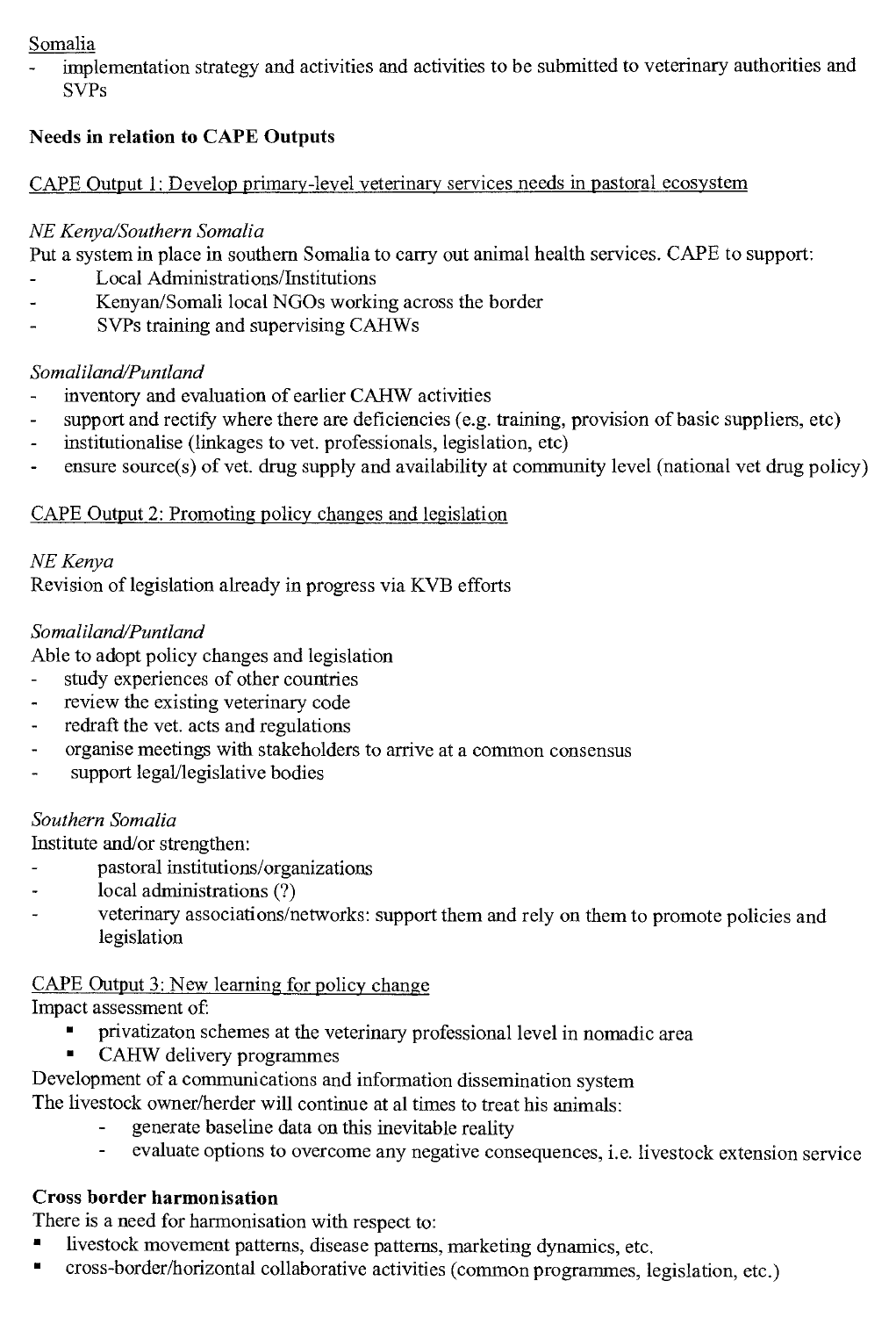Livestock trade and certification issues also need to be considered. For example, in Somalia there is no official body for transferring animal health information to trading partners and international agencies. One possible flow of information is:



### Priorities for East Horn Ecosystem - Somali Communities

#### 1. Epizootics

Rinderpest — to be controlled and eradicated CBPP — baseline data need on epidemiology, prevalence and spread RVF — epidemiological research **CCPP**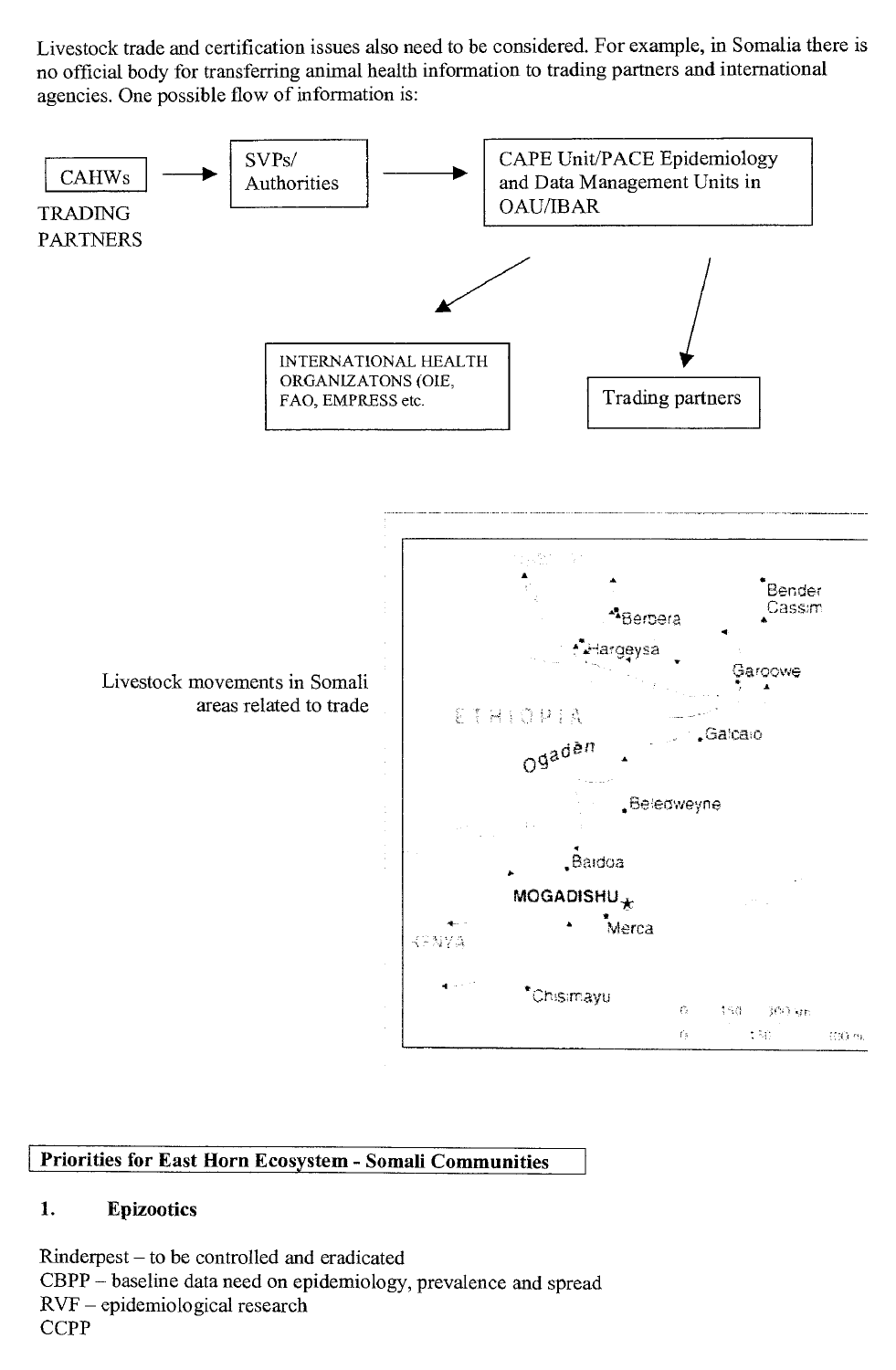### **2. Data, research and case histories**

CAPE to develop regional experience in participatory epidemiology and speed up academics' ability to do PE. Also need to:

- harmonise conventional and participatory techniques; develop appropriate tools
- translate epidemiological data from communities to scientists and vice versa
- increase flexibility and speed of data collection

(also see 14.)

Research topics include disease control and marketing.

### **3.&4. Capacity building and training related to CAH services**

Training is required for NGOs, MoA, vet schools and private vets. Trainers of trainers courses required for vets. Subject matter to focus on epizootic disease control.

CAPE's role is:

- Formulation of objectives for training
- Provide support to pastoral communities along with stakeholders and harmonise the relationship.

### **5. Standardising approaches**

CAPE/PACE to promote border harmonisation

### **6. Exchange information/networks**

- VHF radios always required
- Intervention of OAU/BAR across boundaries within ecosystem
- Co-ordination offices within ecosystem to have communication network among themselves and CAPE/PACE co-ordination unit. CAPE to provide inventory at community level within the ecosystem.

### **7. Policy review**

In Kenya, this is ongoing.

### **8. Marketing**

Improve marketing via disease control.

- empower the pastoralists to access local and international market information network
- CAPE to establish national and regional internationally-acceptable regulatory system.
- **9.** Media/awareness raising –refer to 6
- **11.** Emergency preparedness refer to 1,2,3 and 5
- **12. Strengthening surveillance-** refer to 1,2.3 and 5
- **13. Technical harmonisation** refer to 5

## **14. Wildlife/livestock interaction**

Via PE, CAPE to create awareness of the role of wildlife/livestock interaction in disease control to the community and vet professionals.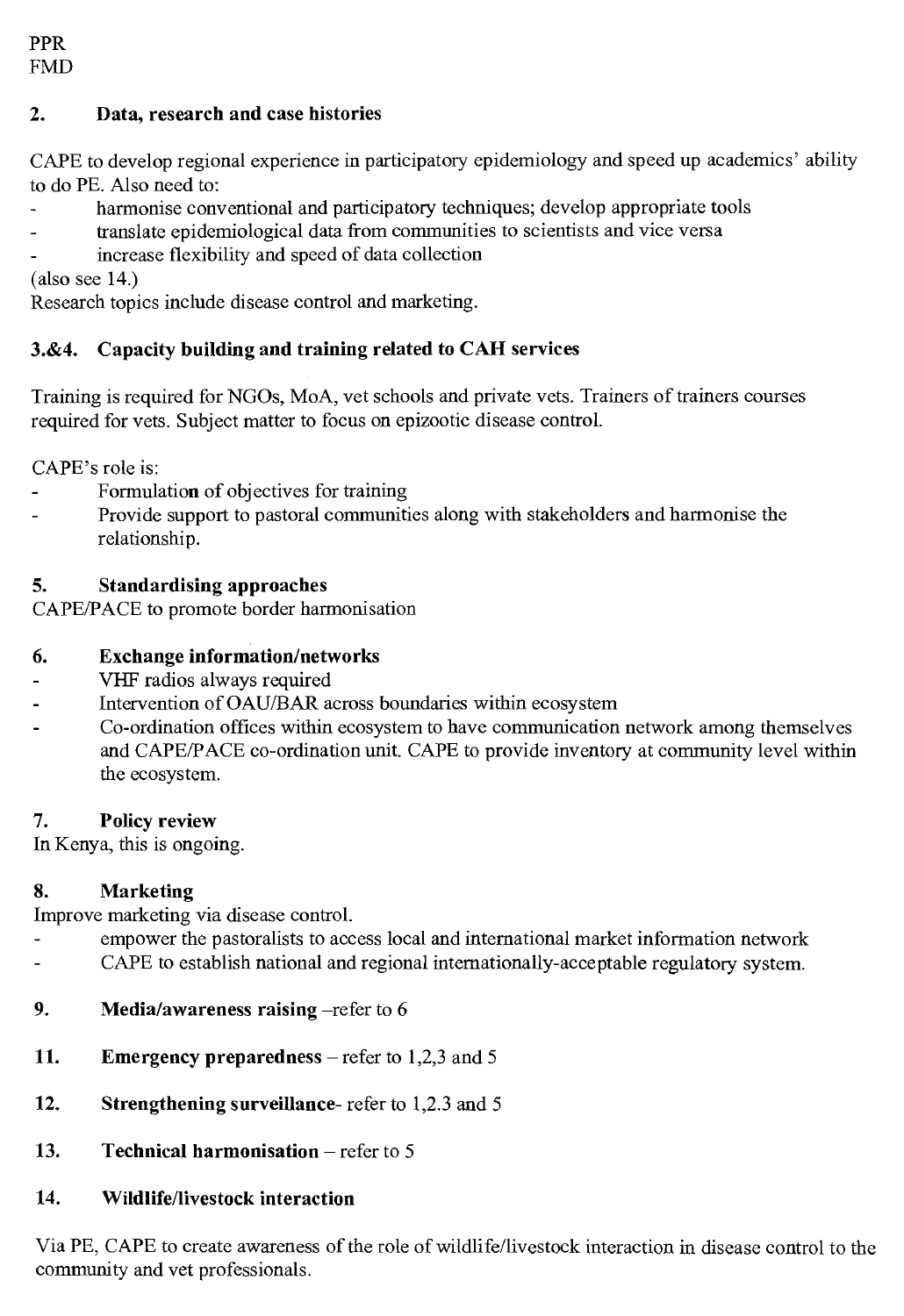### **3.3 GREATER SERENGETI ECOSYSTEM**

#### Table 3.3

Basic data for Greater Serengeti ecosystem

|                 |              | Livestock population |              |            | Human population |
|-----------------|--------------|----------------------|--------------|------------|------------------|
|                 | Cattle       | Sheep                | Goats        | Other      |                  |
| Kenya           |              |                      |              |            |                  |
| Migori          | N/D          | N/D                  | N/D          | N/D        | N/D              |
| Kuria           |              |                      |              |            |                  |
| $T/m$ ara       | 317,997      | 56,376*?             | 449,401      | 10,507     | 172,000          |
| Narok           | 508,751      | 745,090              | 593,650      | 95,784     | 363,000          |
| Kajiado         | 441,244      | 450,591              | 491,984      | 56,208     | 405,000          |
| Machakos        | 300,000      | 85,000               | 190,000      | 1,007,000  |                  |
| Makueni         | 215,000      | 90,000               | 250,000      | 513,000    |                  |
| Total           | 1,267,992    | 1,252,057            | 1,335,035    | 162,499    |                  |
| (Country total) | (3,000,000)  | (5,600,000)          | (7,400,000)  |            | (29,000,000)     |
| Tanzania        |              |                      |              |            |                  |
| Mara            | 1,291,600    | 129,000              | 620,000      | 1,395,100  |                  |
| Arusha          | 1,477,600    | 722,168              | 1,477,600    | 1,247,500  |                  |
| Kilim           | 464,100      | 327,788              | 862,600      | 1,228,600  |                  |
| Mwanza          | 1,450,400    | 199,300              | 764,300      | 2,623,800  |                  |
| Shinyanga       | 2,262,800    | 488,300              | 1,187,700    | 2,771,500  |                  |
| Singida         | 1,944,300    | 511,852              | 798,800      | 1,352,000  |                  |
| Dodoma          | 1,587,100    | 242,314              | 788,145      | 2,100,400  |                  |
| Tanga           | 653,500      | 246,262              | 736,700      | 1,673,800  |                  |
| Morogoro        | 237,800      | 97.971               | 272,200      | 1,519,800  |                  |
| Total           | 11,369,200   | 2,964,955            | 6,898,045    | 15.912.400 |                  |
| (Country total) | (15,600,000) | (3,400,000)          | (10,700,000) |            | (30,000,000)     |

#### Table 3.4 Location and supervision of CAHWs in the Greater Serengeti ecosystem

| Location     | Agencies and CAHWs         | Supervision |  |
|--------------|----------------------------|-------------|--|
| <u>Kenya</u> |                            |             |  |
| Kajiado      | EU/DFID/GOK - ?75 plus     | 1 vet       |  |
| Makueni      | $ITDG-100$ plus            | 1 PR/DVO    |  |
|              | University of Nairobi - 24 | 1 PR/DVO    |  |
|              | IFAD?                      |             |  |
| Transmara    | $GTZ - 77$                 | <b>DVO</b>  |  |
| Machakos     | None                       |             |  |
| Tanzania     |                            |             |  |
| Arusha       | $VertAid - 24$             | DVO/VO (PR) |  |
|              | FARM Africa - 47           | VO (PR)     |  |
|              | $HPI - 200$                | T/R, DVO    |  |
|              | $SNV/DRDP - 57$            | DVO, ?T/R   |  |
|              | AWF/INUAT MAR - planned    |             |  |
|              | Ereto - DANIDA - planned   |             |  |
| Mwanza       | $AHSP-32$                  | DVO/PV      |  |
|              | $HPI - ?$                  |             |  |
| Sinyanga     | $AHSP-65$                  | DVO/PV      |  |
|              | $DRDP - 90$                | T/R/DVO     |  |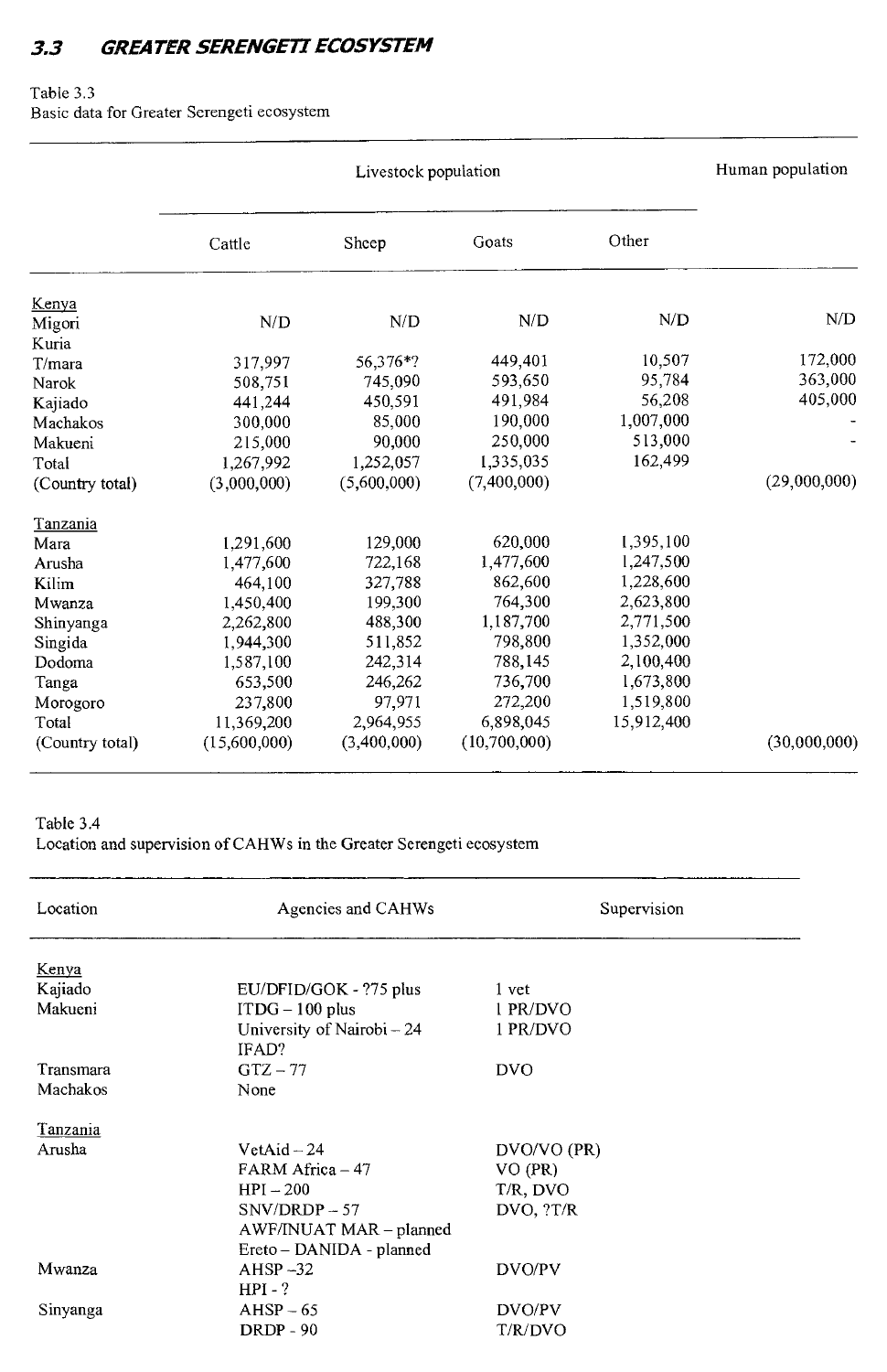1 ecos  $Sc$ rea 94 a  $\rm{ras}$ 

| Regions                                                                                             |                 |         |         |                       |                   |                         | Infrastructure         |            |                 |          |                     |                                          |                                                                     |
|-----------------------------------------------------------------------------------------------------|-----------------|---------|---------|-----------------------|-------------------|-------------------------|------------------------|------------|-----------------|----------|---------------------|------------------------------------------|---------------------------------------------------------------------|
|                                                                                                     | market<br>black | markets | lab/VIC | training<br>institute | research          | private vet<br>practice | district vet<br>office | cattle dip | cattle<br>crush | CAHWs    | State vet<br>office | $\frac{\text{Pub/pr}}{\text{grtdip}}$    | NGO/<br>project                                                     |
| Transmara<br>Narok<br>Kajiado<br>Kajiado<br>Mikueni<br>Makueni<br>Makueni<br>Nairobi<br>Kenya       |                 |         | $2$ lab |                       | n 0 0 0 0 0 0 0 0 | $29 - 2$                |                        |            | $>$ $>$ $>$     | りけみぬ     | 6558                | $\frac{104}{10/4}$<br>$\frac{12}{38/13}$ | $10 - \frac{1}{2}$ $\frac{1}{2}$                                    |
| Mara                                                                                                |                 |         |         |                       |                   |                         | 4                      |            |                 | 226      | S                   | 127                                      | $\Xi$                                                               |
| Kilimanjaro<br>Shinyanga<br>Morogoro<br>Tanzania<br>Mwanza<br>Singida<br>Dodoma<br>Arusha<br>Taivga |                 |         |         | <b>J CAHW</b><br>CAHW | $10 - 00 - -$     | <b>Aronanag</b>         | <b>2555564</b>         |            | ゝゝゝゝ            | 88990888 | $\Xi$ 4000000       | ggensang                                 | $6 - \frac{1}{2} \sum_{i=1}^{n} -1$ $\sum_{i=1}^{n} \sum_{i=1}^{n}$ |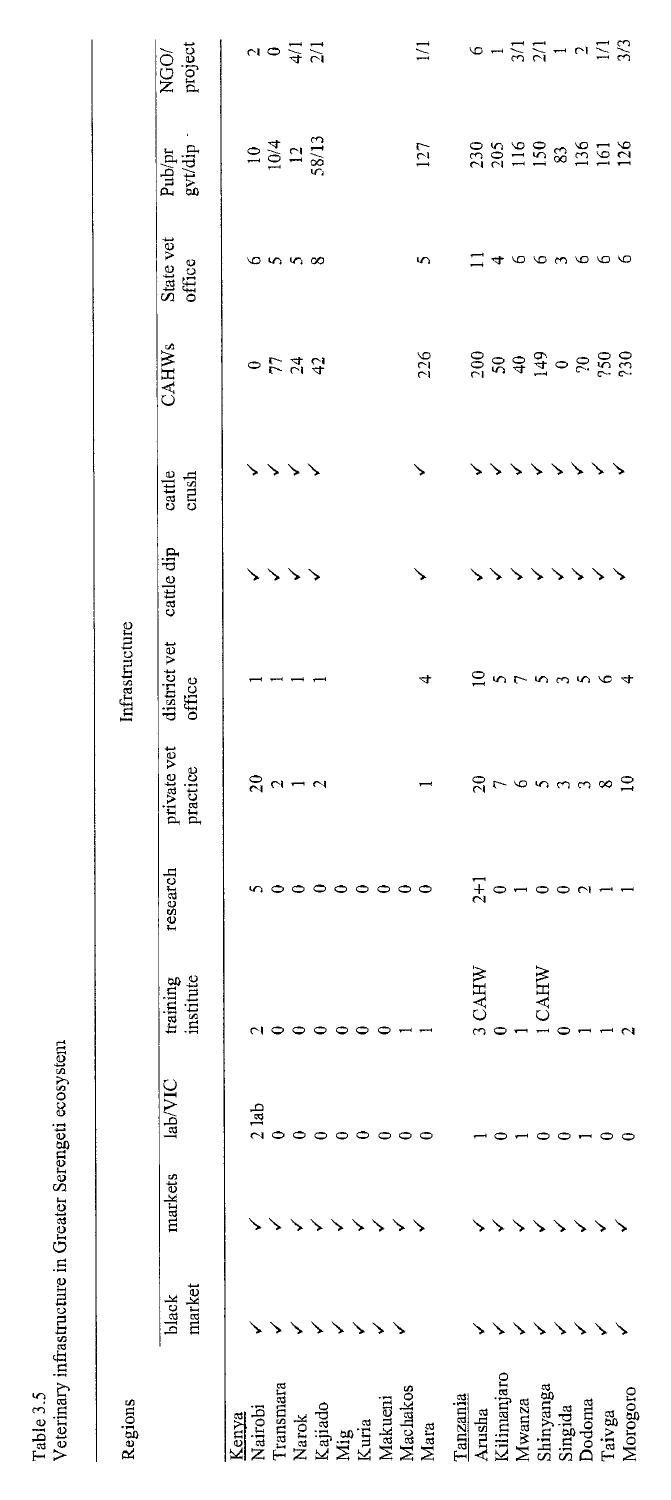### **Policy**

#### Kenya

- Existing policy very old.
- Policy for private practice exists.
- Policy for CAHWs and drug distribution under review.

### Tanzania

Policy as detailed in the Agriculture and Livestock Policy, 1997. Policy exists for private practice, paravets, CAHWs and livestock keepers.

New Ministry in Tanzania may lead to new policies.

### **CAHW gaps**

### Training

- which institutions?
- methods
- efficacy
- primary and secondary level needs
- quality/standardization of curricula
- trainers quality
- Training of trainers certification needed?
- accreditation of institutes/certification

Legal registration/legal review

- supervision
- code of conduct

### Socio-economic

- marketing media communications
- advertising? relaxed
- (monitoring/eval farmer reception)
- financial viability sustainability
- networking
- institutional relationships; acceptance at all levels
- international trade (OIE/WTO (SPS)
- environmental issues
- $training hazardous$ chemicals
- livestock population control

### Gender

- care of sick animals
- poultry
- schooling acceptance and action

### Border harmonisation

PARC started it — **but** it stopped. Need for PACE to facilitate.

### **Progress with national PACE programmes**

Kenya - proposed and under review/negotiation

Tanzania - draft proposal submitted under review/pace/ew/got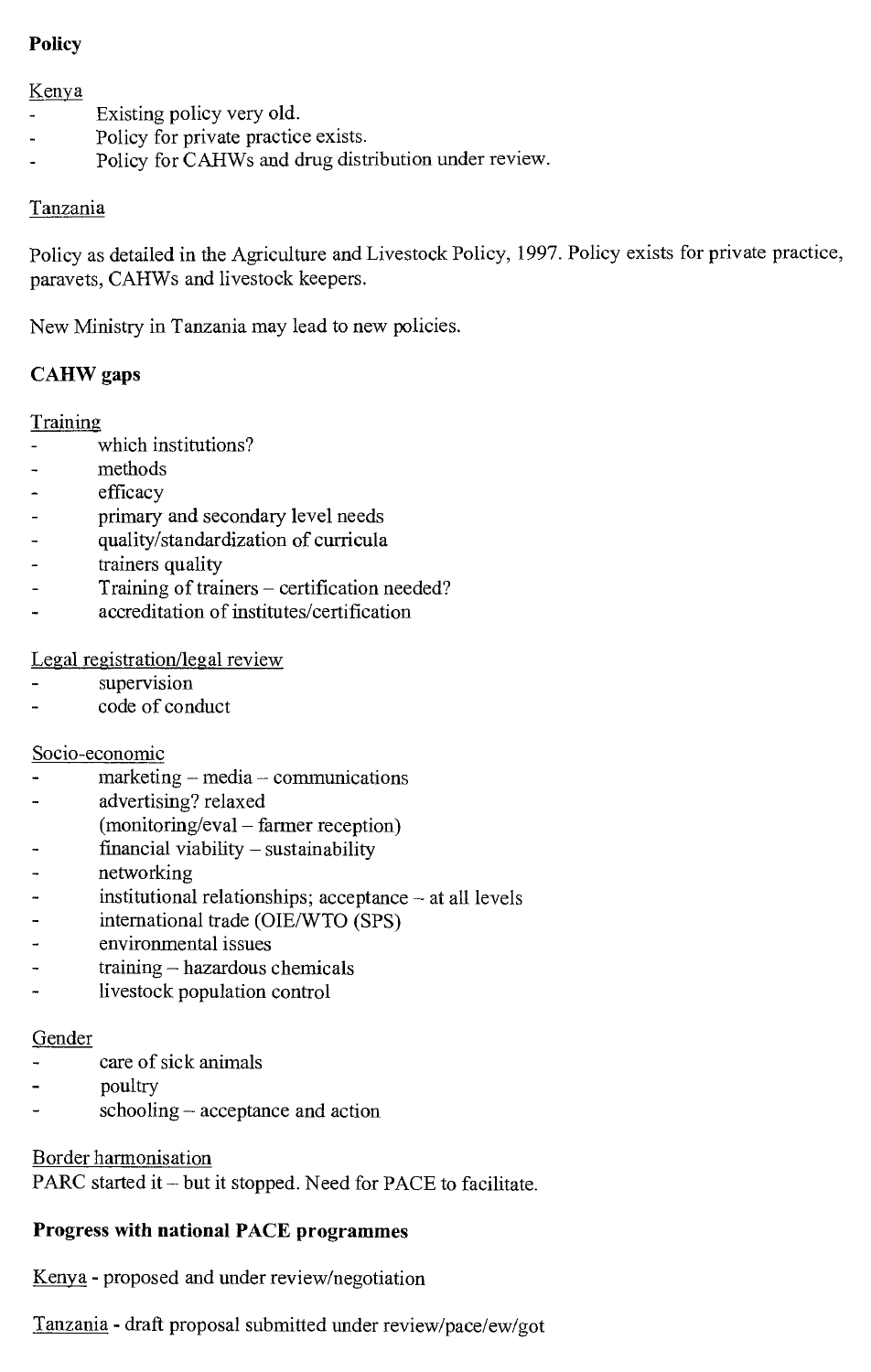### **Needs in relation to CAPE Outputs**

#### CAPE Output 1: Develop primary-level veterinary services needs in pastoral ecosystem

In order of priority:

- =1. Research
- =1. Completion of establishment of models (credit mechanisms; extension media)
- $=2$ . Networking
- =2. Regional harmonisation (training, roles, policy, legal, border, trade)
- =2. Sharing or resources
- 3. Monitoring
- 4. Analysis and evaluation of delivery systems and models
- 5. Cchampioning the spirit of community service for public good

### CAPE Output 2: Promoting policy changes and legislation

- research
- evidence
- case studies
- media presentation
- resources for policy review/revision

Facilitate exchange of ideas between all levels of stakeholders

### **Priorities for Greater Serengeti Ecosystem**

#### **1. Epizootics**

In order of importance:

- 1. Rinderpest controlled. On OIE pathway towards DFFD; high risk from adjacent GHA ecosystems
- 2. CBPP widespread in TZ (disaster status)
- 3. FMD rampant/epidemic/international trade
- 4. Newcastle disease gender/women empowerment
- 5. Rabies resurgence; public health importance; wildlife

### Activities

Enable community participation (farmers, CAHWs, pastoralists) in clinical surveillance, mobilization and control.

#### **Opportunities**

Presence of NGOS, trained CAHWS, government's goodwill, interested donors livestock herds and their owners. Abundant natural resources

### Key Partners

- 1. Governments<br>2. NGOs VetA
- 2. NGOs VetAid, HPI, Farm Africa, AWF (Kenya, ITDG)
- 3. Projects AHSP, DRP, MARAF (Kenya GTZ, IFAD)
- 4. Institutions training and research

#### Timeframe

Year 1 to throughout CAPE life

### **2. Data collection, research and case histories**

collect data on baseline situation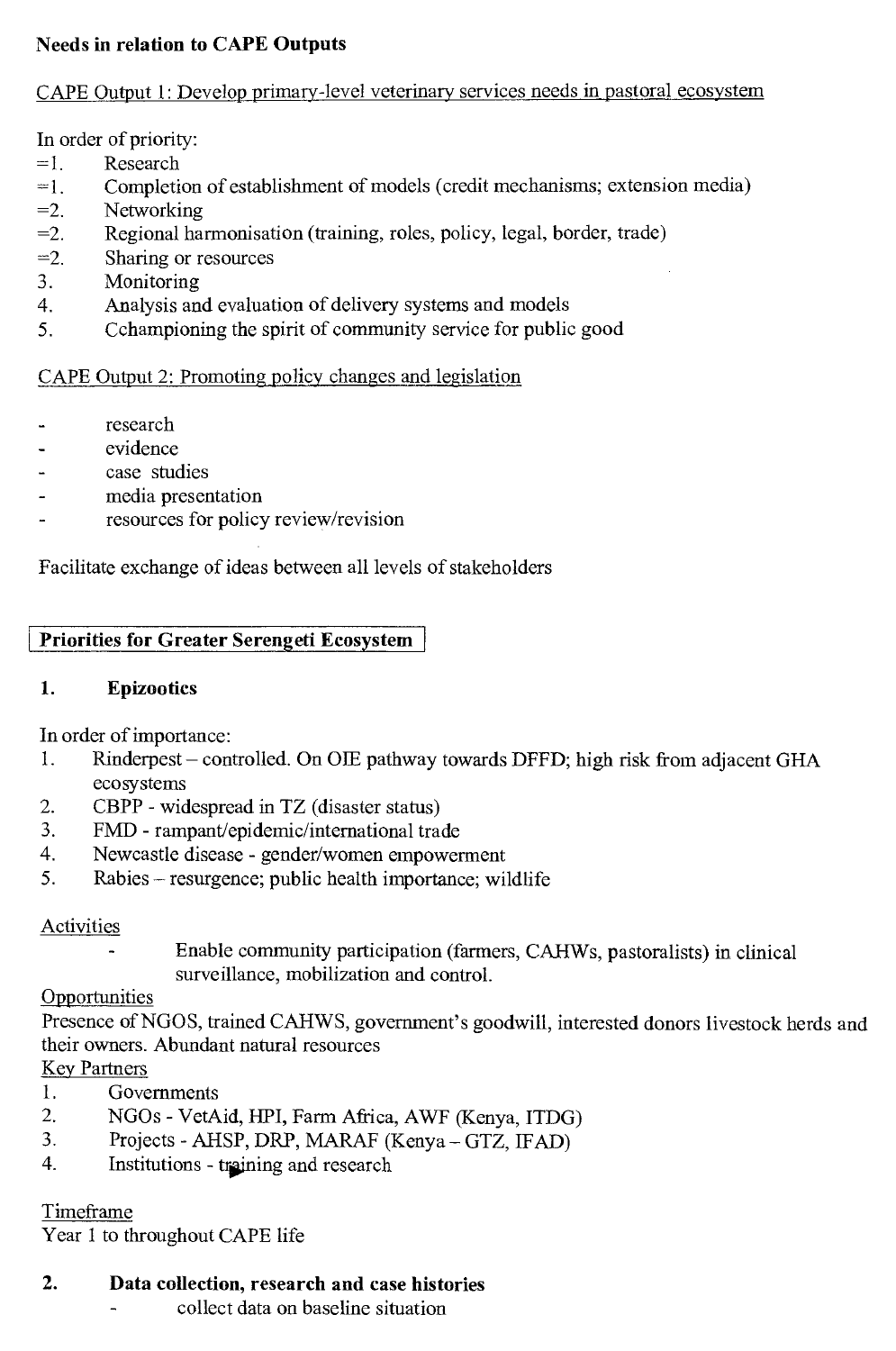monitoring data

#### Who collects information?

- CAHWS
- Paravets and vets  $\overline{a}$
- CAPE consultants
- Partner institutions  $\overline{a}$
- Governments/local governments

#### Timeframe

- immediate-baseline
- monitoring data continues  $\overline{a}$

#### Priority research topics

- disease epidemiology  $\overline{a}$
- training of CAHWS: efficiency & effectiveness  $\ddot{\phantom{a}}$
- selection, standardization
- business aspects; cost benefit analysis
- skills and technical expertise evaluation

#### Key Partners

- Projects/NGOs
- National Research Institutes
- SUA & UON  $\overline{a}$
- CAPE can commission programs in these institutions

#### Timeframe

- year 1 to 3

#### **3. Capacity building**

| Who to train? | CAHWs, CATTW supervisors, local authorities, trainers, training of<br>trainers |
|---------------|--------------------------------------------------------------------------------|
| Subjects      | Diseases, epidemiology                                                         |
| Who to train? | PACE co-ordinators, universities.                                              |
| Subjects      | Community epidemiology, primary animal care, limits of<br>intervention         |

#### **4. Training CAHWS**

**Done by:** 

- partner NGOs/projects, local governments
- training institutions for CAHWS harmonized, identified, strengthened; TZ: SAHLs, monduli Farmer T.C., Mabuki, Kizumbi Ke: institutions

How? Through CAPE facilitation

#### **4. Standardization of approaches**

CAPE to facilitate training institutions and other stake holders to develop a standard, uniform curricula and syllabus including entry regulations. Time frame - Year 1,2

## **5. Exchange info/networking**

- inventory of interested partners by name  $\ddot{\phantom{a}}$
- workshops ecosystem, e-mail, websites, films, visits, leaflets, newsletters, village meetings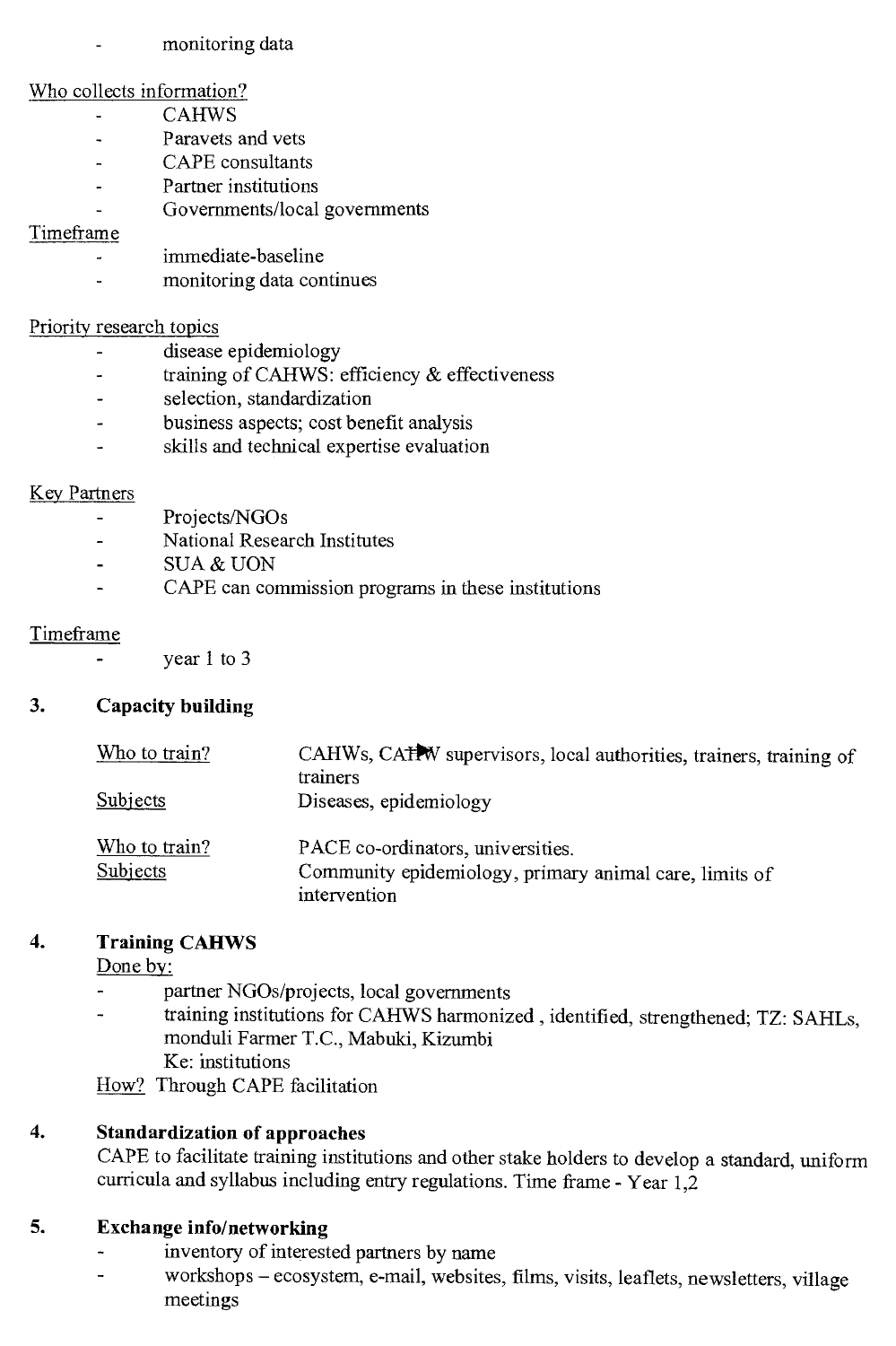- When? Year 1 to long-term what areas all areas
- CAPE to network institutions and key personnel.

#### 6. Policy revision review

Key actors

- Ministries; planning departments
- Professional boards TVB, KVB
- Professional Associations KVA, TVB
- Farmers associations
- Farmers/pastoralists
- Local governments
- NGOs & projects
- Academia

### How to engage

CAPE to become a partner and facilitate.

Cape can facilitate the participation of younger generation of up-coming professionals and para professionals by involving academia. Fostering interactions through networking, workshops, sponsoring community work in institutions, study tours exchange of legislative documents.

Time frame — Year 1 to 2.

#### 7. Improved marketing

How?

- Impart knowledge of epidemiology of diseases affecting trade to traders and  $\overline{a}$ farmers/pastoralists
- Encourage farmer/pastoralist groups, cooperatives
- Local authorities provide markets
- Improve quality of products
- Providing marketing information
- Follow up on compliance to SPS agreements

### Kev stakeholders

- farmers/pastoralists
- local governments
- training institutions
- CAHWs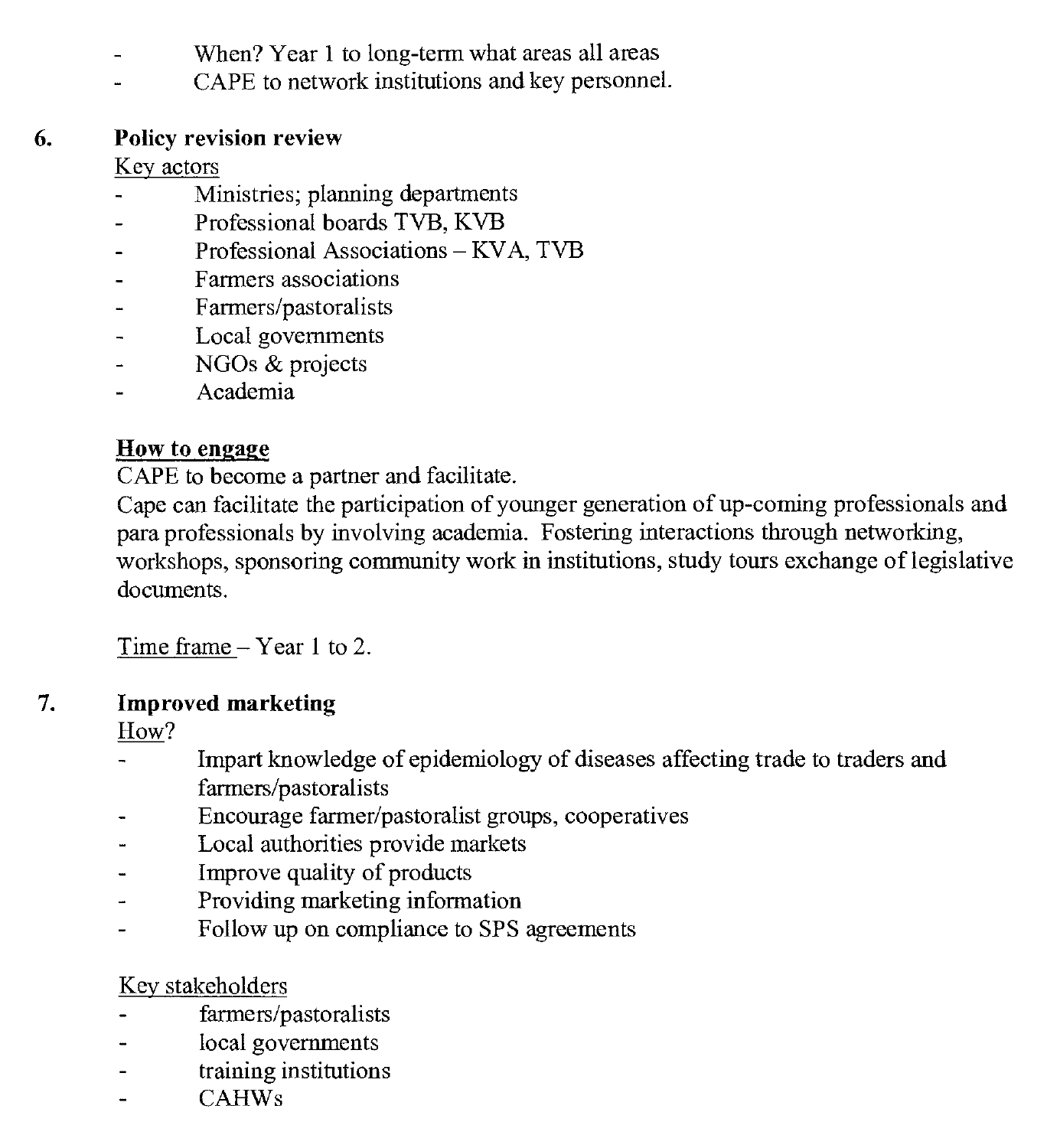## 3.4 **KARAMAJONG ECOSYSTEM**

#### Table 3.6

Basic data for Karamajong ecosystem

|                                                                                                                                 | Moroto                                                                                                                                                        | Kotido                                                                                      | Toposa                                                  | Turkana                                                                                                                                                                                                                                                  | Pokot                                                   | Nyangatom                                      |
|---------------------------------------------------------------------------------------------------------------------------------|---------------------------------------------------------------------------------------------------------------------------------------------------------------|---------------------------------------------------------------------------------------------|---------------------------------------------------------|----------------------------------------------------------------------------------------------------------------------------------------------------------------------------------------------------------------------------------------------------------|---------------------------------------------------------|------------------------------------------------|
| Human<br>population                                                                                                             | 362,791                                                                                                                                                       | 200,000                                                                                     |                                                         | 447,000                                                                                                                                                                                                                                                  | 309,000                                                 | 20,000                                         |
| Livestock<br>population<br>Cattle<br>Sheep<br>Goats<br>Camels<br>Donkeys<br>Poultry                                             | 400,000<br>700,000<br>(shoats)<br>3,000<br>30,000<br>250,000                                                                                                  | 430,000<br>300,000<br>120,000<br>50,000<br>300,000                                          | 300,000 h/c<br>1,400,000<br>(shoats)<br>5,000<br>20,000 | 175,000<br>1,084,050<br>2,168,100<br>144,960<br>42,830<br>10,000                                                                                                                                                                                         | 275,687<br>361,230<br>274,015<br>1351<br>7331<br>15,000 | 40,000<br>50,000<br>80,000<br>20,000<br>10,000 |
| Veterinary<br>infrastructure<br>NB. no training<br>or research<br>centres                                                       | 3 Dips (F); 9<br>(NF)<br>$22$ crushes $(p)$<br>$6 \text{ dams}(p)$<br>5 tanks $(p)$<br>$6$ w/mills (p)<br>$1$ lab $(NGO)$<br>1 H/G                            | $2$ Dips $(p)$<br>(NGO)13<br>crushes<br>$2$ Dams $(p)$<br>4 W/mills<br>2 Holding<br>grounds | Nil                                                     | 0 Dips<br>12 crushes<br>$(M&P)$ )<br>6 water pans<br>1 H/Ground                                                                                                                                                                                          | 12 Dips<br>$18$ crushes $(P)$                           | Temporary<br>crushes                           |
| <b>Actors</b>                                                                                                                   |                                                                                                                                                               |                                                                                             |                                                         |                                                                                                                                                                                                                                                          |                                                         |                                                |
| Government                                                                                                                      | 6VO, 2AHO,<br>1VA                                                                                                                                             | 2VO, 4AHO,<br>3VA                                                                           |                                                         | 5VO, 1L0, 4<br><b>LHA</b>                                                                                                                                                                                                                                | 6VO, 2LO,<br>20LHA                                      |                                                |
| <b>NGOs</b>                                                                                                                     | 5 yets                                                                                                                                                        |                                                                                             | 1VO, 6VA                                                | 3VO, 3LHA,<br>2LO                                                                                                                                                                                                                                        | IVO, 5LHA,<br>2LO                                       | Same as                                        |
| Private                                                                                                                         | 1AHA, IVA,<br>4 drug shops<br>20 hawkers                                                                                                                      | 2 chemists<br>15 hawkers                                                                    |                                                         | 4 chemists<br>30 hawkers                                                                                                                                                                                                                                 | 2 chemists<br>10 hawkers                                | Toposa                                         |
| Traditional<br>healers                                                                                                          | 27                                                                                                                                                            | $-100$                                                                                      | many                                                    | ~1                                                                                                                                                                                                                                                       | ~10                                                     |                                                |
| <b>CAHWs</b><br>- vaccination<br>- treatments<br>- surveillance<br>- extension<br>- vector control<br>- training<br>- husbandry | 68<br>✓<br>✓<br>✓<br>✓<br>✓<br>وو·                                                                                                                            | 20<br>✓<br>✓<br>✓<br>✓<br>✓<br>98                                                           | 40<br>✓<br>✓<br>✓<br>✓<br>✓<br>✓                        | 115<br>✓<br>✓<br>✓<br>✓<br>✓<br>✓                                                                                                                                                                                                                        | 9<br>✓<br>✓<br>✓<br>✓<br>✓<br>✓                         | 20<br>✓<br>✓<br>✓<br>✓<br>√<br>✓<br>✓          |
| NGOs                                                                                                                            | LEP - Pokot, Bakora<br>HCP-Pian, Jie<br>CHIPS – Bokora<br>CVM/WC - Bokora, Pokot<br>SVI - Chekwi, Iliri<br>KPIU – all<br>(Herders' training)<br>$Oxfam - Jie$ | LWF - Bokora, Pian Matheniko                                                                |                                                         | SNV - Loki, Kakuma, Oropoi,<br>Lokichara, Alale, Kasei<br>VSF/B - Turkwel, Loima<br>AMREF - Lokichoggio<br>ITDG - Lokitaung S/district<br>WV - S. Turkana (restocking),<br>Chepararia, Alale<br>OXFAM - Lokitaung s/district<br>ELCK - Sigor, Kapenguria |                                                         |                                                |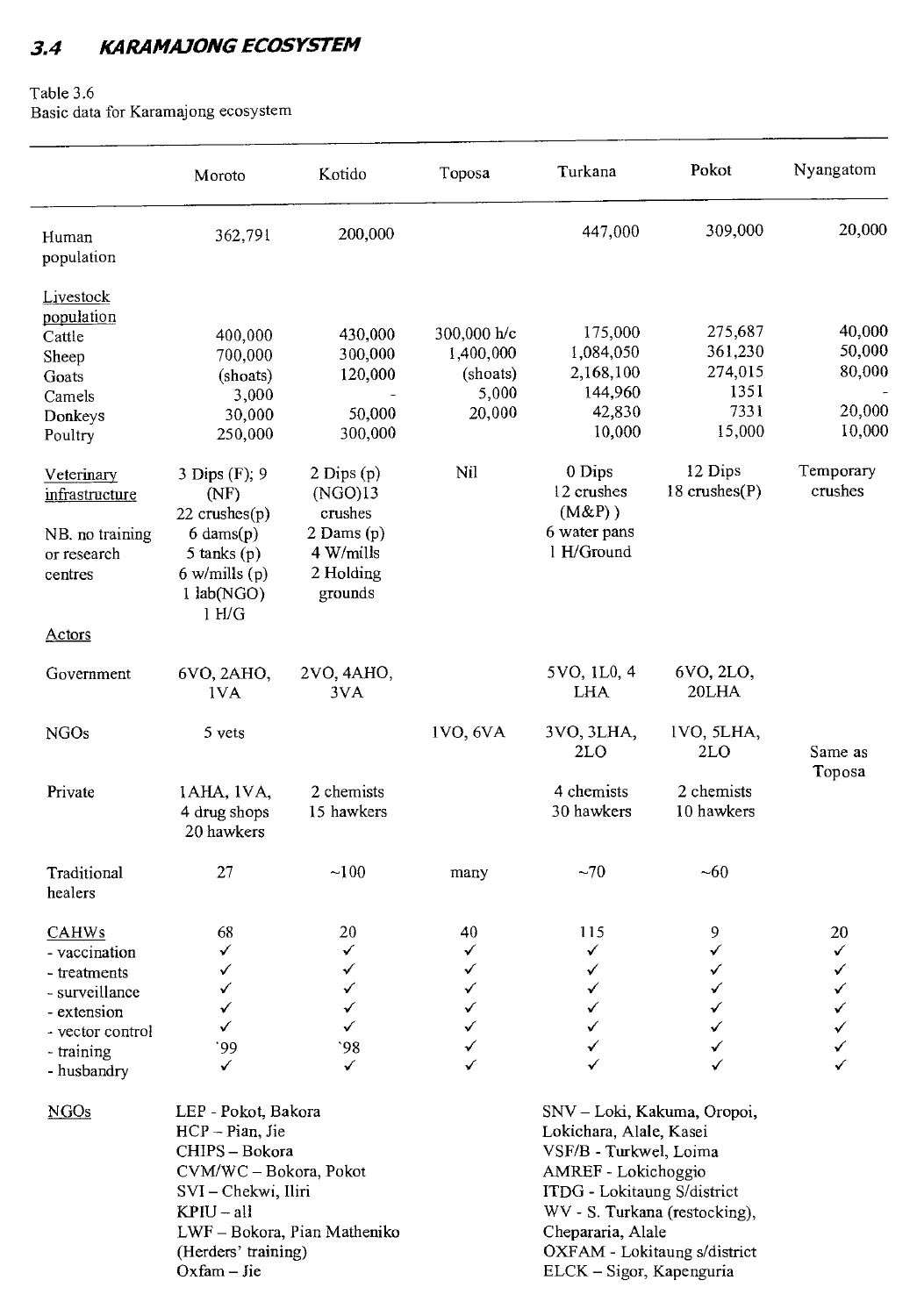#### Information gaps and learning needs

- Research why retention rate is low
- Harmonize training curriculum (ecosystem) L,
- Evaluation of the trainees
- Appropriate monitoring/supervision
- Level of entry  $\overline{a}$
- Role of traditional healers  $\overline{a}$
- Sustainability of CAHWs
- Incentives for vets (public/private) to work in the ecosystem  $\Box$
- Affirmative action for the pastoral areas e.g. paraveterinary training institute for the ecosystem
- Training needs assessment  $\mathbf{r}$
- Lack of integrated approach  $\overline{a}$
- Marketing information and structures
- Internal harmonization meetings
- Appropriate ratio vet:CAHW (for sufficient supervision)  $\overline{a}$

#### Existing border harmonisation arrangements

CAPE programmes - pastoral community harmonization for Turkana and neighbours

- elders workshops: 8 already held
- youth workshops: 6 already held
- women workshops: 8 planned  $\overline{a}$
- chiefs and leaders: 2 planned

#### Activities planned:

Dialogue workshops for community leaders and CAHWS + NGOs.

- vaccination for RDP and surveillance for other epidemics
- workshops for government vets on surveillance ä,
- refresher course for CAHWS; training to increase CAHWS  $\blacksquare$
- review of the laws; harmonization of the curriculum

#### Main needs in Karamajong Ecosystem

- a) Improve supervision and monitoring of CBAHW'S by Government vet<br>b) Facilitate training of more CAHWs for surveillance and vaccination
- b) Facilitate training of more CAHWs for surveillance and vaccination
- c) CAPE to facilitate the establishment of private veterinary practitioners in the ecosystem (20 PVPs)
- d) Link CAHWs to a private vet.
- e) Provide a communication system within the ecosystem (Base and mobile radios)<br>f) Facilitation of finalization of the policy reforms and review the existing laws to
- Facilitation of finalization of the policy reforms and review the existing laws to accommodate the CAHWs and the paravets
- g) Support livestock providers' FORA meetings/workshops<br>h) Set up a format for monitoring
- Set up a format for monitoring
- The main needs in the ecosystem are in harmony with the CAPE outputs
- Main partnership opportunities with the local players  $& \text{CAPE}$ 
	- ❑ Training more CAHWS
	- ❑ Improvement of animal health delivery system
	- ❑ Improvement of marketing
	- ❑ Review and reform of policy and legislation
	- ❑ Establishment of PVPs in the pastoral areas
	- ❑ Opportunities for research
	- ❑ Harmonization of the training curricula for CAHWs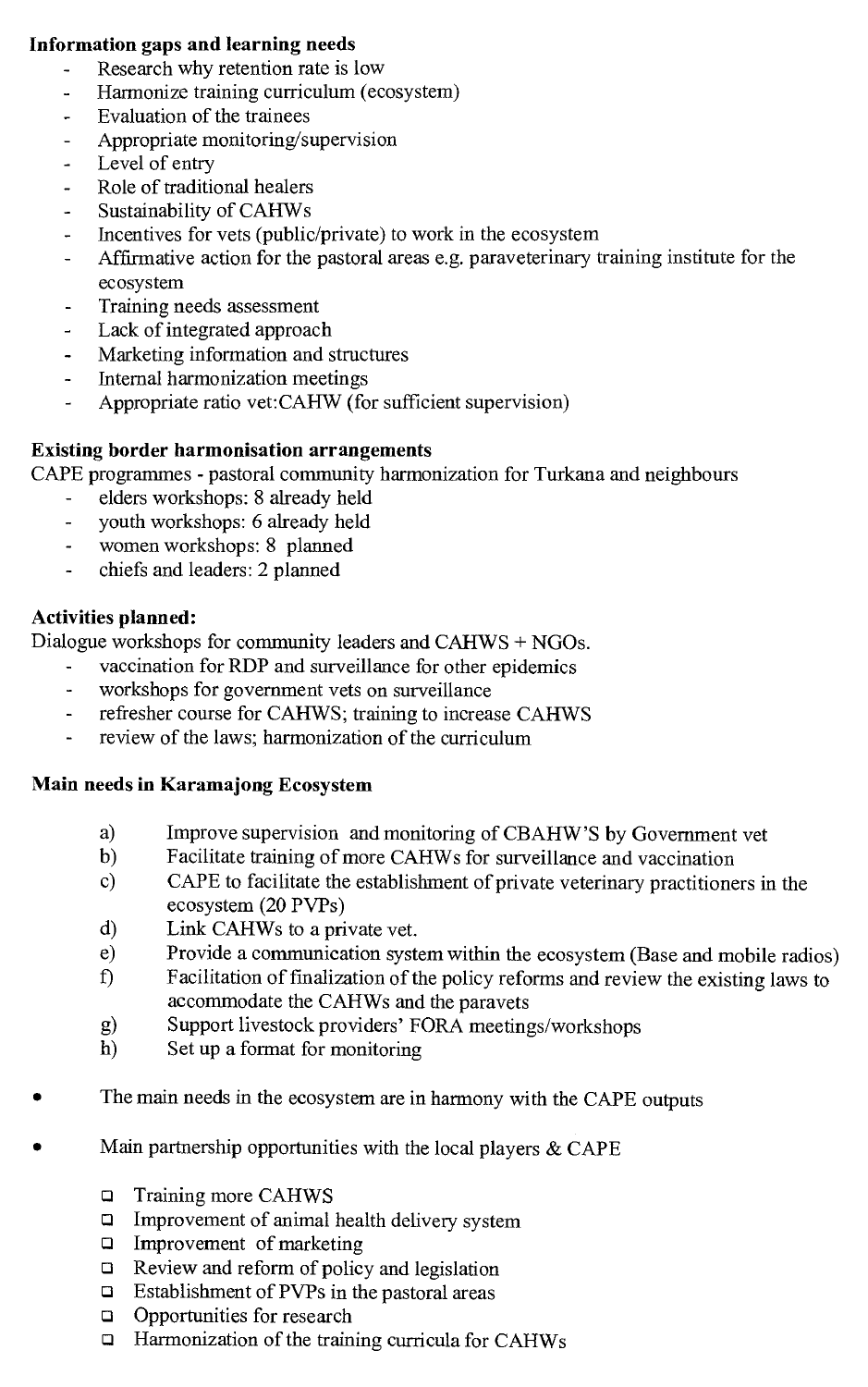#### ❑ Improvement of communication

#### **Priorities for Karamajong Ecosystem**

#### **1. Epizootics**

Rinderpest - vaccination during 2001; thereafter surveillance CBPP - vaccination and surveillance FMD - vaccination and surveillance CCPP — surveys and vaccination PPR —surveys and vaccination

Control of these diseases is also an entry point for control of tryps and tick-borne diseases.

#### **2. Data collection, research and case histories**

Veterinary officers (public and private), paravets and CAHWs should be involved in data collection. Data on disease status of CCPP, PPR, tryps is required. Data on livestock production, marketing and census also needed.

| Research topics                                             | By who?                          |
|-------------------------------------------------------------|----------------------------------|
| Marketing system                                            | DVO, consultants                 |
| Attraction of service providers into ecosystem              | <b>CAPE</b>                      |
| Affirmative action                                          | <b>CAPE</b>                      |
| Retention rate of CAH                                       | NGOs, teaching int., consultants |
| Impact assessments for different models of service delivery | <b>CAPE</b>                      |
| Role of biting flies in transmission of trypanosomosis      | NGO <sub>s</sub>                 |
| Appropriate monitoring and supervision                      | PACE, CAPE                       |
| Role of ethnoveterinary medicine                            | <b>NGOs</b>                      |

#### **3. Capacity building/training**

| Trainee             | Subject                                                     |
|---------------------|-------------------------------------------------------------|
| Public/private vets | TOT, disease surveillance                                   |
| <b>Paravets</b>     | Community-based delivery system; policy review and analysis |

#### **4. Training CAH**

To be conducted by NGOs in the ecosystem in liaison with DVOs, based on stantard curricula reviewed by vet boards, vet associations, universities.

#### **5. Standardised approaches**

Can occur within and across ecosystem via co-ordination/harmonization meetings.

### **6. Exchange of info/networks**

Topics for information exchange: Outbreaks/Quarantines Data/Research findings Vaccinations Cattle rustling Livestock marketing Joint workshops/seminars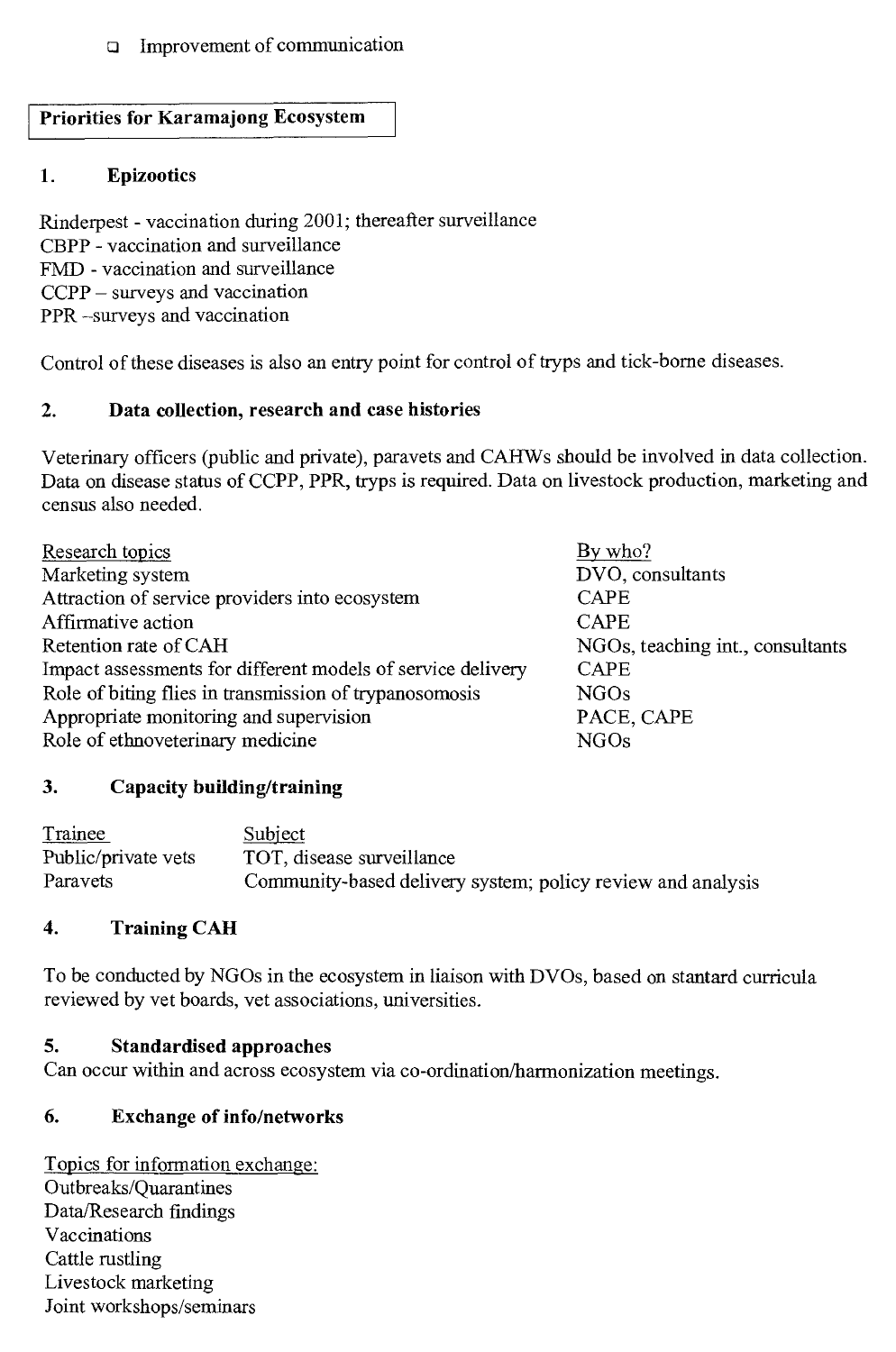Policy and legislation Weather Livestock movements

How to exchange information?

- Sharing reports
- Joint meetings (ad hoc/regular)
- Use of communication equipment e.g. radios etc
- Via monthly/quarterly reports

### 7. Policy revision/review

Actors

Line ministries, vet boards, Associations FVM, Drug authorities, PHARM, Cos, Farmers' Associations

To be facilitated by CAPE and donors.

### 8. Improve marketing

Follow up recommendations of consultant

### 9. Media/awareness raising

Via audio-visual, drama groups, extension workers, farmers' groups

### 10. Communication

Establish radios (HF), DVOs, field officers, OAU/IBAR/Line Ministries system.

### 11. Emergency preparedness

This is a role for PACE

### 12. Strengthening surveillance

Roles of PACE and CAPE

### 13. Technical harmonisation within and between ecosystem

Roles of PACE and CAPE

### 14. Wildlife/livestock interaction

Role of PACE/wildlife authorities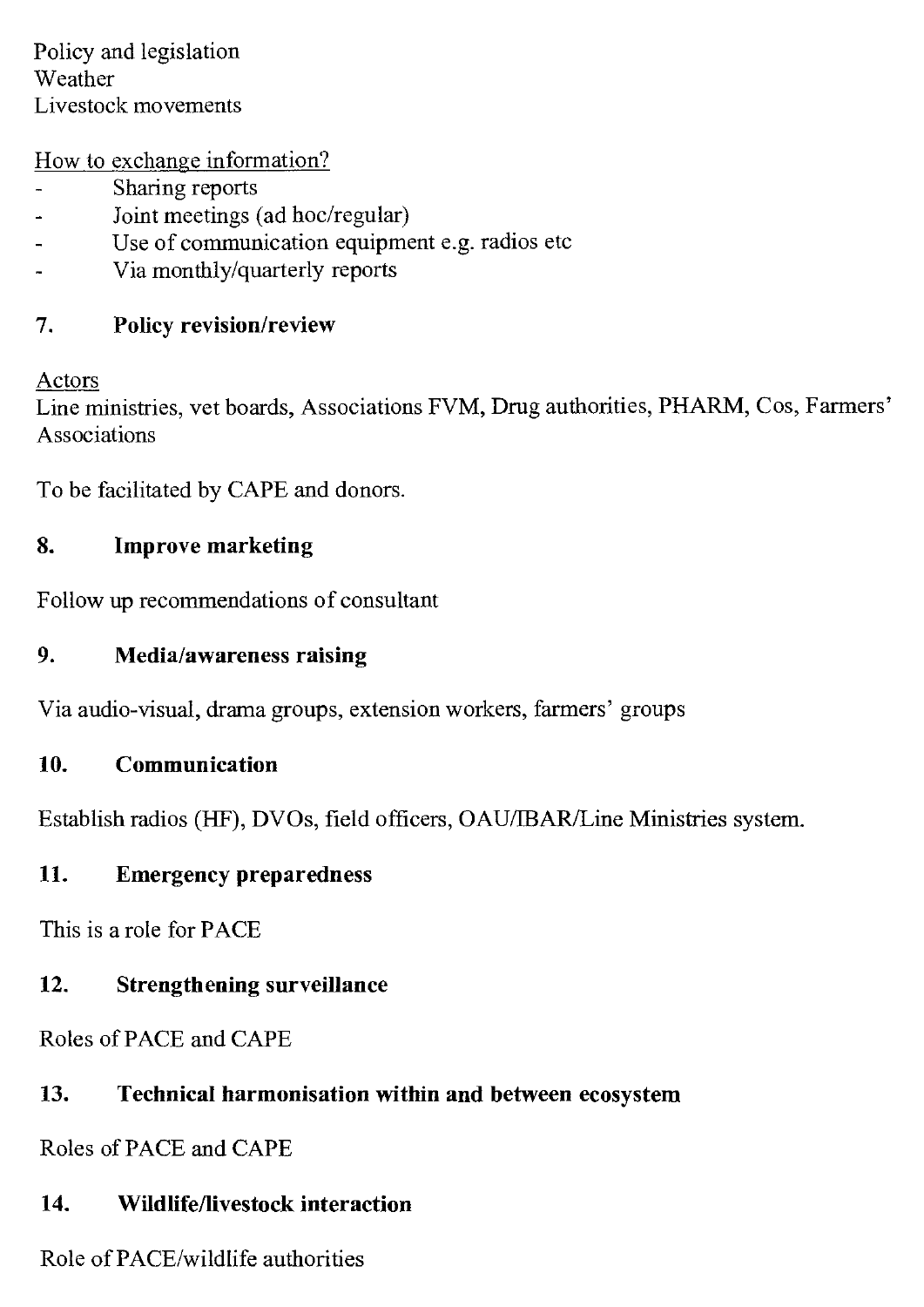### *3-5 WEST NILE AND EAST NILE ECOSYSTEMS*

#### Table 3.7

Human and livestock population estimates (million head)

| Region         | Livestock population |       |       |                       |         | Human<br>population |
|----------------|----------------------|-------|-------|-----------------------|---------|---------------------|
|                | Cattle               | Sheep | Goats | Camels                | Poultry |                     |
| Bahr al Ghazal | 3.7                  | 4.0   | 4.8   |                       |         | 2.3                 |
| Equatoria      | 1.5                  | 2.9   | 2.8   | $\tilde{\phantom{a}}$ |         | 1.3                 |
| Upper Nile     | 1.5                  | 3.5   | 2.8   |                       |         | 1.5                 |
| South Dafur    | 3.4                  | 3.5   | 2.5   | 0.07                  |         | 2.8                 |
| West Darfur    | 3.3                  | 3.4   | 2.9   | 0.3                   |         | 1.6                 |
| South Kordofan | 2.1                  | 0.8   | 1.5   | 0.2                   |         | 1.1                 |
| West Kordofan  | 2.8                  | 4.5   | 1.7   | 0.5                   |         | 1.1                 |
| Total          | 18.3                 | 22.6  | 19.0  | 1.07                  | 36.0    | 11.7                |

#### Table 3.8 Veterinary staffing levels in West Nile and East Nile ecosystems

| Region         | Public vets | Private vets | NGO vets                            | <b>CAHWs</b>           |
|----------------|-------------|--------------|-------------------------------------|------------------------|
| Bahr al Ghazal | 2           |              | FAO 1<br>El Birr 1<br>Other NGOs 13 | north 86<br>south 350  |
| Equatoria      | 2           | ٠            | north 5<br>south 7                  | north 196<br>south 150 |
| Upper Nile     | 9           |              |                                     |                        |
| South Darfur   | 20          | 10           | north 14<br>south 12                | north 68<br>south 300  |
| West Darfur    | 6           | 5            |                                     |                        |
| South Kordofan | 5           | $\mathbf{2}$ |                                     | 20                     |
| West Kordofan  | 11          | 5            | 3                                   | 120                    |
| Total          | 55          | 22           | 44                                  | 1390                   |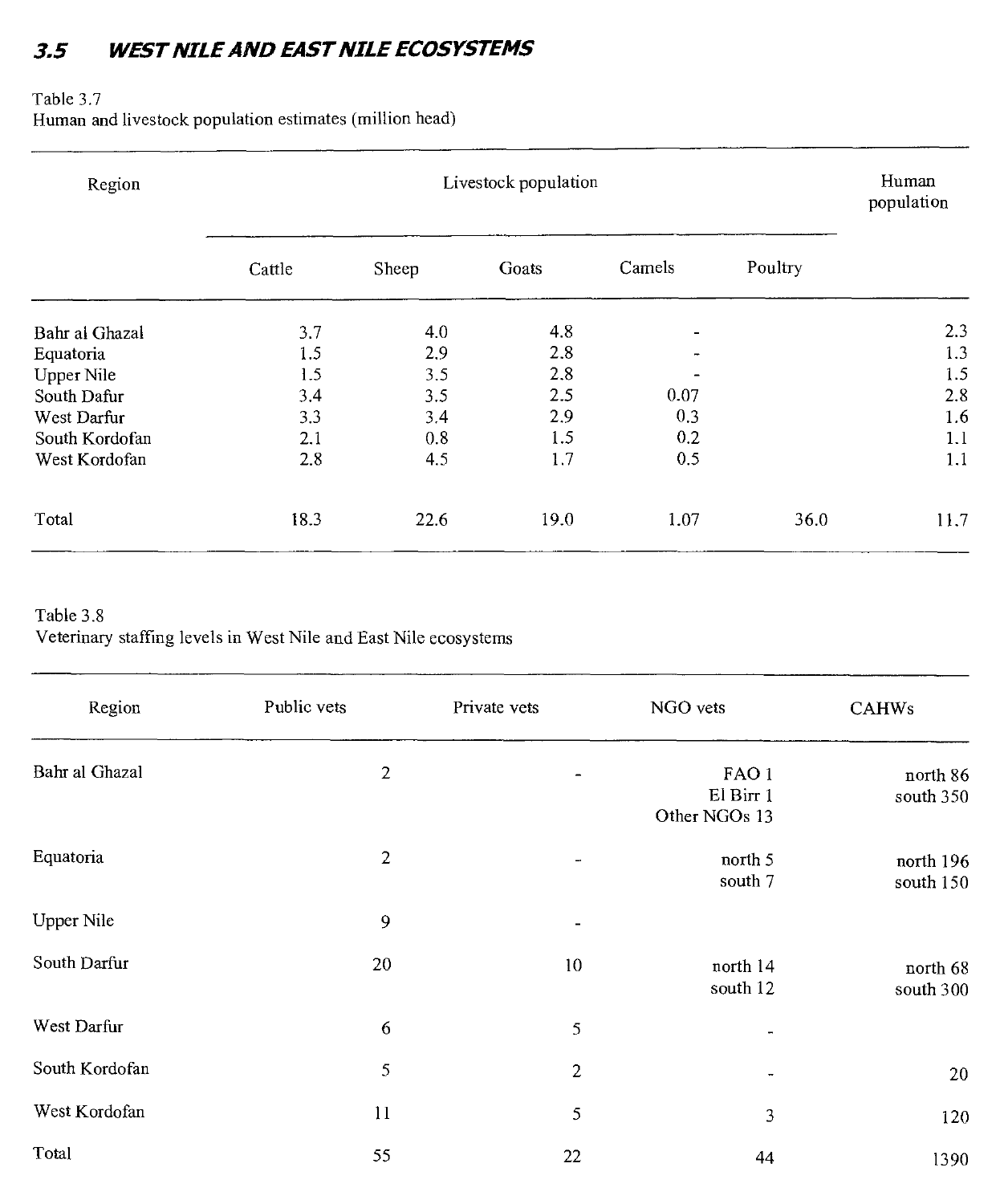| Region            | Public sector                                                                                                  | Private<br>sector                    | NG.<br>O<br>$\bf S$                                                                                                   | Research                                             | Training                                                       | Laboratories                                |
|-------------------|----------------------------------------------------------------------------------------------------------------|--------------------------------------|-----------------------------------------------------------------------------------------------------------------------|------------------------------------------------------|----------------------------------------------------------------|---------------------------------------------|
| Bahr al Ghazal    | Wau, Raja and<br>Aweil<br>PACE (Wau),<br><b>SRRA</b>                                                           | Wau(1)<br>pharmacy                   | El Birr<br>Unicef; VSF-<br>B; VSF-CH;<br>VSF-G; SCF<br>UK; Oxfam;<br>ACROSS,<br>NPA.                                  | Wau<br>Soba lab.                                     | Bahr al Ghazal<br>Maralal Lou<br>Soba lab.<br>NGOs/PACE<br>FAO | Wau (Soba)                                  |
| Equatoria         | Juba,<br>Kapoeta, Torit<br><b>SRRA</b><br>PACE (Juba)<br><b>PACE</b><br>(Kapoeta)                              | Terekera<br>Yei, Niodo<br>Accomplish | El birr, Niodo<br>Accomplish,<br>Oxfam<br>Unicef<br>Vetwork,<br>DOT<br><b>NPA</b>                                     | Juba<br>University<br>Soba lab.                      | Juba University<br>Soba lab.<br>NGOs/PACE<br><b>FAO</b>        | Juba<br>Lokichoggio<br>(Kenya)<br>Soba lab. |
| <b>Upper Nile</b> | Malakal, Bor,<br>Pibor Bentiu,<br>Renk,<br>Wandoba<br><b>PACE</b><br>(Maralal)<br>PACE (Bor,<br>Pibor, Bentiu) | Malakal                              | Al birr,<br>Oxfam<br>FAO, GAA<br>VSF-B,<br>ACORD,<br>ADRA, VSF-<br>G<br>VSF-CH,<br>SCF UK,<br>Across,<br>World Relief | Soba lab.                                            | NGOs, PACE,<br><b>FAO</b>                                      | Pibor, Soba lab.<br>Lokichoggio<br>Wadakona |
| South Darfur      | RASS, FRRA,<br><b>SRRA</b><br>Nyala, Buram,<br>Dein idd El<br>Fursan, El<br>Birdi, Khas,<br><b>PACE</b>        | 80<br>pharmacies                     |                                                                                                                       | Nyala<br>university<br>Nyala vet<br>research<br>lab. | Nyala university<br>Nyala vet<br>research<br><b>PACE</b>       | Nyala/pa<br>Dien<br>Ummdafok                |
| West Darfur       | Zalingie,<br>Garasila<br>Genena,<br>Forbaranga<br><b>PACE</b><br>(Genena)<br>Ummdukhum                         | 5<br>pharmacies                      |                                                                                                                       | Soba lab<br>Nyala lab                                | PACE                                                           | Ummdukhum                                   |
| South Kordofan    | Dilingi,<br>Kadoguli,<br>Abujibeha,<br>Rashd Abbasia,<br>Kologi, Katobi                                        | 5<br>pharmacies                      |                                                                                                                       | El Obeid<br>vet lab,<br>Soba vet<br>lab              | <b>PACE</b>                                                    | El Obeid,<br>Abujibeha<br>Soba              |
| West Kordofan     | Fula,<br>Babanusa,<br>Abei, Abuzlabi<br>Mugelad,<br>Sunut, Nuhd<br>Ggubesh                                     | 25 pharm                             | El Birr, FAO<br><b>GAA</b>                                                                                            | Soba lab.<br>El Obeid<br>lab                         | PACE, FAO,<br><b>NGOs</b>                                      | Abei. Sunut<br>El Fula                      |

#### Table 3.9 Veterinary services in West Nile and East Nile ecosystems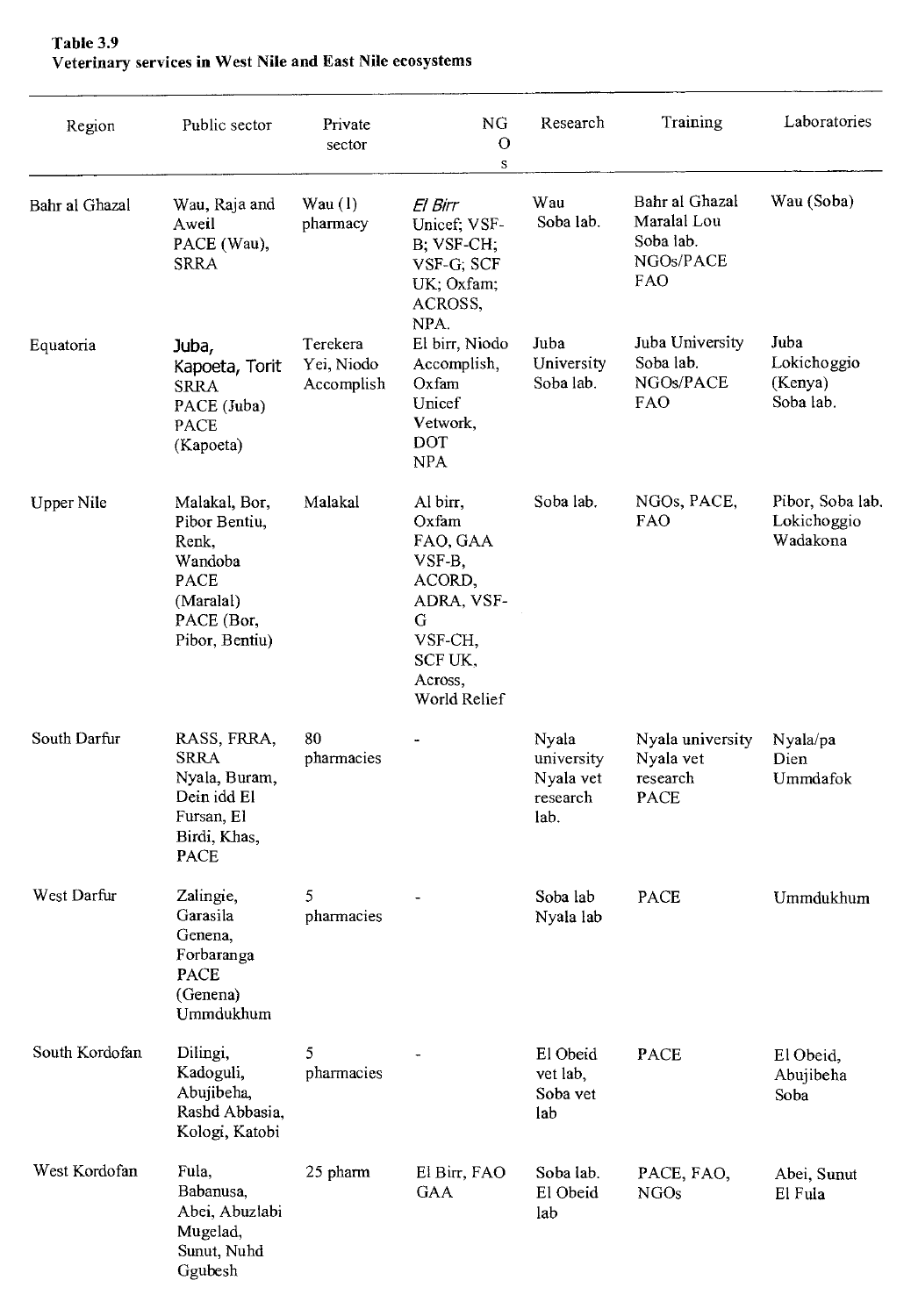#### Recent and ongoing CAHW activities

#### PACE/FAO/NGOs (all ecosystems)

- disease reporting
- vaccination  $\overline{\phantom{a}}$
- treatment
- diseases investigation
- information dissemination
- national immunization days (nid)
- guinea worm control
- extension and conflict relief within community  $\overline{a}$
- meat infection  $\overline{a}$
- reporting malpractice (adulteration of drugs)

#### Private pharmacies

- West Kordofan, Upper Nile
- agents for private practitioners

#### Information gaps and learning needs

Need to improve and refine the system:

- 1. standardization of practices (vaccination, treatment, disease monitoring, training)<br>2. improvement and standardization of supervision of the cahws
	- improvement and standardization of supervision of the cahws
- 2. maintaining unified information flow and feed back<br>3. develop standards and guidelines
- develop standards and guidelines
- 4. review the role of ldcc and vccs regarding management, privatization, reporting
- 5. continue co-ordination at national and regional levels
- 6. explore the reasons for drop-outs and find alternatives for sustainability
- 7. gender considerations

#### Existing border harmonisation arrangements

Western Equatoria/northern Uganda — southern Sudan and northern Uganda authorities

Toposa/Turkana/Ngatong- meetings between elders, youth, women and chiefs

Jie/Dodoth/Toposa/Didinga/Turkana — meetings between elders, youth, women and chiefs

Turkana/Pokot/Tepeth/Makaniko - meetings between elders, youth, women and chiefs

Turkana/Ngatong/Merilee - meetings between elders, youth, women and chiefs

? technical harmonization

### Activities already planned under national pace programmes

- 1. Rinderpest Eradication
	- Provisional declaration of freedom
	- Expansion of active disease search  $\ddot{\phantom{1}}$
	- Maintenance of emergency preparedness
	- Strengthening sanitary cordon  $\omega$
	- Improve livestock movement monitoring and control
- 2. Establishment of animal health information network<br>3. Establishment of disease surveillance network
- 3. Establishment of disease surveillance network<br>4. Control and spontaneous eradication of major
- 4. Control and spontaneous eradication of major epizootic disease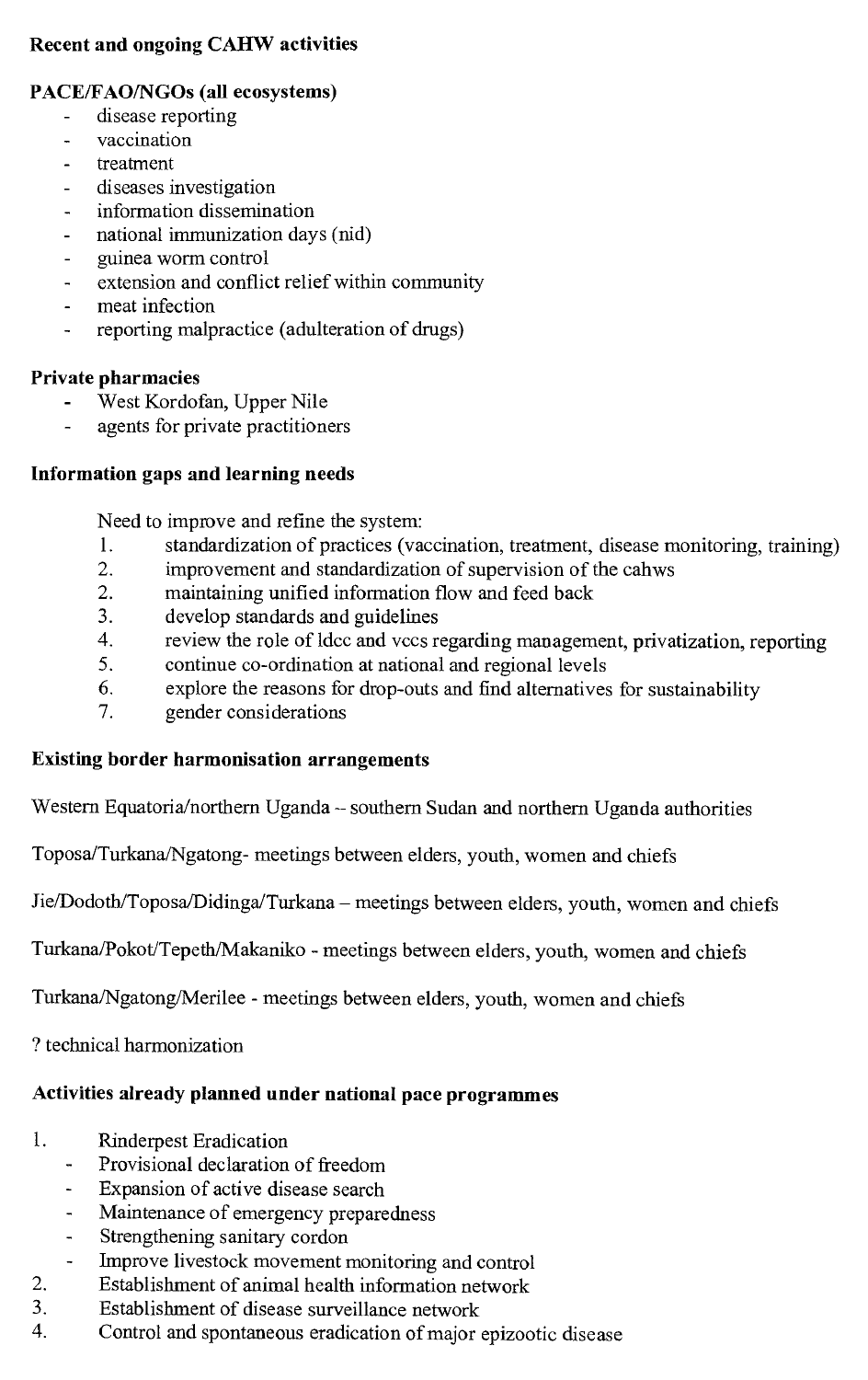- 5. Strengthening veterinary services
- 6. Establishment and strengthening of community based animal health services to control epizootics
- 7. Implement full cost recovery for vaccination and treatments leading towards privatization

### **Policies and legislation**

There is no institutionalized legislation to regulate the services. UNICEF, FAO, PARC/PAE and NGOs have been developing guidelines and standards to harmonize and regulate animal health services.

There are regulations for private practice legislation were set effective in 1995. No legislation covering CAHW practice. There are only guidelines and regulations.

### **Priorities for West Niles and East Niles ecosystems**

### **1. Epizootics**

Table 3.10

Priority diseases in southern Sudan ecosystem

|                | Cattle             | Shoats      | Poultry      | Camels             |
|----------------|--------------------|-------------|--------------|--------------------|
|                | Rinderpest         | <b>CCPP</b> | <b>ND</b>    | Tryps              |
| $\overline{2}$ | <b>CBPP</b>        | <b>PPR</b>  | Fowl cholera | Mange              |
| 3              | ECF                | Poxes       |              | <b>Brucellosis</b> |
| 4              | HS.                | Abortion    |              |                    |
| 5              | <b>Tryps</b>       | Mange       |              |                    |
| 6              | Anthrax            |             |              |                    |
|                | Skin diseases      |             |              |                    |
| 8              | Tick borne disease |             |              |                    |
|                |                    |             |              |                    |

\* NB. Rabies, bovine TB, bovine brucellosis, AHS, RVF.

### **2. Data/research/case histories**

- Services delivery
- Community needs
- Diseases reporting (regular, emergency/outbreaks)
- Samples collected, tested results, confirmation and feedback  $\overline{a}$
- Livestock movement
- Livestock marketing (livestock and grain prices, slaughter figures, availability and prices of drugs)

### Who to collect ?

CAHWS, supervisors, veterinarians (Public & Private) and community members. Samples collection, testing, results, confirmation and feedback by CAHWS, supervisors, lab. personnel, veterinarians and researchers.

### Research prioritization

Utilize CAPE opportunities to undergo research on:

- Effective control of ECF
- Incidence of RVF
- Epidemology and control of LSD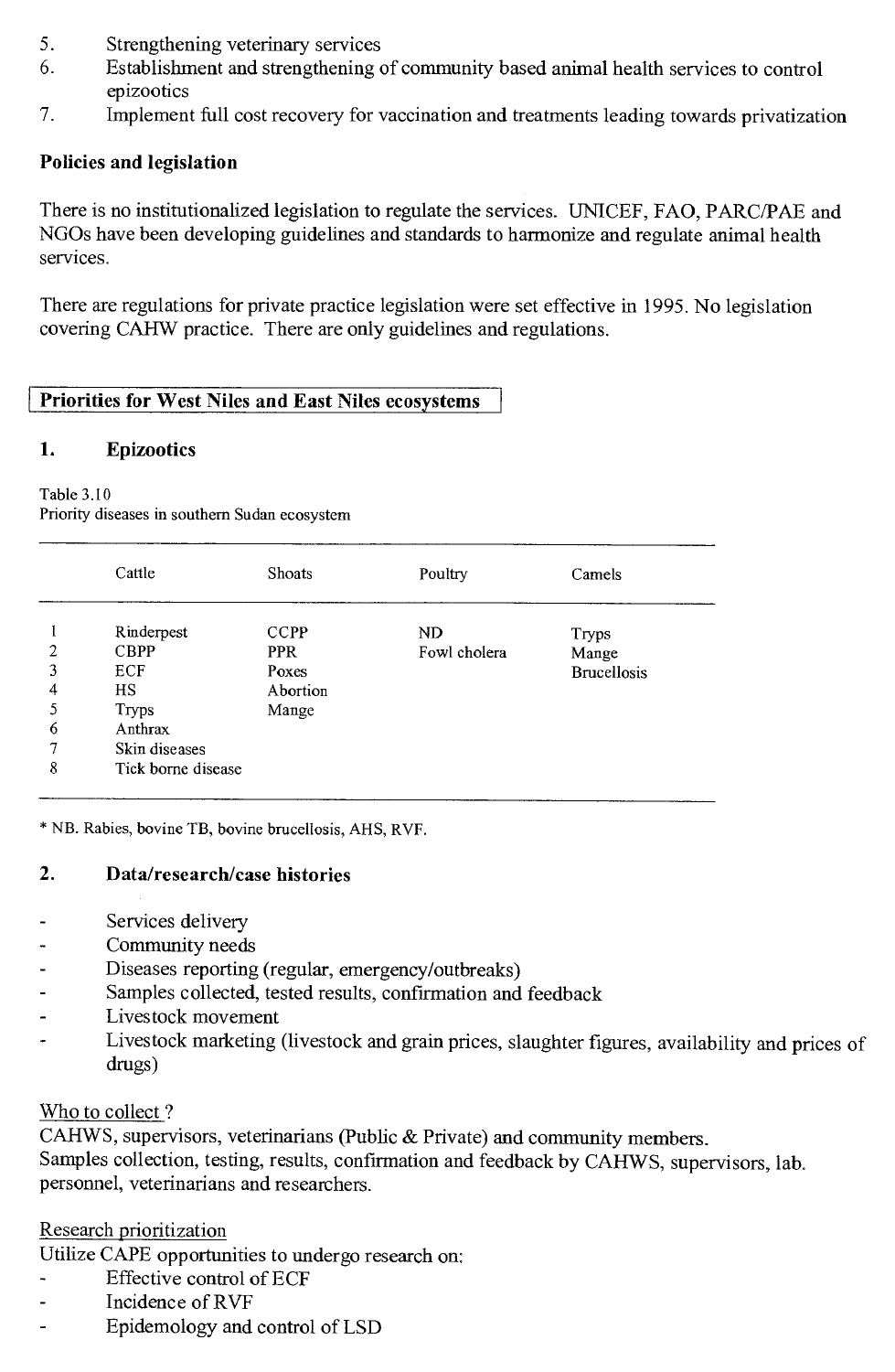- Epidemology and control of CBPP
- Epidemology and control of tick borne diseases
- Epidemology and control of PPR
- FMD serotyping and control measures

# **3. Capacity building**

CAHWS, supervisors, veterinarians, community members Subjects: Technical, business skills, legal policy framework

#### **4. Training**

Through: Government, Universities, NGOs, labs.<br>How? Workshops and on-iob training Workshops and on-job training Support training, community-based planning, monitoring and evaluation

#### **5. Standardizing approaches**

Within ecosystem: Rinderpest eradication training, drug use policy, epizootic diseases control strategy

Across ecosystem: Rinderpest eradication, drug use pdig epizootic diseases control strategy Exchange of information/networks

How? Coordination meetings, harmonization meetings, visits, samples exchange, reports exchange, Regional meetings.

When? Timely and continuous

Areas: Within ecosystem and across ecosystem

#### **6. Exchange of information/networks**

Via coordination meetings, harmonisation meetings, visits, sample exchnage, reports exchnage, regional meetings.

#### **7. Policy revision**

Key actors

| Local level:    | CAHWs, supervisors, veterinarians, community members |
|-----------------|------------------------------------------------------|
| National level: | Government Ministries, NGOs and UN Agencies          |
| Regional level: | PACE, National PACE, and UN Agencies                 |

How to engage in processes already started? Maintain and enforce existing fora at national and regional levels.

#### **8. Improve marketing**

- Gathering and dissemination of marketing information
- Control of cattle movement
- Standardize certification
- Holding grounds
- Identifying problems and needs
- Infrastructures
- Watering points, dips, crushes
- Cross borders harmonization
- Movement permits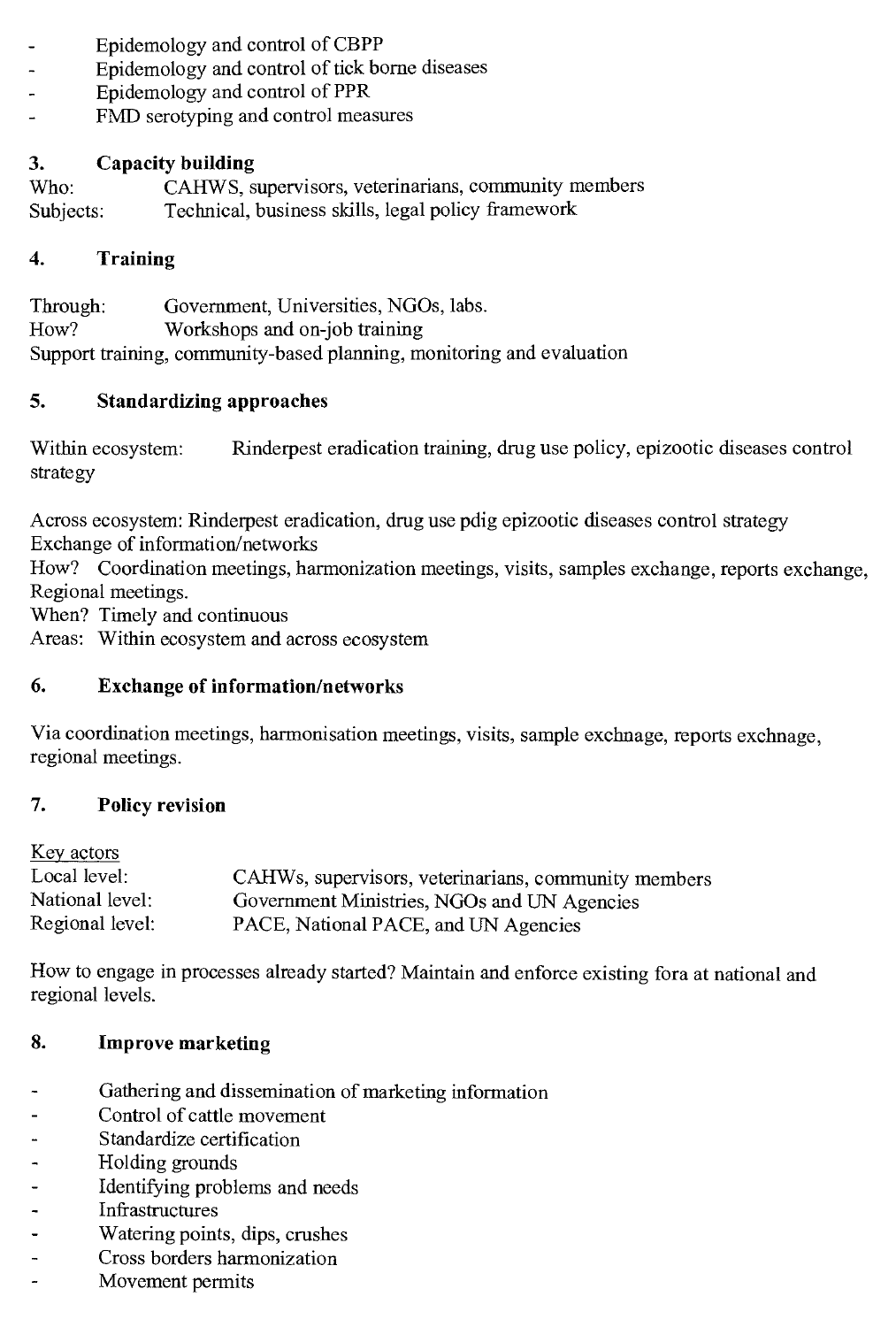#### **9. Media/awareness raising**

Design appropriate package for dialogue and local media stations.

### **10. Communication**

Networking using available means.

### **11. Emergency preparedness**

To be achieved through:

- Maintenance of cordons of intensive surveillance
- Immediate access to national and regional emergency funds and vaccine banks create awareness
- Organisation of workshop and training at national and regional levels

### **12. Strengthening surveillance**

- Provision of logistics
- Analytical system
- Data and information management
- Feedback information system

### **13. Technical harmonization within and between ecosystems**

Regular meeting of policy, decision makers and technical personnel to resolve issues relating to:

- Livestock movement
- Livestock diseases
- Legal and policies
- Livestock marketing
- Disease reporting
- Taxes and charges
- Privatization
- Rinderpest eradication strategy

Requires clear channel of information sharing

### **14. Wildlife/livestock interaction**

Attachment of wildlife epidemiology specialist to the ecosystem to:

- Carry out studies on prevalence of wildlife/livestock diseases
- Prepare emergency response strategy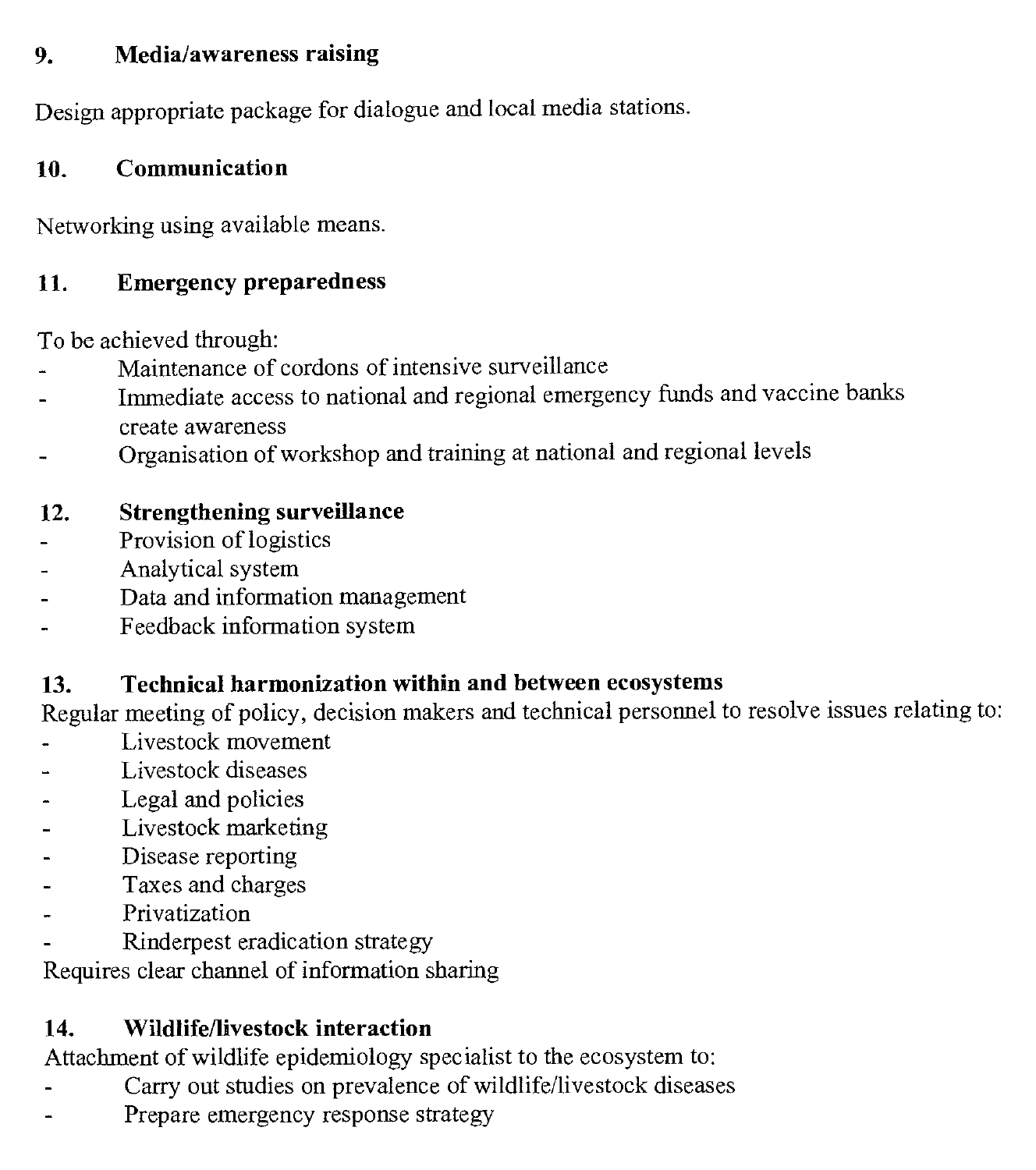### **3.6 WESTERN ERITREA-EASTERN SUDAN ECOSYSTEM**

#### Table 3.11 Basic data for Western Eritrea-Eastern Sudan ecosystem

|                            | Eritrea                  | Ethiopia                                                    | Sudan          |
|----------------------------|--------------------------|-------------------------------------------------------------|----------------|
| Human population           | 860,000                  | 729,000                                                     | 4,290,000      |
| Livestock population       |                          |                                                             |                |
| Cattle                     | 375,590                  | 518,000                                                     | 4,2000         |
| Sheep                      | 906,000                  | 205,600                                                     | 7,100,000      |
| Camel                      | 268,000                  | 20,000                                                      | 900,000        |
| Goats                      | 2,300,000                | 354,900                                                     | 5,500,000      |
| Equines                    | 890,000                  | 44,300                                                      | 300,000        |
| Poultry                    | 860,000                  | 1,480,000                                                   | 1,000,000      |
| Total livestock            | 5,599,590                | 2,622,800                                                   | 19,000,000     |
|                            |                          | Total livestock population for the ecosystem = $27,222,390$ |                |
| Veterinary infrastructure  |                          |                                                             |                |
| Vet clincs                 | 18                       | 11                                                          | 13             |
| Laboratory                 |                          |                                                             | 4              |
| Research centres           | 1                        |                                                             | $\mathbf{1}$   |
| Drug dispensary            | $\mathbf 2$              |                                                             | 20             |
| Animal $q^{\underline{n}}$ | $\overline{c}$           |                                                             | $\sqrt{2}$     |
| Vaccination centre         | 8                        |                                                             | $\overline{c}$ |
| Private clinic             |                          | 3                                                           | 40             |
| Pharmacy                   |                          |                                                             | 70             |
| Training centre            | $\overline{2}$           |                                                             |                |
| <b>NGOS</b>                | $\overline{\phantom{a}}$ |                                                             | -1             |
| Government vets            | 8                        | 12                                                          | 90             |
| Private vets               |                          |                                                             | 30             |
| Vet assistant              | 13                       | 24                                                          | 24             |
| Skilled labourers          |                          |                                                             | 47             |
| Hawkers                    |                          | $+$                                                         | $+$            |
| Healers                    |                          | $+$                                                         | $+$            |
| Animal health tech.        | 15                       | 238                                                         |                |
| Paravets                   |                          | 7                                                           |                |
| <b>CAHWs</b>               | 40                       | In training                                                 | 75             |
|                            |                          |                                                             | (Oxfam 50      |
|                            |                          |                                                             | <b>VOK 15</b>  |
|                            |                          |                                                             | ARS 10)        |
|                            |                          |                                                             |                |

#### **Activities of CAHWs**

- vaccination L.
- deworming
- elementa
- clinical service
- information supply  $\ddot{\phantom{a}}$
- to gov<sup> $\frac{n}{2}$ </sup>

#### **Information gaps for CAHWs**

- sustainable provision of drugs, equipment and other facilities
- close supervision, harmonnnization and standardization of the services on delivery system  $\rightarrow$
- lack of feed back of activites, need for data for the epidemiology of diseases  $\overline{a}$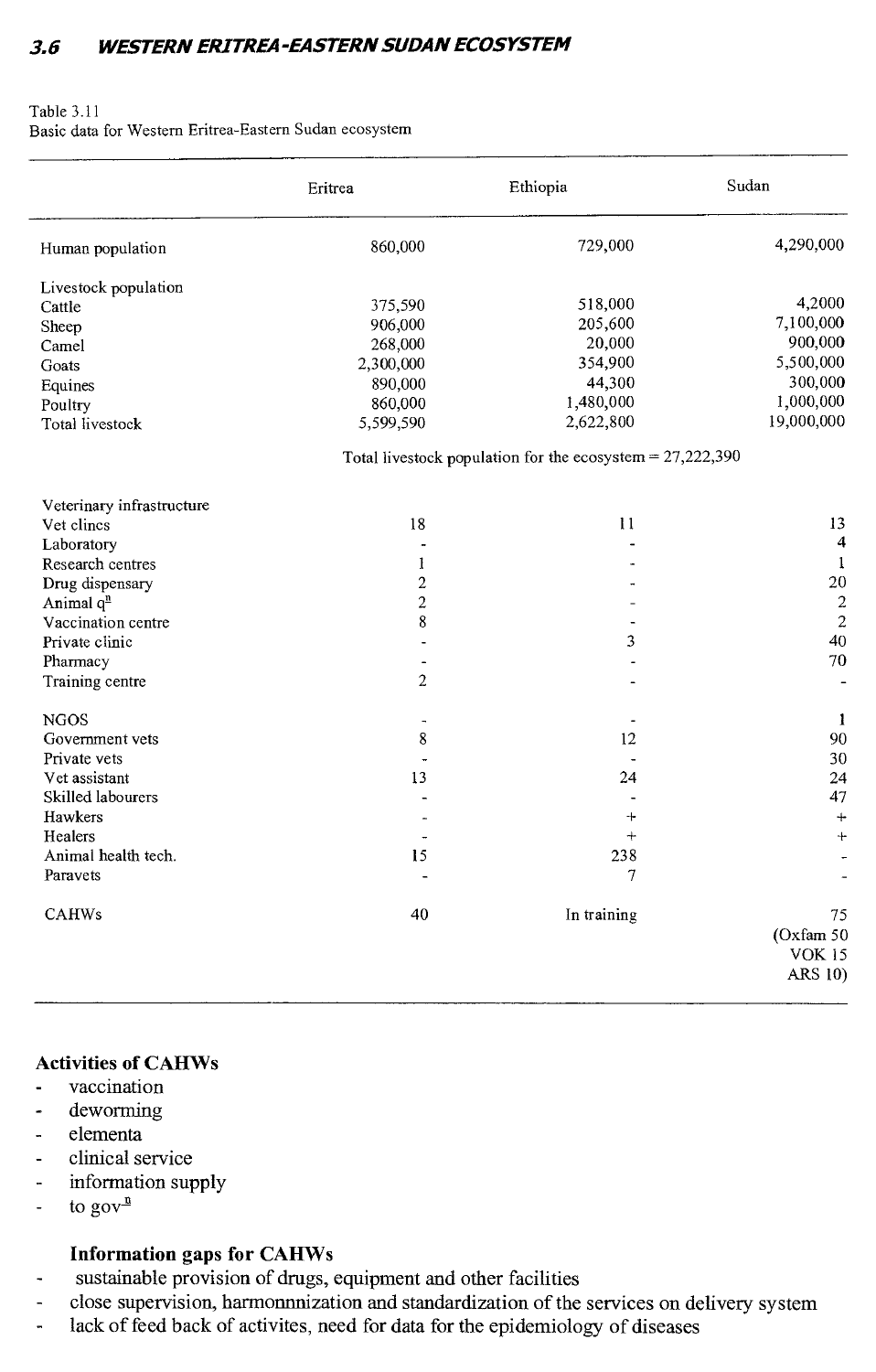- improvement, harmonizaton and standardization of cahw and unclear concept of cahw  $\overline{a}$
- strengthening surveillance and emergency preparedness

# **Learning needs**

- strengthening the existing system of training specially for technical and para-vets
- review of the activities performed by cahw and assess them to provide policy makers with necessary information

Border harmonisation arrangements - satisfactory under way among three countries in the newly suggested echosystem

## **The main needs in the newly suggested ecosytem are:**

- to create awareness among livestock owners  $\bar{a}$
- to develop linkages between animal hearth persons and to stock owners ä,
- to collect data#to control epizoatic diseases

# **Opportunity for partnership b/n cape & other actors**

- conducting workshops, training, capacity building etc

# **PRIORITIES FOR WESTERN ERITREA/EASTERN SUDAN ECOSYSTEM**

# **1. Epizootics**

CBPP, tick borne diseases, CCPP, FMD, LSD, and HS.

# **2. Data collection/research and case histories**

Data to be collected by CAHWs, stockmen, vet assistants, VOs, DVOs, PVOs and headquarters. Topics include incidence and type of diseases, control measures taken and locality.

Problem solving research dealing with problem in the ecosystem include:

- Development and improvement of vaccine
- Improvement of diagnostic methods of relevant diseases
- Methods of delivery system

# **3. Capacity building and training**

Required for government, educational institutions and private sector. Specific issues include:

- Epidemiological approach
- Disease surveillance and reporting system
- Certain strategies for control
- Delivery of veterinary services
- Supporting regional, central labs by rehabilitation

# **4. CAH services**

# At primary level:

Herdsmen, local people in the village, stock men employed by the Government. They should be frequently reviewed and refreshing courses should be given.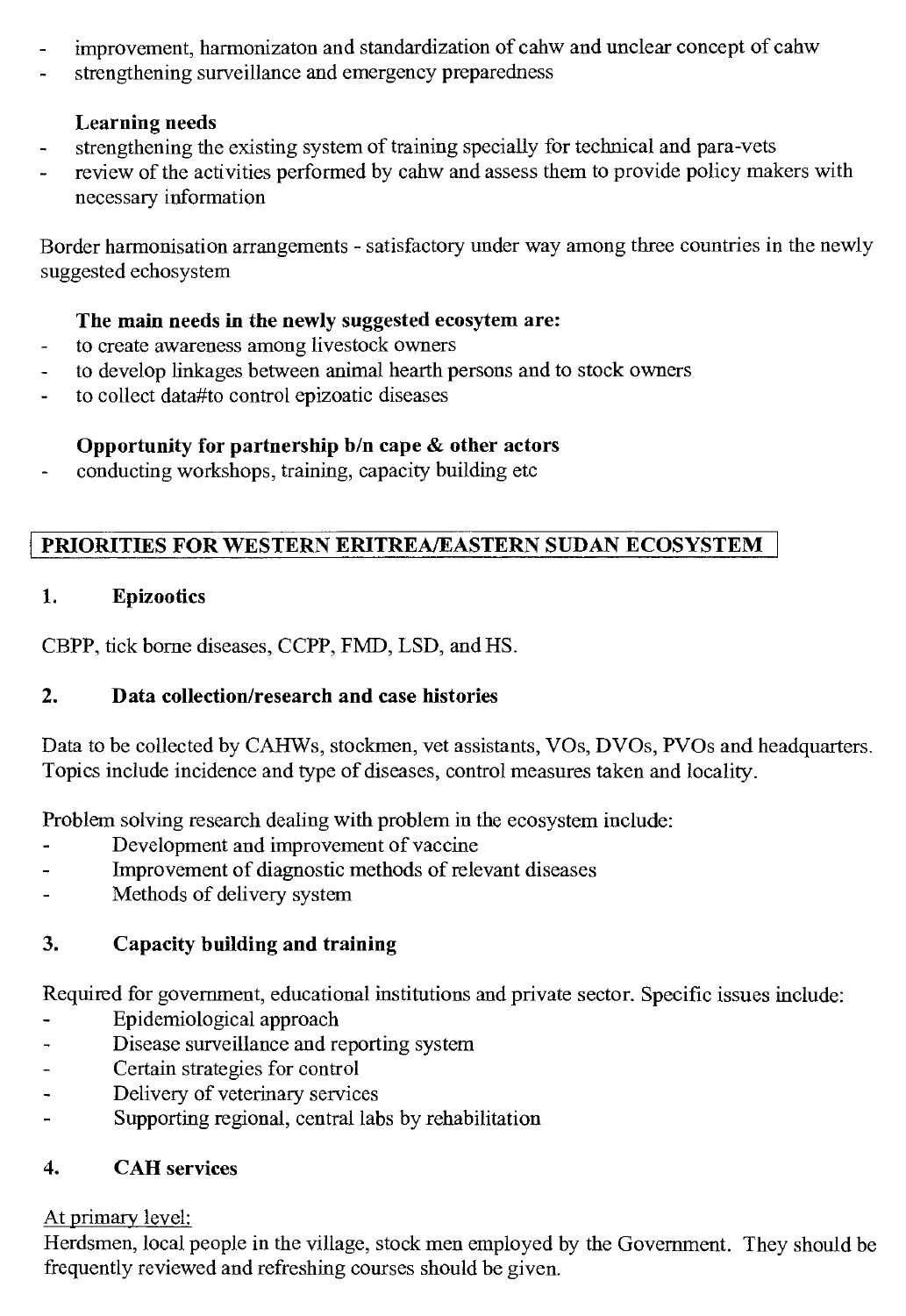For technicians:

Post Secondary education for 2 years — diploma holders. Then authorized to work in the field. Faculties will standardize and set the curriculum. Continuous education for all sectors (vets. & technicians) done by educational institutes.

Supervision of the work through official channels

#### **5. Standardising approaches**

- Training, vaccines, delivery of veterinary services, regulation
- Co-ordination meeting, workshops

#### **6. Information exchange/networks**

- Common format report
- Regular
- Animal health status report

#### **7. Policy review**

- Government agencies
- Consultancy via mutual agreement with government

#### **9. Media awareness**

Radio, TV, poster, pamphlets, public talks, to tribe chief (talk) extension services

#### **10. Communication**

Mobile radio, extension services

## **11. Emergency preparedness and strengthening surveillance**

Refer to PACE

# **12. Technical harmonization**

Refer to PACE

### **13. Wildlife**

Refer to PACE

# **4.0 OVERVIEW OF LEGISLATION**

During the situation analysis, working groups were requested to summarise the status of legislation on three issues viz. community-based animal health, private veterinary practice and regulation of veterinary medicines. Findings are presented in Table 4.1 and indicate that in most areas with a stable government, legislative change is at least being planned and at most, new legislation is in place. Therefore, legislative reform is already being considered or supported by countries in the GHA region and there are opportunities for CAPE to facilitate processes which are already underway.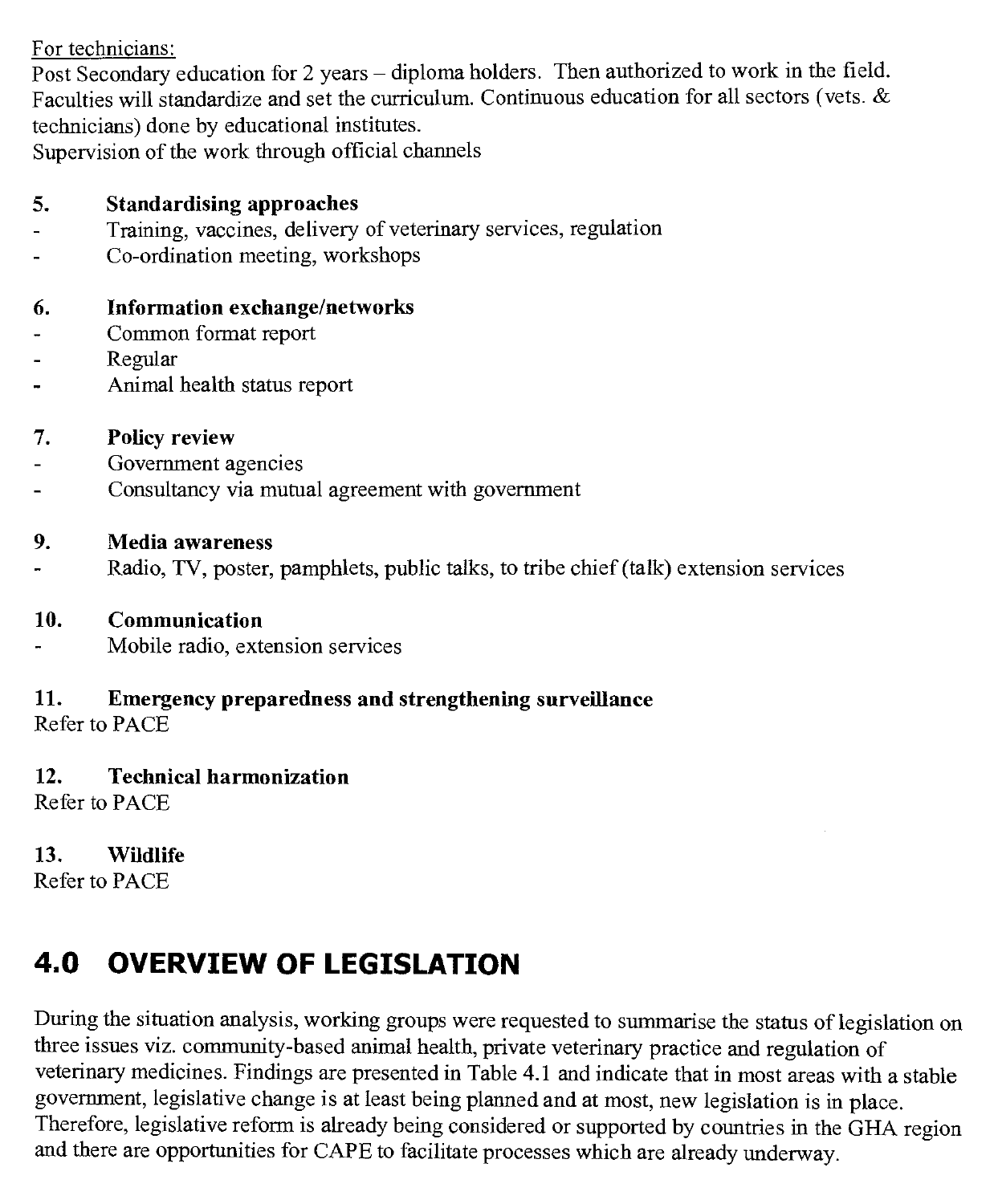|                                           | Legislation on:                                                        |                                                                        |                                                                        |
|-------------------------------------------|------------------------------------------------------------------------|------------------------------------------------------------------------|------------------------------------------------------------------------|
| Status of legislation                     | Community-based animal<br>health                                       | Private veterinary practice                                            | Regulation of veterinary<br>medicines                                  |
| New laws and regulations<br>work well     |                                                                        | Sudan (South Kordofan,<br>West Kordofan, South<br>Darfur, West Darfur) | Sudan (South Kordofan,<br>West Kordofan, South<br>Darfur, West Darfur) |
| New laws just starting                    | Sudan (South Kordofan,<br>West Kordofan, South<br>Darfur, West Darfur) | Eritrea                                                                | Eritrea                                                                |
| Review of laws in progress                | Ethiopia, Kenya, Tanzania,<br>Uganda                                   | Ethiopia, Kenya, Tanzania                                              | Kenya, Tanzania, Uganda,<br>Ethiopia                                   |
| Review of laws is planned                 | Sudan (Upper Nile, Bahr el<br>Ghazal, Equatoria)                       | Sudan (Upper Nile, Bahr el<br>Ghazal, Equatoria)                       |                                                                        |
| Old laws in place – seen as<br>inadequate | ? Somalia                                                              | ? Somalia                                                              | ? Somalia                                                              |
| No laws                                   | Eritrea, Sudan (Eastern)                                               |                                                                        |                                                                        |

# **5.0 FINAL SESSION**

### **51 Queries from workshop participants**

#### What is CAPE's definition of a 'pastoral ecosystem'?

For the purpose of designing CAPE activities, a pastoral ecosystem is defined by:

- Geographical remoteness and transboundary nature;
- Ethnic, linguistic or cultural links between pastoral communities in the ecosytem;
- Large areas with relative small but mobile human populations;
- Marginalisation with respect to development limited veterinary, human health, education, communications and other services;
- Varying levels of conflict from local livestock raiding to civil war.
- Strategic importance with respect to regional epizootic disease control.

In accordance with the views of participants from Eritrea and Sudan, a sixth pastoral ecosystem was identified comprising the remote western border areas of Eritrea, the eastern area of Sudan and the north west corner of Ethiopia (see map, section 3.0).

#### Can CAPE consider zoonoses?

CAPE is part of the PACE Programme, which focuses on epizootic diseases such as rinderpest, CBPP, FMD and others. With the resources available, it seems unlikely that CAPE would tackle zoonoses such as TB, brucellosis or rabies. If pastoral communities prioritised zoonoses during the establishment of community-based animal health services, then CAPE or its partners should look more closely at these problems. The development of community-based services might provide delivery systems which could facilitate research on zoonoses or provision of advice to livestock keepers.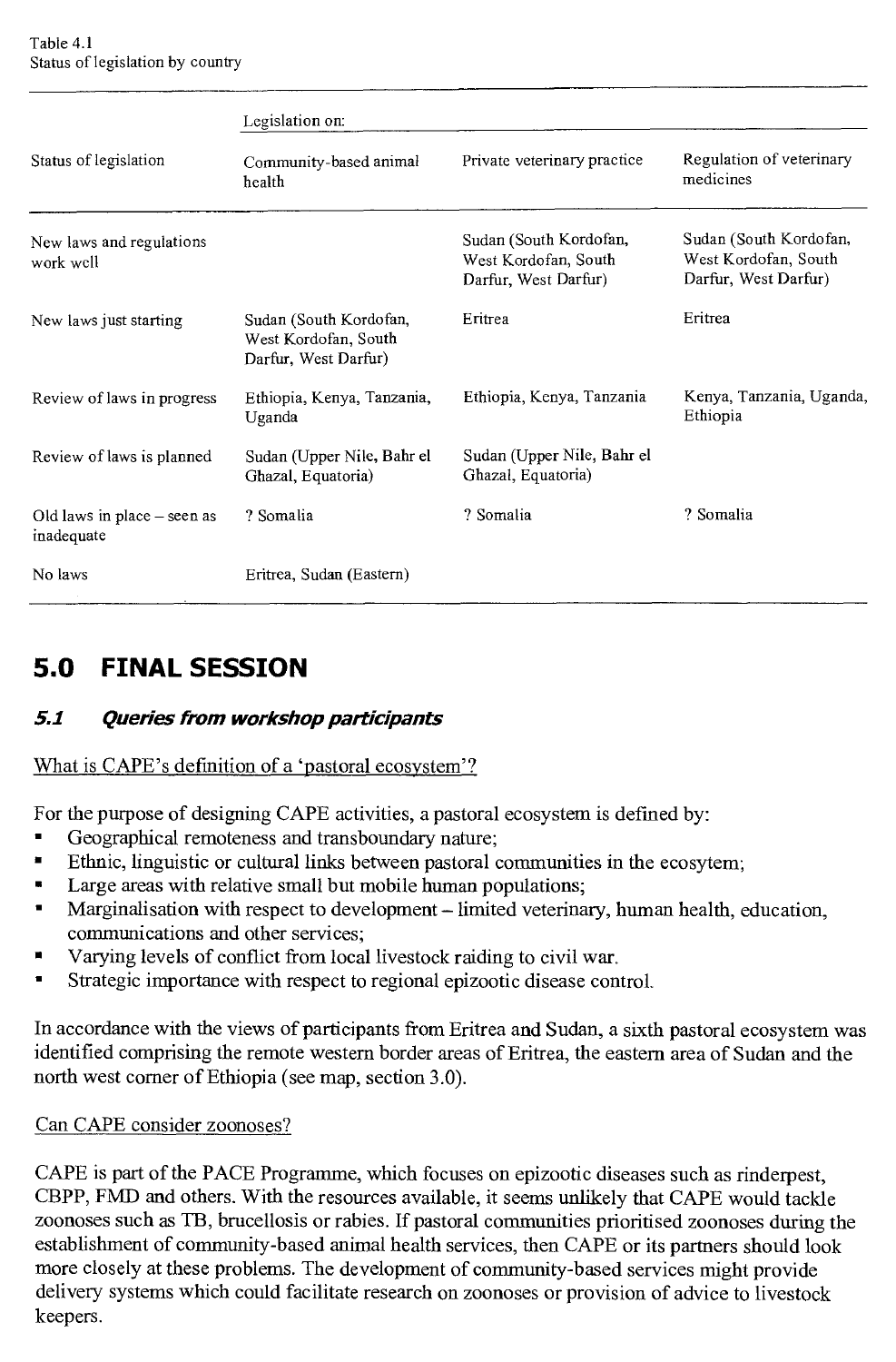#### Comments from Sudan

Regarding marketing, Sudan has had some success with establishing slaughter facilities in pastoral areas. Other countries could learn from the Sudan experience. CAPE should also involve the Pastoralist Union when it works in Sudan.

#### Who should be training primary-level veterinary workers?

CAPE is promoting systems which links CAHWs to private veterinarians (or veterinary assistants). This approach is intended to improve the financial sustainability of services and ensure veterinary supervision of CAHWs. CAHWs should be trained locally, in their own communities and according to local disease priorities. This requires flexibility in training and knowledge of particular areas on the part of the trainers. Therefore, private or government vets 'on the ground' should be the main trainers of CAHWs. There is probably limited role for universities in training CAHWs (although there are other roles for universities regarding CAHW systems).

#### Will CAPE be working on a national basis or ecosystem basis?

CAPE aims to work on a transboundary ecosystem basis. This requires working with different national-level players simultaneously.

### **52 Final remarks**

The workshop provided CAPE with some up-to-date information on animal health activities and facilities in pastoral areas, and showed how national priorities were very similar to those of CAPE and PACE. The workshop also clarified the roles of CAPE and the relationship between CAPE and the PACE Common Services.

There is now a need for CAPE to work with PACE (centrally and at national level) to prioritise and elaborate activities, and ensure effective coordination with national PACE programmes in the transboundary pastoral areas. This can be achieved through a series of regional and national-level meetings with PACE and other stakeholders, such as NGOs and veterinary schools. At policy level, CAPE will further develop the policy and legislation work developed by PARC-VAC (e.g. in Kenya) and DFID-funded projects (e.g. Tanzania and Uganda) as appropriate. CAPE will also explore options for supporting policy and legislative reform for CAHW services in other countries in the GHA region.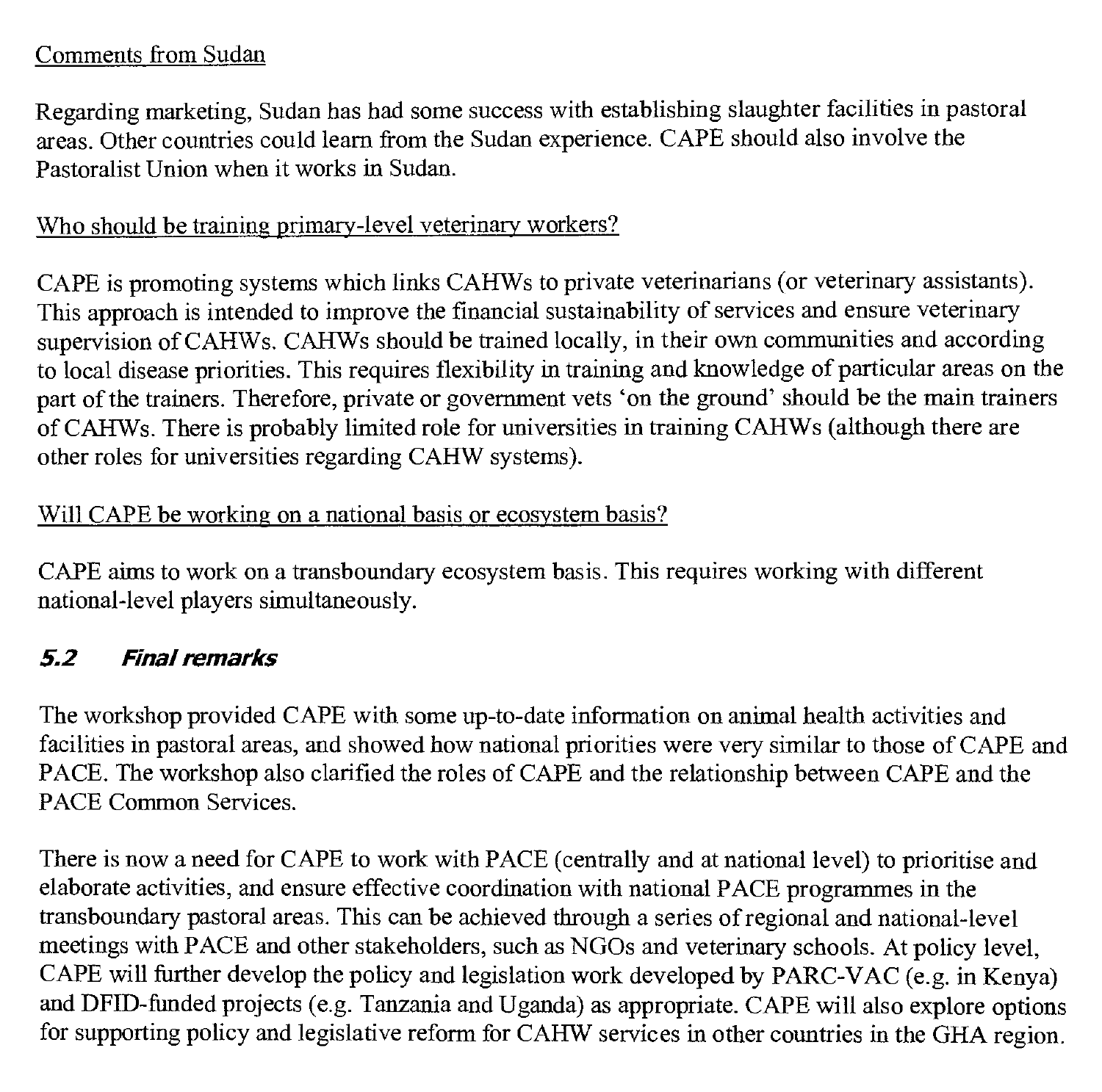### **List of participants**

| <b>NAME</b>                            | <b>POSITION</b>                                                                         | ORGANIZATION (address/telephone number/fax<br>number/e-mail address)                                                                                                                       |
|----------------------------------------|-----------------------------------------------------------------------------------------|--------------------------------------------------------------------------------------------------------------------------------------------------------------------------------------------|
| Dr. Tim Leyland                        | Advisor for Community-<br>based Animal Health Projects,<br>CAPE Unit, PACE<br>Programme | OAU/IBAR P.O. Box 30786 Nairobi, Kenya<br>Tel: 254-2-226447, Fax 254-2-253680<br>E-mail leyland.pace@bigfoot.com                                                                           |
| Prof. Mohamed T.A. Shigidi             | Dean, Faculty of Veterinary<br>Science University of<br>Khartoum, Sudan                 | Faculty of Veterinary Science, P.O. Box 32, Khartoum<br>North, Sudan. Tel: 310102; fax: 312638.                                                                                            |
| Dr. Abbuska Khalid Osman               | Director General, Animal<br>Health & Epizootic Disease<br>Control, PACE Coordination    | Ministry of Animal Resources, Khartoum P.O. Box 293<br>E-mail: parcsud@sudanmail.net                                                                                                       |
| Dr. Mohammed Ardel Razig<br>Abdel Aziz | Pace Sudan Deputy Co-<br>ordinator                                                      | Ministry of Animal Resources, P.O. Box 293, Khartoum.<br>E-mail: parcsud@sudanmail.net                                                                                                     |
| Steven Nalitolela                      | Field veterinarian<br>GOT/VetAid                                                        | Vetaid/GOT, Box 13159, Arusha.<br>E-mail: StevenNalitolela@excite.com                                                                                                                      |
| Dr. Mohammed M. Bahari                 | National PACE Coordinator<br>(Tanzania)                                                 | Ministry Of Water & Livestock Development,<br>Directorate Of Livestock Development, Box 9152 DSM.<br>Tel: 255-22-28643 06/2863858, fax: 255 22 2861319<br>dlv@raha.com or epid.tz@raha.com |
| Dr. Adela J. Kowdela                   | Project Manager, Animal<br>Health Services Project<br>(AHSP)                            | Animal Health Services Project, VIC Mwanza, P.O. Box<br>129. Tel/fax: 028-2500675.<br>E-mail: vic-mza@twiga.com                                                                            |
| Dr. John Woodford                      | Technical Advisor, Animal<br>Health Services Project<br>Mwanza                          | AMSP & VIC MWANZA, P.O. Box 129, Mwanza<br>Tel/fax: +255. (O) 28-2500675<br>E-mail: ahsp@mwanza-online.com                                                                                 |
| Dr. Friedrich Mahler                   | TA-Livestock/ Environment/<br>PACE Co-ordinator                                         | EC-Somalia Unit, P.O. Box 30475, Nairobi.<br>Tel: 718186<br>FRIEDRICH.MAHLER@delken.cec.eu.int                                                                                             |
| Dr. Nathan K Songok                    | District Veterinary Officer,<br>Turkana District, Kenya                                 | Veterinary Dept P.O. Box 52, Lodwar.<br>Tel/fax: 0393-21012                                                                                                                                |
| Dr. Endris Feki Ahmed                  | Afar Region (Ethiopia)<br>Veterinary Service Team<br>Leader                             | Afar Regional (Ethiopia), P.O. Box 36, Asayita<br>Tel: 03-550390                                                                                                                           |
| Dr. Eludu Fredrick                     | District Veterinary Officer,<br>Kotido                                                  | Government of Uganda P.O. Kotido                                                                                                                                                           |
| Dr. Merga Bekana                       | Assistant Professor                                                                     | Addis Ababa University, Faculty of Veterinary Medicine,<br>Dept. Clinical Studies, P.O. Box 34,<br>Tel: 251-1-33845                                                                        |
| Prof Al Aziz Eltayeb Ibrahim           | Chairman of the Sudan<br>Veterinary Council                                             | Sudan Veterinary Council, Ministry of Animal Resources<br>Khartoum                                                                                                                         |
| Dr. Eshetu Mengistu                    | Executive Member of the<br>Ethiopian Veterinary<br>Association                          | Ethiopian Veterinary Association, P.O. Box 1120, Addis<br>Ababa Ethiopia.<br>Tel: 158339                                                                                                   |
| Dr. Sileshi Zewdie                     | PACE Co-ordinator, Ethiopia                                                             | P.O. Box 101054, Addis Ababa<br>Tel: 507004 Ethiopia                                                                                                                                       |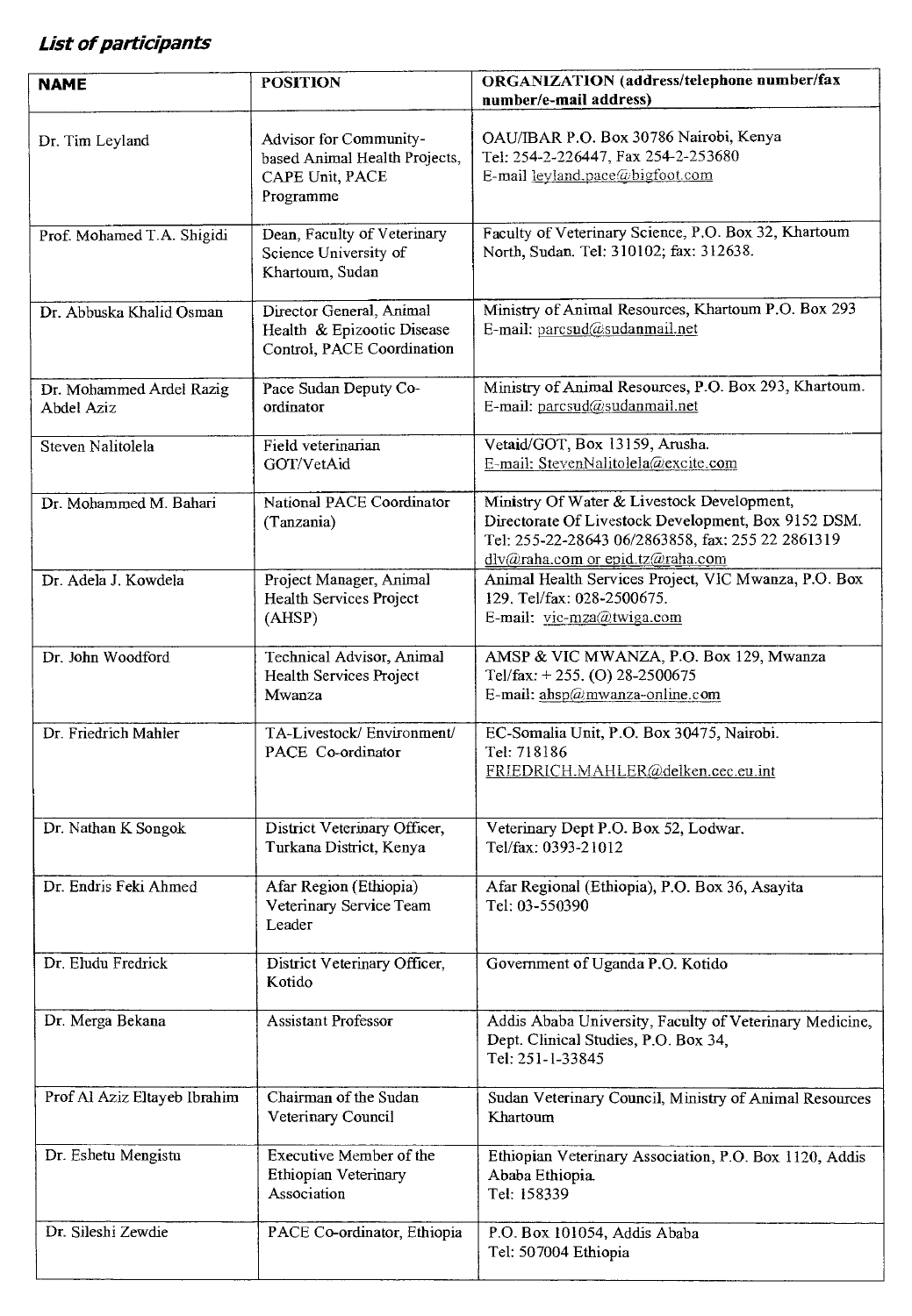| Karen Iles               | Monitoring and Evaluation     | 51 Inwood Crescent, Brighton, UK                      |
|--------------------------|-------------------------------|-------------------------------------------------------|
|                          | Consultant                    | Kareniles@pavilion.co.uk                              |
| Dr. Ghebrehiwet          | PACE Co-ordinator and         | Ministry of Agriculture                               |
|                          | Director of Veterinary        |                                                       |
|                          | Services                      |                                                       |
|                          |                               |                                                       |
| Dr. Idris Ali Mohamed    | Regional Veterinarian         | Ministry of Agriculture, Anseba zone                  |
|                          |                               |                                                       |
| Dr. Yonas Woldu          | Regional Veterinarian         | Ministry of Agriculture, Southern Red Sea zone        |
|                          |                               | Tel 660415 fax 660416                                 |
|                          |                               |                                                       |
| Dr. Habte Gaim           | Regional Veterinarian         | Ministry of Agriculture, Anseba zone                  |
|                          |                               |                                                       |
| Dr. Flora Kasirye        | Secretary                     | Uganda Veterinary Board                               |
|                          |                               | Fkasinge@infocom.com or Dda@afsat.com                 |
|                          |                               | Tel: 077 401135/256 41 343901/343903                  |
|                          |                               |                                                       |
| Dr. Darlington Akabwai   | Field Veterinary Doctor       | CAPE Unit, Turkana, Kenya                             |
|                          |                               |                                                       |
| Dr. Elizabeth Kyewalabye | Treasurer                     | Uganda Veterinary Association, Makerere University,   |
|                          |                               | Box 7062, Kampala                                     |
|                          | Veterinarian (Project         | Department of Vet Services, P.O. Box Private Bag,     |
| Dr. Ngari Mugambi        | Management Unit)              | Kabete                                                |
|                          |                               | Tel: 631390/631287 ext 46134                          |
|                          |                               |                                                       |
| Daniel Evans             | Food Security Office          | P.O. Box 30261, Nairobi                               |
|                          | USAID/Regional office         | Daielevans@usaid.gov                                  |
|                          |                               | Tel: 862400 ext 2473                                  |
|                          |                               |                                                       |
| Dr. Okwi Vincent         | District Veterinary Officer-  | Dept. of Veterinary Services and Animal Industry,     |
|                          | Moroto Uganda                 | P.O. Box 4, Moroto                                    |
|                          |                               |                                                       |
| Dr. C.S. Rutebarika      | National PACE Coordinator -   | Dept. of Livestock Health & Entomology, P.O. Box 513, |
|                          | Uganda                        | Entebbe (U)                                           |
|                          |                               | E-mail: pace@africaonline.co.ug                       |
|                          |                               | Tel: 006-41-320825 077-400135                         |
|                          |                               |                                                       |
| Dr. Peter Mbithi         | Ag. Dean, Faculty of Vet      | Dept of Clinical Studies, P.O. Box 29053              |
|                          | Medicine, Nairobi             | Tel: 630454/632059 fax 63059                          |
|                          |                               | $\text{CSD}(a)$ swiftkenya.com                        |
|                          |                               |                                                       |
| Dr. Risto Heinonen       | Epidemologist PACE            | <b>OAU/IBAR</b>                                       |
|                          | Common Services               | Box 30786 Nairobi                                     |
|                          | <b>OAU/IBAR</b>               |                                                       |
|                          |                               |                                                       |
| Dr. Bernard M. Mugenyo   | PACE Co-ordinator, Kenya      | Vet Labs P.O. Kabete                                  |
|                          |                               | Tel: 02631383                                         |
| Dr. Jeffrey C. Mariner   | <b>RDP Livestock Services</b> | RDP Livestock services Box 523                        |
|                          | Epidemiologist (Consultant to | 3700 AM Zeist                                         |
|                          | CAPE)                         | The Netherlands                                       |
|                          |                               |                                                       |
| Dr. Delano Othieno       | Member                        | Kenya Veterinary Board, P.O. Box 50333, Nairobi       |
|                          |                               |                                                       |
| Dr. Ahmed Mohamed Hashi  | Minister, Ministry of         | Ministry of Livestock, Hargeisa, Somaliland           |
|                          | Livestock, Hargeisa,          | Fax: 253 220006                                       |
|                          | Somaliland                    | E-mail: bfc-harg@online.no                            |
|                          |                               |                                                       |
| Dr. Mohammed Abdillahi   | Director General, Ministry of | Ministry of Livestock, Hargeisa (Address as above)    |
|                          | Livestock                     |                                                       |
| Dr. Willian Mogga        | Livestock Project Officer,    | FAO Nairobi Tel: 725069/622875                        |
|                          | FAO South Sudan               | E-mail: wmogga@unicef.org                             |
| Dr. George Were          | Community based Animal        | FAO Sudan                                             |
|                          | Healh Service Technical       | E-mail: Georgewere @hotmail.com                       |